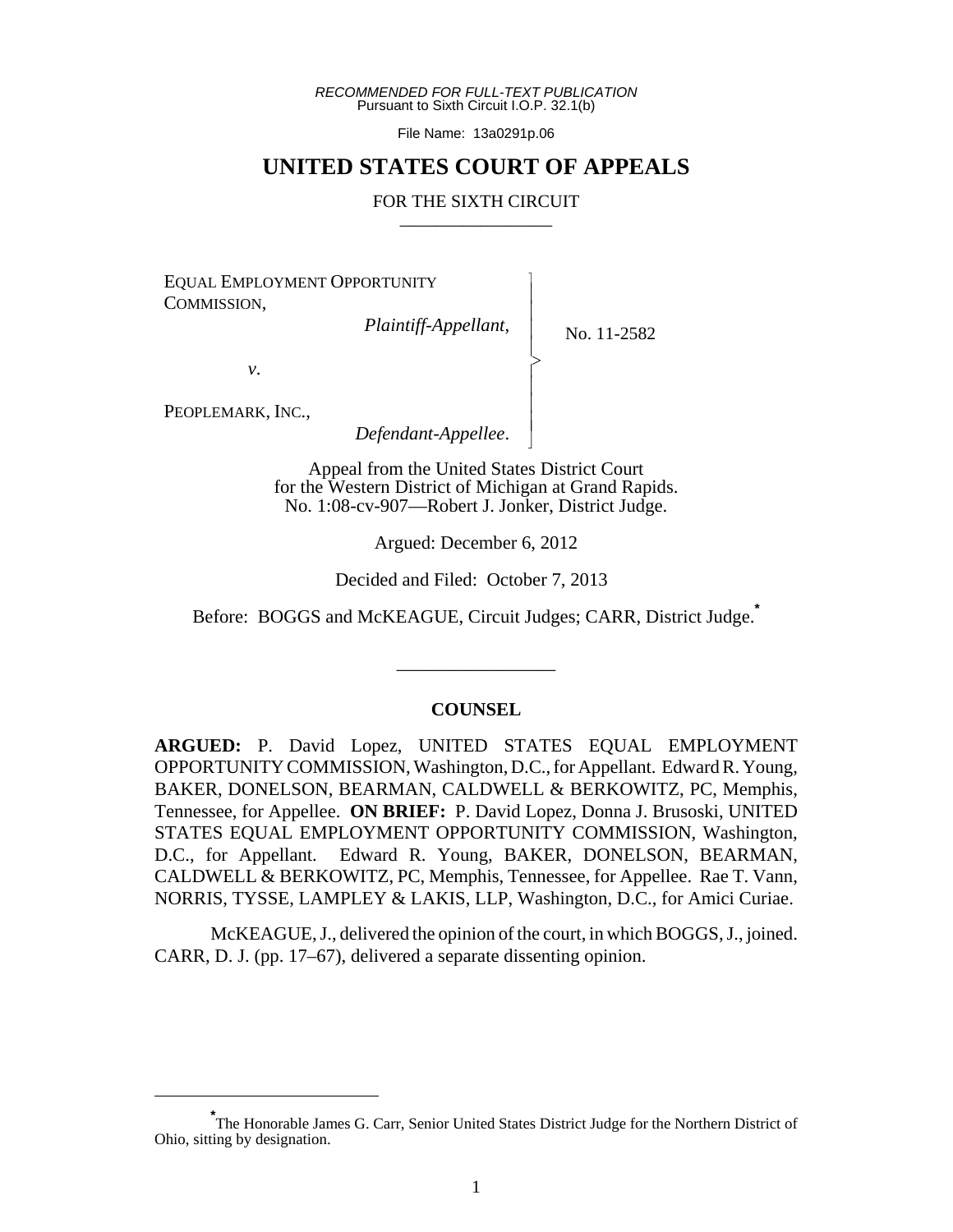# **OPINION \_\_\_\_\_\_\_\_\_\_\_\_\_\_\_\_\_**

**\_\_\_\_\_\_\_\_\_\_\_\_\_\_\_\_\_**

McKEAGUE, Circuit Judge. The Equal Employment Opportunity Commission ("Commission") filed a complaint against Peoplemark, alleging that Peoplemark had a blanket, companywide policy of denying employment opportunities to persons with felony records and that this companywide policy had a disparate impact on African Americans. As it turned out, the alleged companywide policy did not exist. Eventually, the Commission dismissed its claim through joint motion of the parties. Peoplemark moved for costs and attorney's and expert fees. The district court awarded Peoplemark fees and costs totaling \$751,942.48. This award included attorney's fees from October 1, 2009, through the end of the litigation, finding that as of October 1 the Commission's claim was unreasonable to maintain. The award also included all of Peoplemark's expert fees. The Commission appeals the district court decision and argues that the district court abused its discretion when it imposed attorney's and expert fees. Alternatively, the Commission argues the fees were excessive.

We affirm the district court's decision.

#### **FACTS**

Defendant-appellee Peoplemark is a temporary-employment agency with offices in Michigan, Tennessee, Kentucky, and Florida. Peoplemark uses an application form that asks applicants whether they have a felony record. Peoplemark also conducts an independent investigation into the criminal records of all applicants.

In 2005, Sherri Scott, an African American with a felony conviction, submitted an application to Peoplemark's Grand Rapids office. Peoplemark did not refer Scott for employment. Because of this refusal, Scott filed a charge of discrimination with the Commission. She alleged that Peoplemark denied her application because of her race and felony record.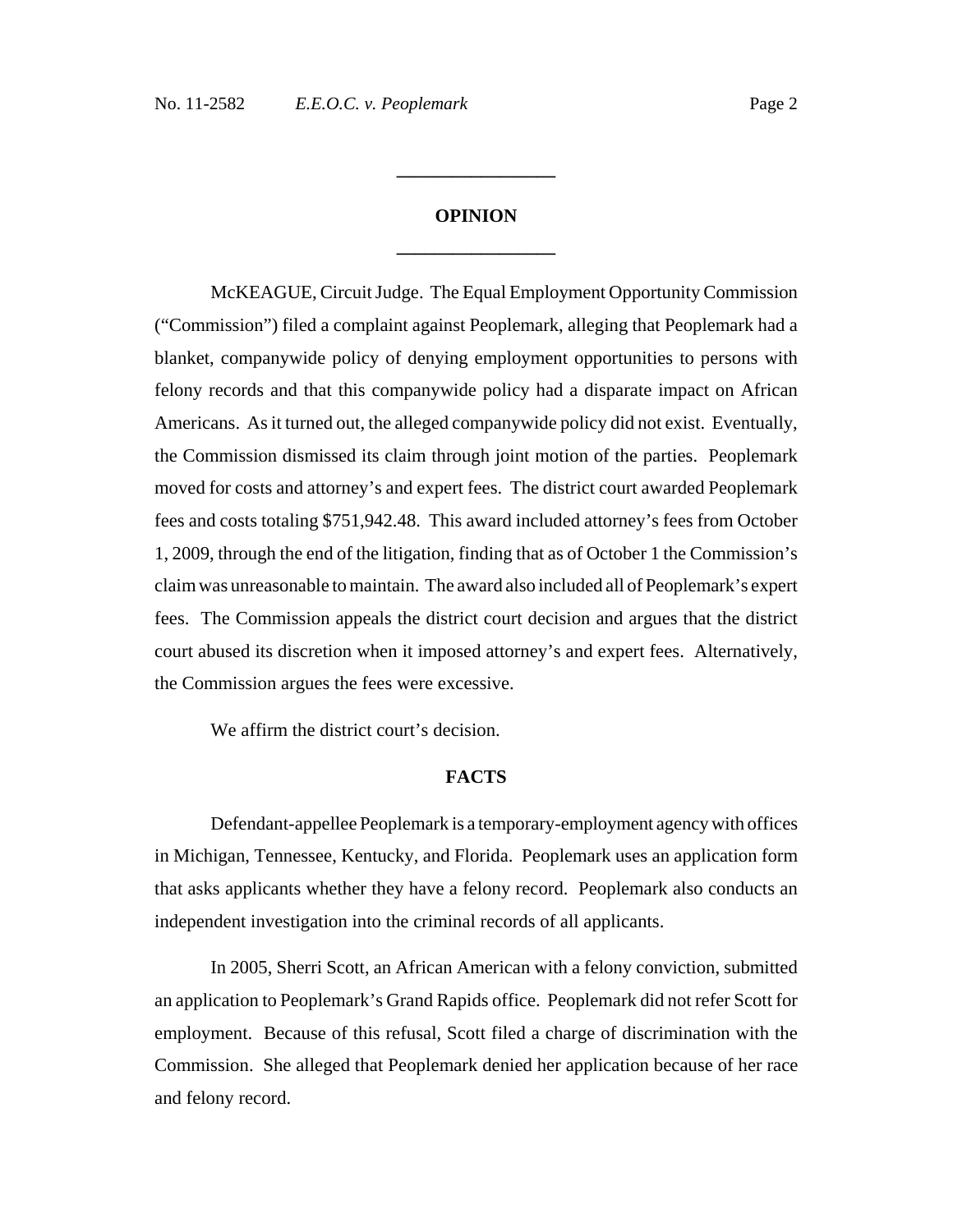The Commission launched an investigation in light of Scott's allegations. As part of the investigation, the Commission communicated with Judd F. Osten, Peoplemark's Vice President and Associate General Counsel. Osten informed the Commission that Peoplemark had a companywide policy of rejecting felon applicants. Osten indicated that Peoplemark's policy was not the result of a request from its clients. However, he did state that Peoplemark's clients knew of the policy and that some had told Peoplemark not to refer felons.

As part of the investigation, the Commission also subpoenaed, and Peoplemark provided, more than 18,000 documents. According to Peoplemark, the documents proved that Peoplemark did not have a companywide policy of rejecting felon applicants because the documents showed that Peoplemark had referred felons to job opportunities.

In September 2007, based upon the investigation, the Commission sent a letter to Peoplemark stating that the Commission had reason to believe that Peoplemark had violated Title VII. The Commission relied on the statements of Osten and its belief that Peoplemark had a blanket, companywide policy of rejecting felon applicants, a policy which the Commission argued had a disparate impact on African Americans. The parties' attempts to conciliate failed, and on September 29, 2008, the Commission filed the current action on behalf of Scott and a class of similarly situated persons. The complaint alleged that

[s]ince at least May 2005, Defendant Employer has engaged in unlawful employment practices at all of its facilities in violation of Section 703(a) of Title VII, 42 U.S.C. § 2000e-2(a). The Defendant's unlawful employment practices include maintaining a policy which prohibits the hiring of any person with a criminal record. Such policy has had and continues to have a disparate impact on African American applicants.

R. 1, Compl. at 2, Page ID # 2.**<sup>1</sup>**

<sup>&</sup>lt;sup>1</sup>The complaint alleges that Peoplemark had a policy that prohibits hiring any person with a *criminal* record. The parties and the court below focused on whether Peoplemark had a policy that prohibits hiring any person with a *felony* record. We therefore review the case as decided by the district court and argued by the parties.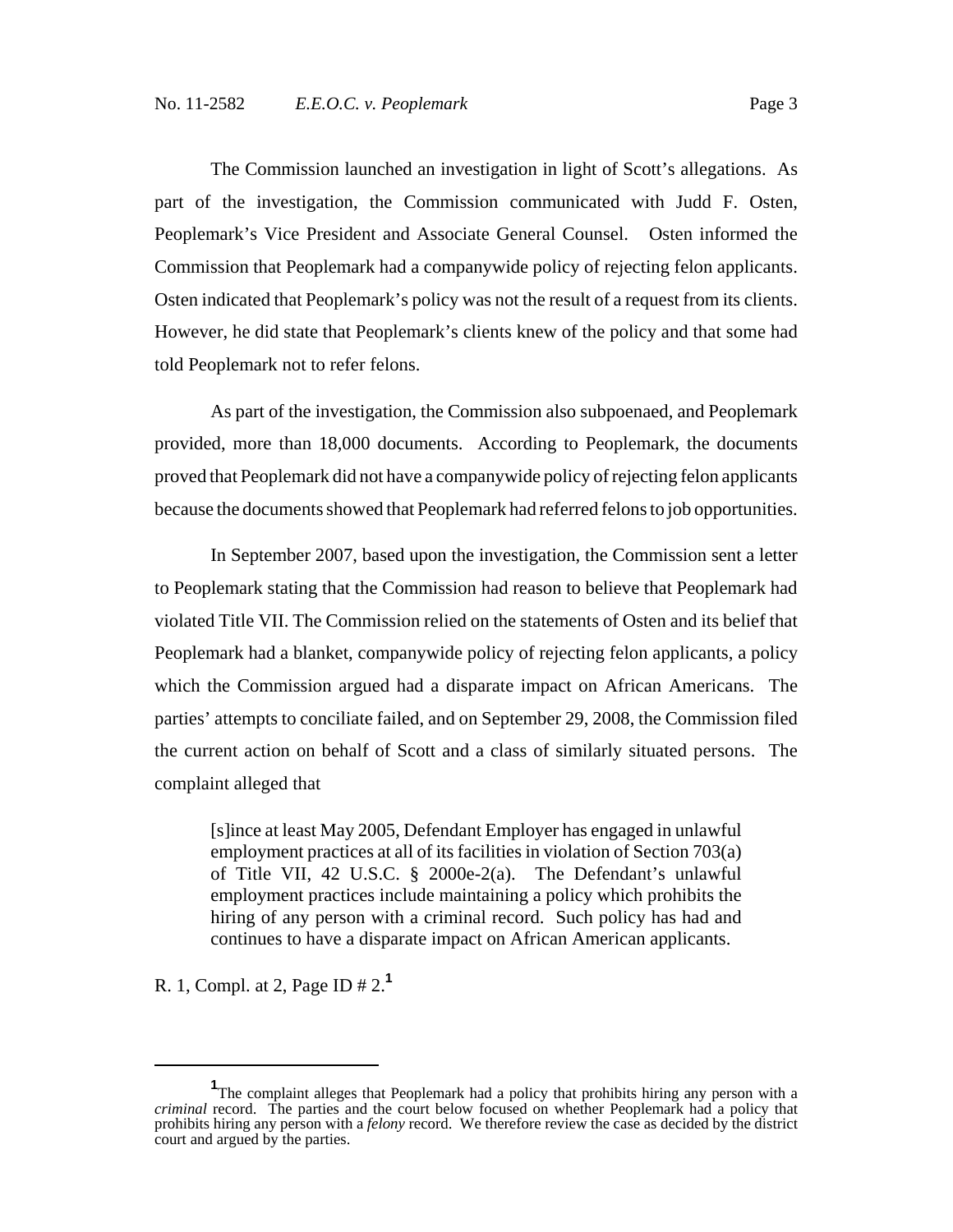The district court held a scheduling conference in January 2009. The subsequent case management order required the Commission to disclose its experts by the end of June 2009, and to submit its expert reports by the end of August 2009.

The Commission eventually identified 286 individual class members. The records provided by Peoplemark to the Commission indicated, however, that some of the class members did not have felony convictions and others who had felony convictions obtained employment through Peoplemark despite their criminal records.

In April 2009, Peoplemark formally informed the Commission for that first time that Peoplemark denied having a companywide policy of rejecting felon applicants.

The Commission asked for two extensions to the expert deadlines, one each in June and July 2009. Peoplemark opposed both motions. In response to the first request, the court extended both the date to name experts and the report deadline, though the court did not grant as long an extension as the Commission had requested. The court denied the second motion to extend.

In July 2009, Peoplemark provided the Commission with a copy of its edatabase. The database again indicated that Peoplemark did not have a companywide policy of rejecting all felon applicants.

By the end of August 2009, Peoplemark had produced over 176,000 documents. In September, Peoplemark produced about two thousand previously unknown documents.

In September 2009, the Commission yet again filed a motion to extend the time to file expert reports. The Commission claimed that its statistical expert would be unable to finalize her report by the deadline and requested that the court extend the deadline to February 2010. The court ordered additional argument about whether the Commission's statistical expert's testimony was even necessary to determine if Peoplemark employed a categorical, companywide policy of refusing to refer felons.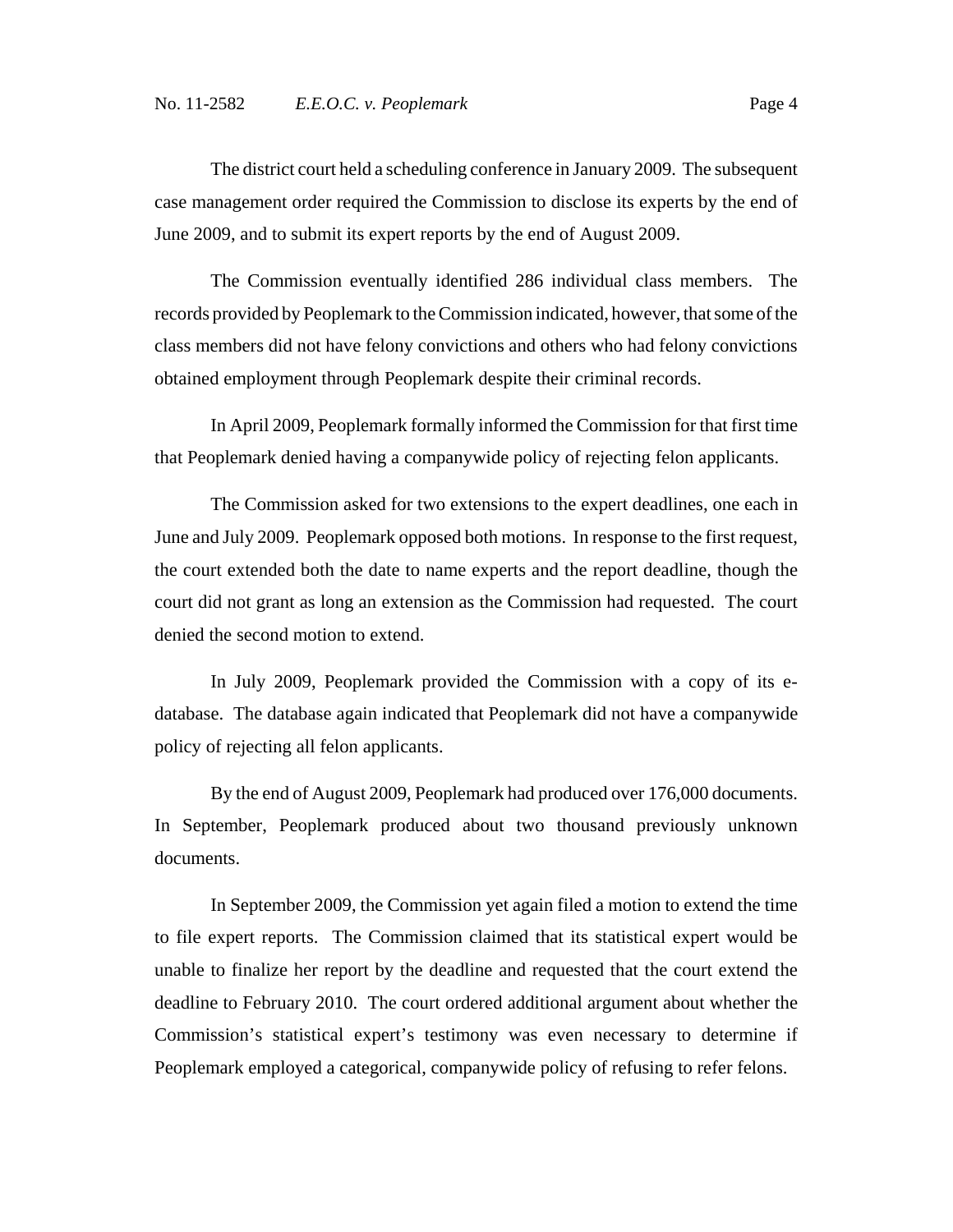On October 23, 2009, the Commission filed a supplemental brief, which responded to the court's request for additional argument on the issue of whether the Commission's statistical expert's report was even necessary. The brief disavowed the theory of the case that Peoplemark had a discriminatory categorical companywide policy. The Commission argued that the case hinged on the possibility that Peoplemark's consideration of felony convictions when assessing applications had a disparate impact on African Americans. To determine if the case was viable, the Commission, through its expert, would need to analyze flow data and current work force data and conduct an adverse-impact analysis. This, the Commission contended, could establish that Peoplemark's actual policy had a disparate impact on African Americans.

The magistrate judge eventually granted in part and denied in part the Commission's third motion for extension of time to file expert reports. The judge found that the Commission was dilatory in prosecuting the case. The magistrate judge extended the deadline for filing expert reports to December 31, 2009. The district judge affirmed.

Peoplemark timely filed its expert report in February 2010.

Though Peoplemark brought a motion for summary judgment on February 25, 2010, the parties agreed to voluntarily dismiss the case with prejudice on March 24, 2010. The dismissal provided that Peoplemark would be the prevailing party for purposes of determining who was entitled to fees under  $\S$  706(k) of Title VII, as amended at 42 U.S.C. § 2000e-5(k). The court granted the joint motion and dismissed the action on March 29, 2010.

Peoplemark thereafter moved for attorney's fees, expert fees, sanctions, and costs.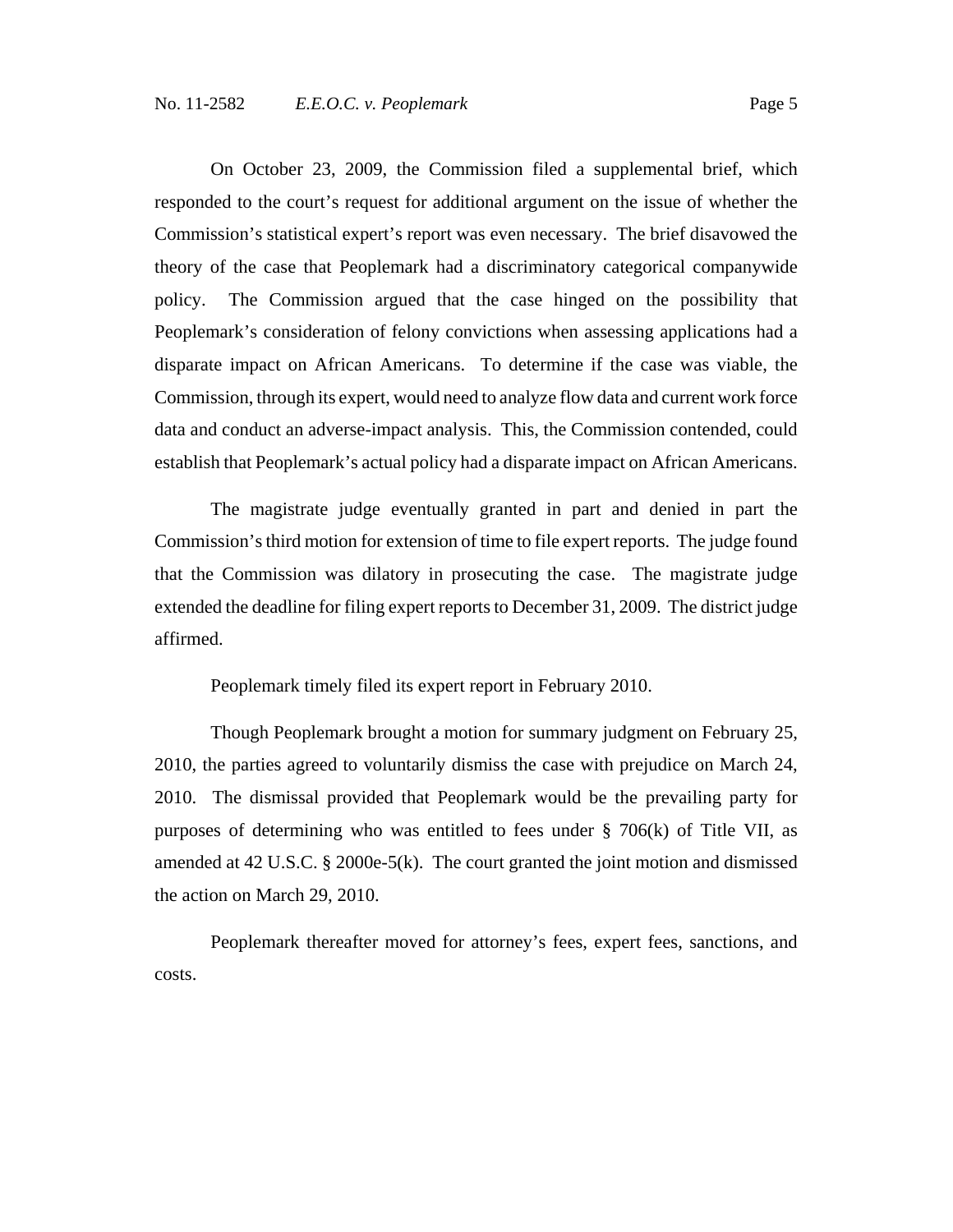### **PROCEDURAL HISTORY**

#### **A. Magistrate Judge's Report and Recommendation**

On March 31, 2011, the magistrate judge recommended that Peoplemark be awarded fees in the amount of \$751,942.48, which included \$219,350.70 in attorney's fees, \$526,172.00 in expert witness fees, and \$6,419.78 in other expenses.

The magistrate judge found that "the complaint turned out to be without foundation from the beginning." The magistrate judge recommended that the Commission should be held to the gravamen of its complaint—that Peoplemark had a blanket, companywide policy of refusing to refer felons to employment opportunities and that this policy had a disparate impact on African Americans. The magistrate judge then sought to determine when the Commission should have known that the case as pleaded was groundless.

The magistrate judge recommended that the Commission should have known the case was groundless as of October 1, 2009. The magistrate judge chose this date because it provided the Commission a little over a month to have reviewed the vast majority of the documents produced by Peoplemark. The magistrate judge found that "[i]t was certainly unreasonable to continue this burdensome litigation" after October 1 because the Commission should have known that the claim was groundless by that date. The magistrate judge also added that it was unreasonable for the Commission to maintain the litigation after the Commission knew it could no longer present an expert report.

The magistrate judge then went on to recommend that Peoplemark be awarded all of its expert witness fees, after finding that they were the kind of "out-of-pocket expenses normally charged to clients by attorneys which are recoverable as part of the statutory award of attorneys' fees under Title VII." The magistrate judge stated that Peoplemark's expert was necessary—Peoplemark needed an expert to rebut the Commission's experts. The magistrate judge also noted that Peoplemark had already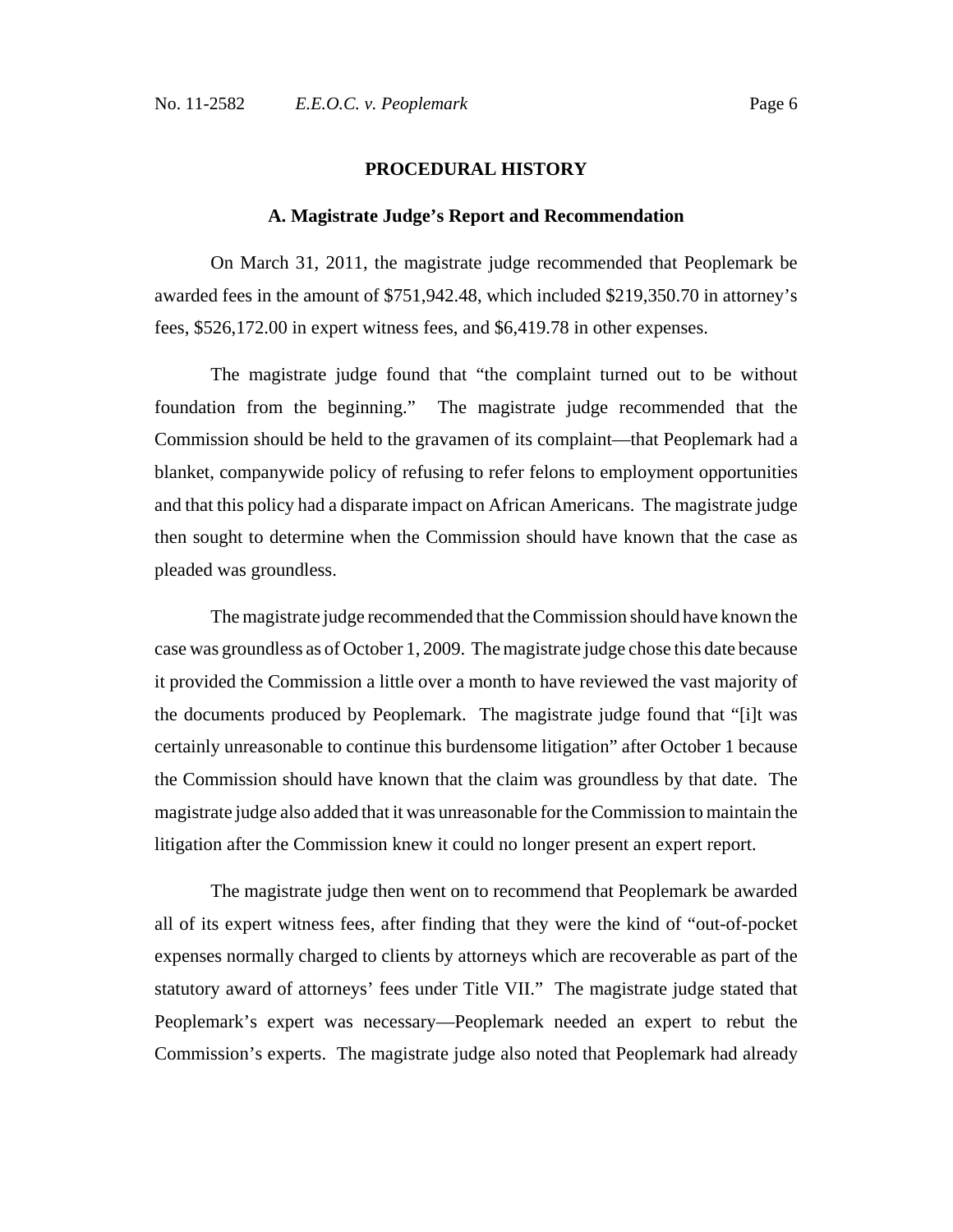paid its expert's fee of \$526,172.00,<sup>2</sup> and that Peoplemark's expert had conducted an extensive analysis including a determination of how many of the 286 alleged victims had been hired. In light of these findings, the magistrate judge recommended that the Commission be assessed all of Peoplemark's expert fees, even those that accrued before October 1, 2009. The Commission tried to refute the charges by relying on its expert's declaration that she was astounded by Peoplemark's expert's fee. However, the magistrate judge stated that comparing the two experts' work was like "comparing apples to oranges" because Peoplemark's expert had produced a report and the Commission's had not; because the Commission's expert had only spent 23.26 hours on her work, whereas Peoplemark's expert had spent 123.55 hours; and because Peoplemark's expert had done all of his analysis work in-house, which substantially increased costs, whereas the Commission's expert had used an outside data-management company.

The Commission filed objections to the report and recommendation.

### **B. District Judge's Opinion and Order**

After reviewing the report and recommendation and the Commission's objections, the district judge adopted the magistrate judge's report and recommendation. The court rejected the Commission's objection that the Commission could prove its case as pleaded without showing a blanket, companywide policy of refusing to refer felons. The court rejected the Commission's argument that the proper date for assessing all fees was January 29, 2010, and its argument that Peoplemark's expert fees were not sufficiently documented. The court found that all of Peoplemark's expert fees should be awarded because they were out-of-pocket expenses normally charged to clients, were directly related to the disparate-impact theory, and "were an integral part of Peoplemark's defense."

The Commission now appeals this decision and argues that an award of any fees was inappropriate under the circumstances of this case. In the alternative, the

**<sup>2</sup>** Peoplemark was billed by its expert on a monthly basis.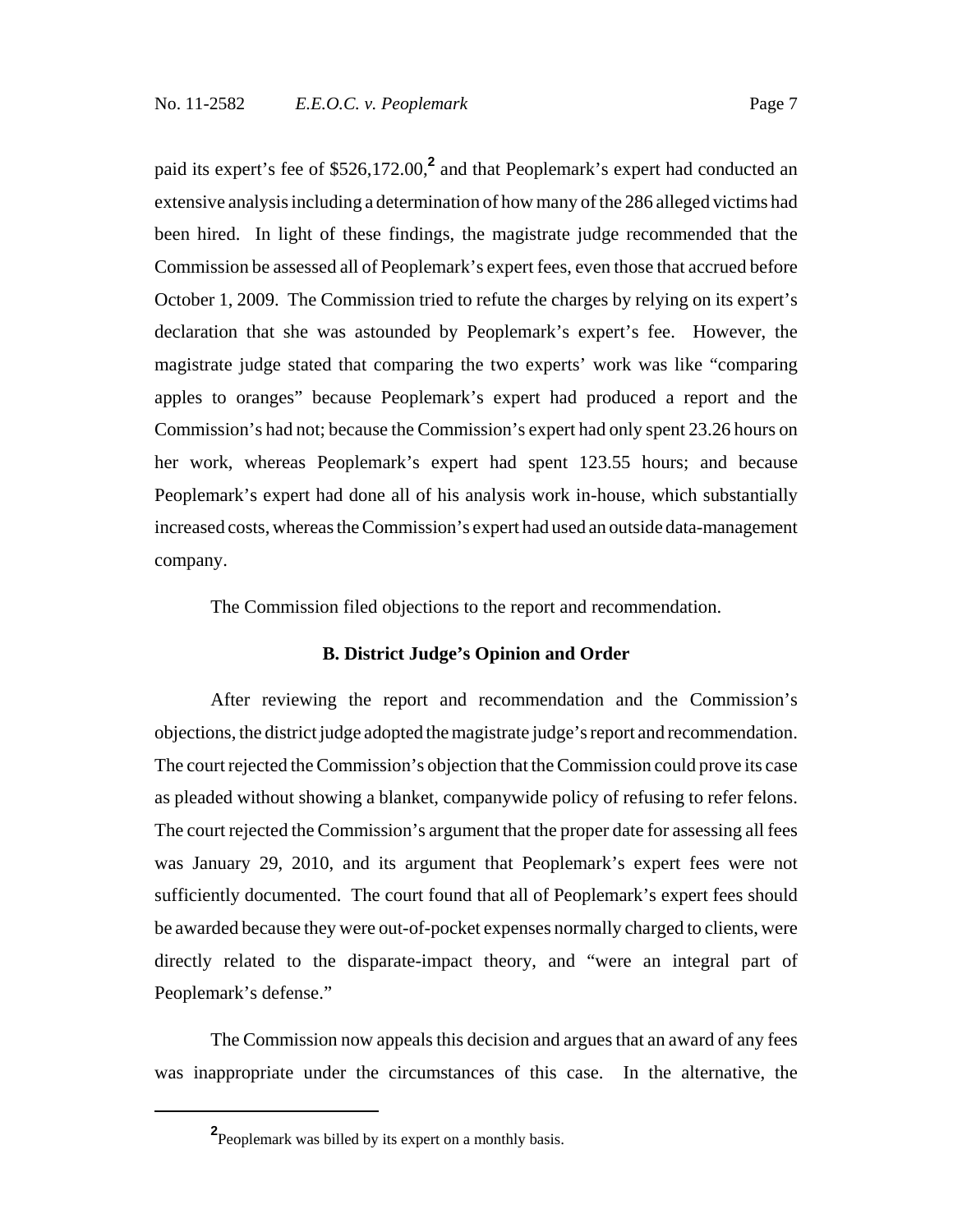Commission argues that the district court abused its discretion when it fixed an October 1, 2009, award date for attorney's fees; when it imposed the entirety of the expert fees and not just those incurred on or after October 1; when it failed to find Peoplemark's expert's documentation inadequate; and when it failed to find Peoplemark's expert fees excessive. Before turning to the Commission's arguments we detail the standard of review.

#### **ANALYSIS**

#### **A. Standard of Review**

This court reviews a district court's award of fees for abuse of discretion. *Adcock-Ladd v. Sec. of Treasury*, 227 F.3d 343, 348-49 (6th Cir. 2000). "[T]he trial judge's exercise of discretion . . . is entitled to substantial deference, especially when the rationale for the award was predominantly fact-driven." *Id.* at 349. "Abuse of discretion is defined as a definite and firm conviction that the trial court committed a clear error of judgment." *Logan v. Dayton Hudson Corp.*, 865 F.2d 789, 790 (6th Cir. 1989). The district court abuses its discretion when it applies an erroneous legal standard, misapplies the proper legal standard, or relies on clearly erroneous facts. *Adcock-Ladd*, 227 F.3d at 349.

#### **B. Underlying Legal Principles**

Under 42 U.S.C. § 2000e-5(k), a court may award the prevailing party in a Title VII action "a reasonable attorney's fee (including expert fees)." The Supreme Court annunciated the relevant standard for assessing attorney's fees and other costs in *Christiansburg Garment Co. v. E.E.O.C.*, 434 U.S. 412 (1978). In *Christiansburg*, the Court explained that a court may award a prevailing defendant in a Title VII action attorney's fees under certain limited circumstances:

[A] plaintiff should not be assessed his opponent's attorney's fees unless a court finds that his claim was frivolous, unreasonable, or groundless, or that the plaintiff continued to litigate after it clearly became so. And, needless to say, if a plaintiff is found to have brought or continued such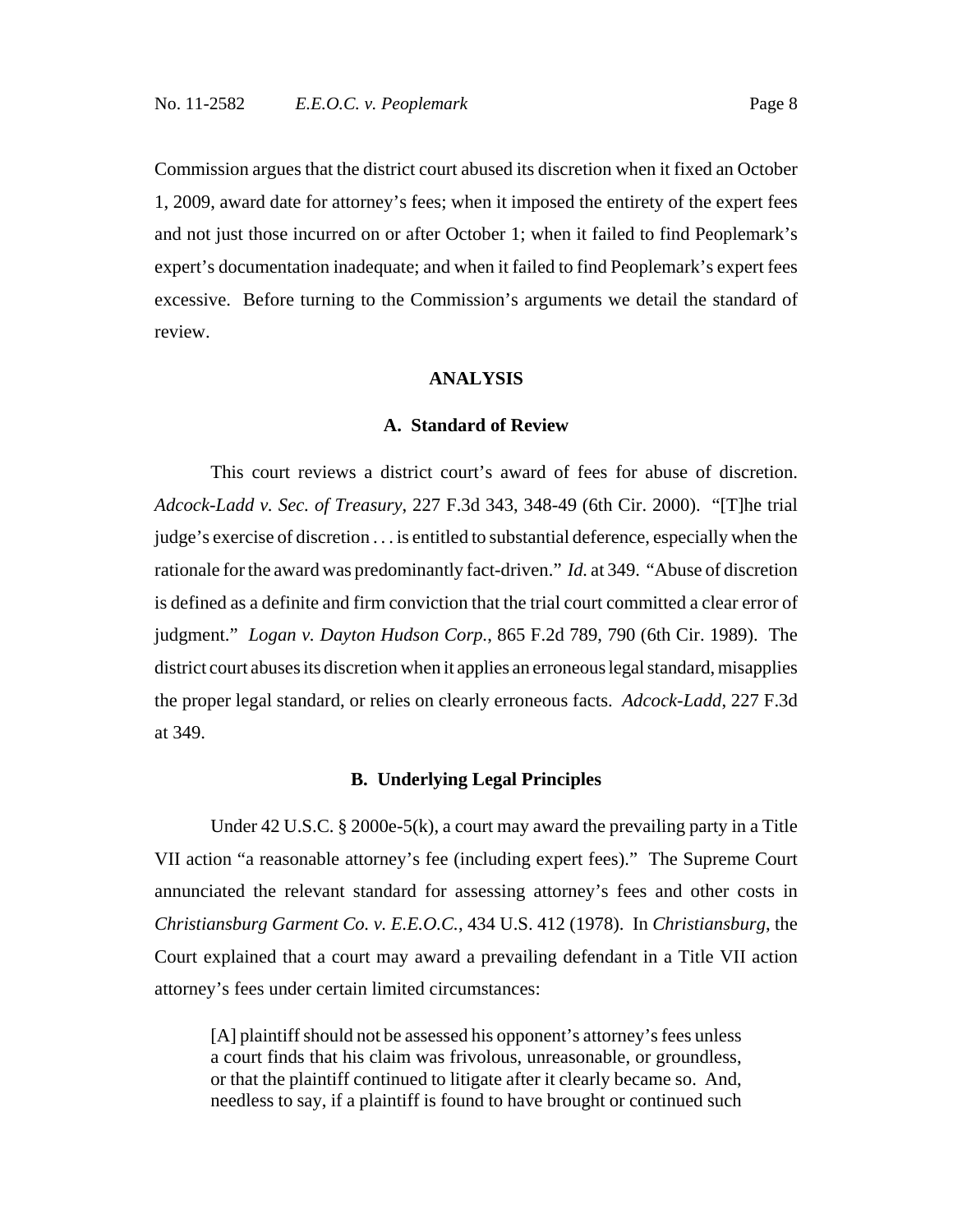a claim in *bad faith*, there will be an even stronger basis for charging him with the attorney's fees incurred by the defense.

*Id.* at 422. We apply the same standard against the Commission as against other litigants. *Id.* at 422 n.20.

In assessing whether a district court abused its discretion when it granted attorney's fees to a defendant, this court has previously considered factors including: "(1) whether plaintiff presented sufficient evidence to establish a prima facie case; (2) whether defendant offered to settle the case; and (3) whether the trial court dismissed the case prior to trial . . . ." *Balmer v. HCA, Inc.*, 423 F.3d 606, 615-16 (6th Cir. 2005), *overruled on other grounds by Fox v. Vice*, 131 S. Ct. 2205 (2011). A plaintiff establishes a *prima facie* case of disparate impact when "(1) plaintiff identifies a specific employment practice to be challenged; and (2) through relevant statistical analysis proves that the challenged practice has an adverse impact on a protected group." *Johnson v. U.S. Dep't of Health and Human Servs.*, 30 F.3d 45, 48 (6th Cir. 1994). We now turn to the Commission's arguments.

### **C. Attorney's Fees**

The district court did not abuse its discretion when it found that the Commission could not prove its case as pleaded. As the Supreme Court explained in *Christiansburg*, a prevailing defendant in a Title VII action may be awarded attorney fees if the plaintiff's claim was "frivolous, unreasonable, or groundless, or . . . the plaintiff continued to litigate after it clearly became so." *Christiansburg*, 434 U.S. at 422. A party alleging a disparate-impact theory must allege a specific employment practice in the complaint. *See Johnson*, 30 F.3d at 48; *see also Josey v. John R. Hollingsworth Corp.*, 996 F.2d 632, 642 (3d Cir. 1995) (requiring plaintiff to plead specific employment practice in complaint); *Kulkarni v. City Univ. of N.Y.*, No. 01 CIV. 10628 (DLC), 2002 WL 1315596, at \*2 (S.D.N.Y. June 14, 2002) ("*Swierkiewicz* does not, however, relieve plaintiff of the obligation to identify in his pleadings a specific employment practice that is the cause of the disparate impact."); *cf. Seasonwein v. First Montauk Sec. Corp.*, 189 F. App'x 106, 111 (3d Cir. 2006) (requiring in an ADEA case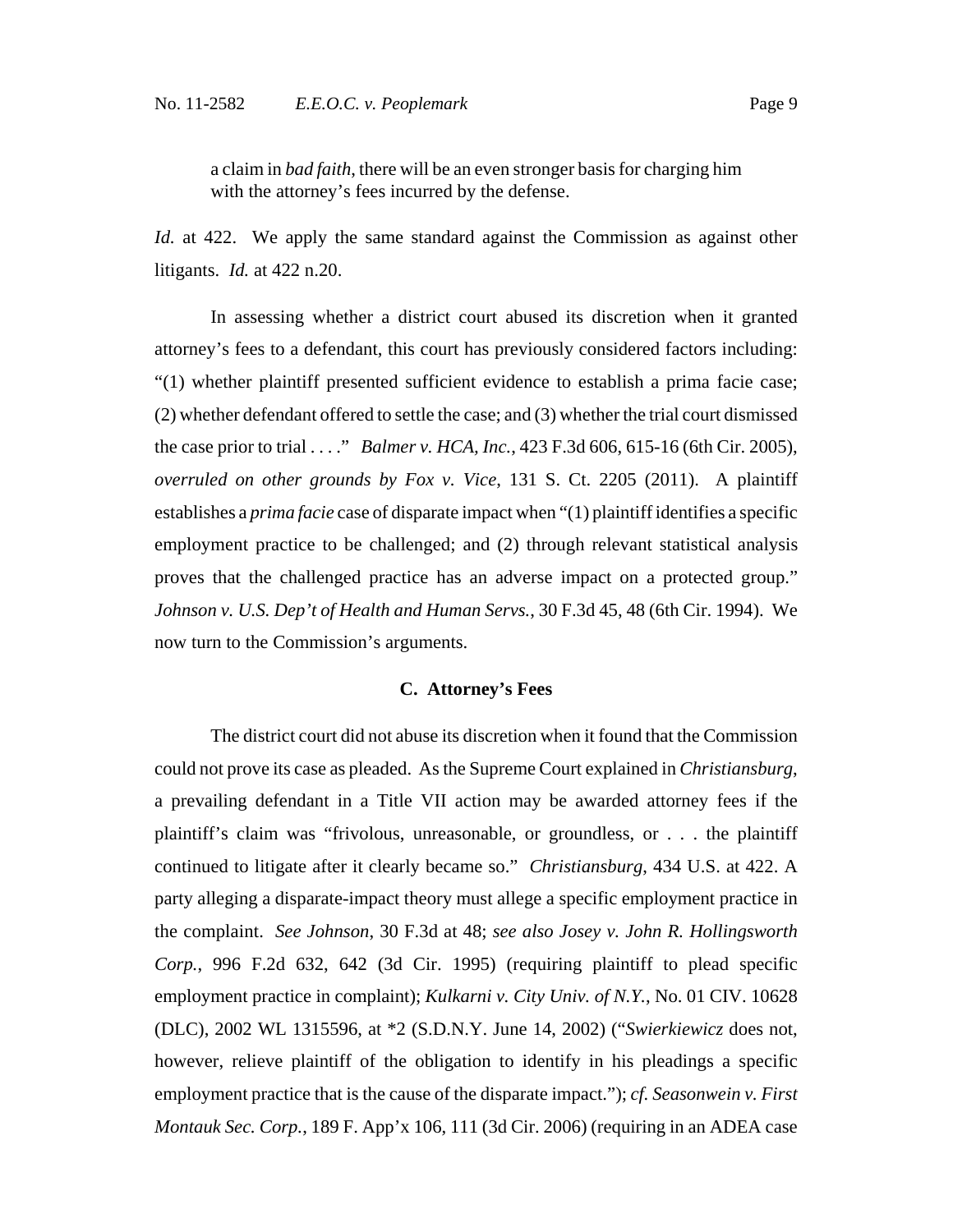that the plaintiffs plead a specific employment practice to be challenged when alleging a disparate-impact claim). A specific employment practice is a necessary component of a plaintiff's claim. As is required, the Commission pleaded a specific employment practice—a companywide policy of denying employment opportunities to felons. That policy did not exist, and the claim the Commission pleaded could not be proved.

To be sure, the Commission's case was not groundless when filed. Osten's incorrect statements that there was a companywide policy gave the Commission a basis to file the complaint. However, the district court did not abuse its discretion by finding that the Commission could only rely on these statements up to a point.**<sup>3</sup>** When discovery clearly indicated Osten's statements belied the facts, the Commission should have reassessed its claim. From that point forward, it was unreasonable to continue to litigate the Commission's pleaded claim because the claim was based on a companywide policy that did not exist.

We are not focused on the Commission's *theory* of the case, but rather, whether the *claim* was frivolous, unreasonable, or groundless, or whether the Commission continued to litigate after it clearly became so. As the Commission admits in its brief, it "pled a blanket policy." The only employment practice it pleaded—and as a direct result, the only claim it pleaded—could not be proved. The dissent seeks to focus the reader's attention on the claims that the EEOC could have brought. These questions serve only to distract us from the instruction in *Christiansburg*, which directs us to ask *whether the claim that was alleged was frivolous, unreasonable, or groundless.* It was.

Additionally, the factors addressed in *Balmer* also suggest that fees were permissible: The Commission could not prove a *prima facie* case of its claim because the claim was groundless; there is no indication that Peoplemark offered to settle the case; and the court dismissed the case upon the joint motion of the parties, a motion in which the Commission agreed that Peoplemark was the prevailing party for purposes of

**<sup>3</sup>** The Commission does not contest that it knew or should have known by October 1 that a companywide policy did not exist.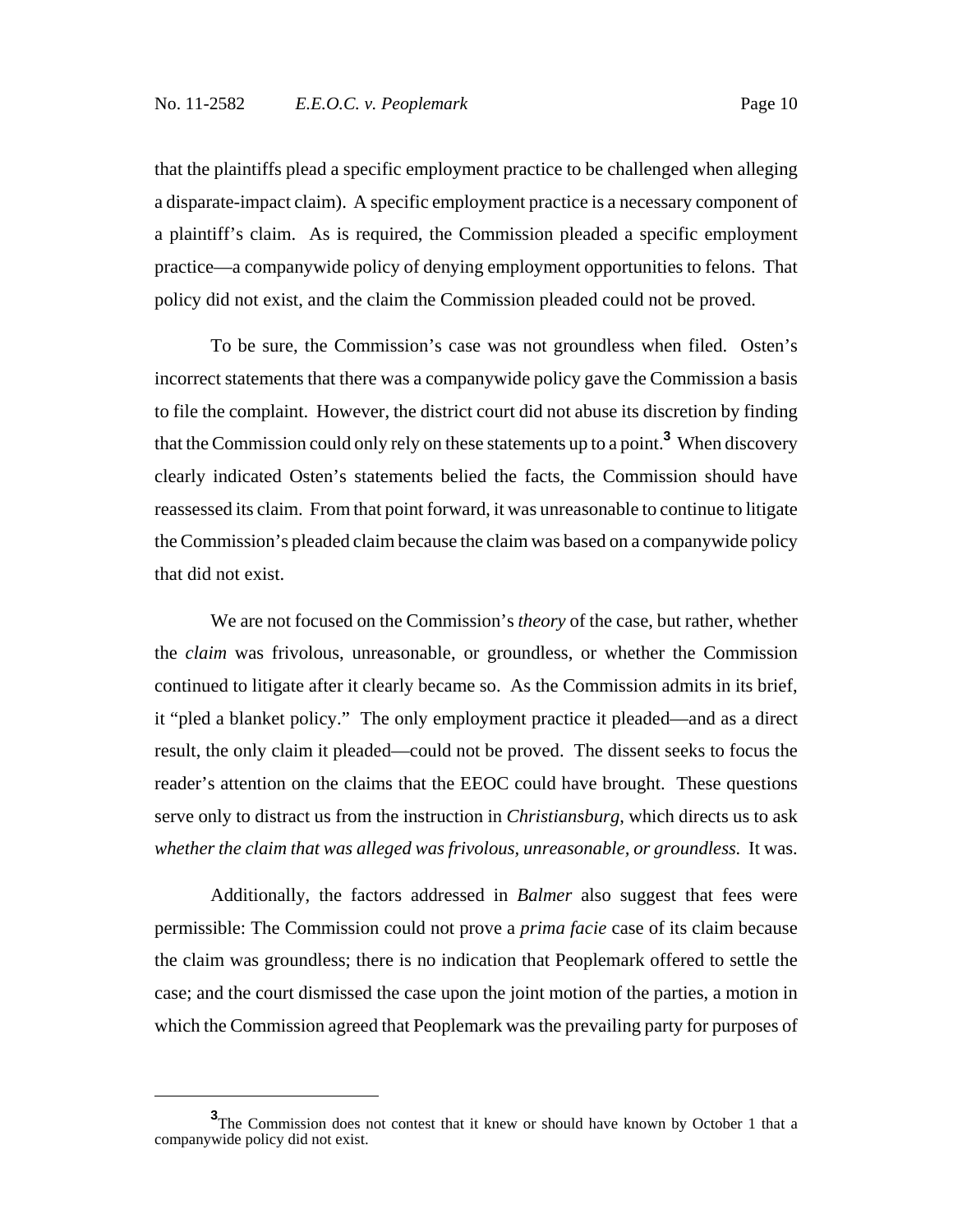attorney's fees. *See Balmer*, 423 F.3d at 615-16.**<sup>4</sup>** The district court, therefore, did not abuse its discretion when it found that it was unreasonable for the Commission to continue to litigate the claim beyond October 1, 2009.**<sup>5</sup>** Having determined that the award of attorney's fees was proper, we next consider whether expert fees were also permissible under these circumstances.

### **D. Expert Fees**

Section 2000e-5(k) permits a court to award the prevailing party in a Title VII action "a reasonable attorney's fee (including expert fees)." A plain reading of the statute confirms that expert fees are included within, or a subset of, attorney's fees. Because the district court did not abuse its discretion when it imposed attorney's fees under *Christiansburg*, the district court likewise did not abuse its discretion when it imposed expert fees. The inquiry does not end here, however. We must also consider whether the district court abused its discretion when it awarded attorney's fees from October 1, 2009, to the end of the litigation, and when it awarded expert fees incurred before October 1, 2009.

#### **E. October 1 Award Date**

The district court did not abuse its discretion when it awarded attorney's fees from October 1 to the end of the litigation. By October 1, 178,000 discovery documents had been provided. The Commission does not dispute that by October 1 it should have

<sup>&</sup>lt;sup>4</sup>The dissent also argues that the district court's consideration of the Commission's presuit investigation is grounds for reversal. However, the district court did not base its decision to award attorney's fees on the presuit investigation. Instead, it based its award on the fact that, by October 1, the Commission should have known that its claim was groundless, a finding the Commission does not contest. The fact that the district court believed that the Commission should have known much earlier that its claim was groundless was irrelevant to its final determination to award attorney's fees.

**<sup>5</sup>**<br>The dissent faults our approach and argues that we are imposing a heightened pleading standard. Not so. The Supreme Court in *Swierkiewicz v. Sorema N.A.*, 534 U.S. 506 (2002), held that a court cannot impose a heightened pleading requirement in employment-discrimination claims. We are not holding that the Commission needed to plead additional facts or do anything more than "create an inference that an employment decision was based on a discriminatory criterion illegal under the Act" at the pleading stage. *Serrano v. Cintas Corp.*, 699 F.3d 884, 895 (6th Cir. 2012) (internal quotation marks omitted). Our decision does not rest on the plausibility of the Commission's claims in its complaint—as pleaded, the claim was arguably plausible. But without a specific employment practice the pleading does not give fair notice of the plaintiff's claim, let alone state a plausible claim to relief. *Ashcroft v. Iqbal*, 556 U.S. 662, 678 (2009). If the Commission had not pleaded a specific employment practice in its complaint, the claim would have been dismissed on defendant's motion.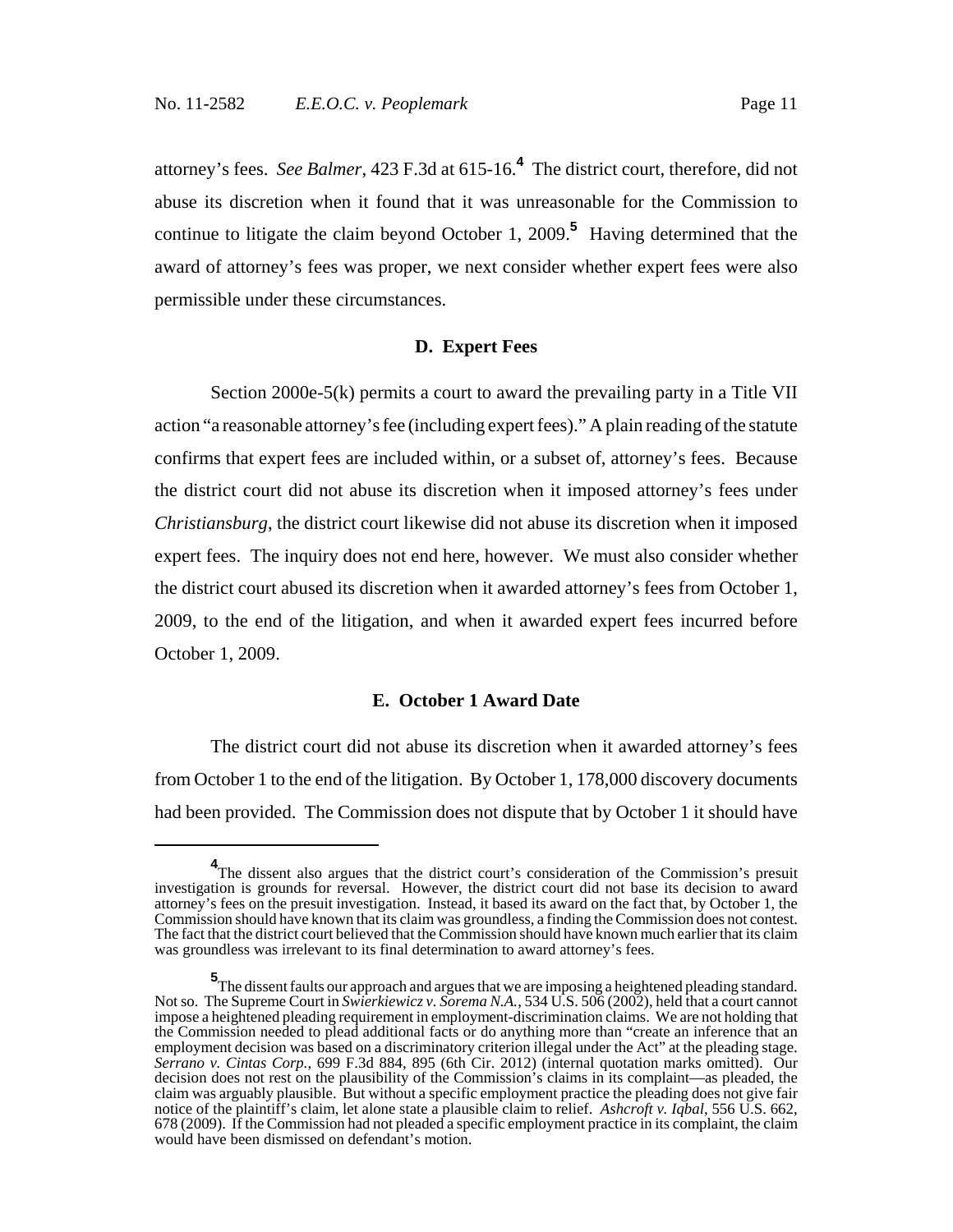known that Peoplemark did not have a blanket, companywide policy and that it thus could not prove its claim based on that policy. As previously discussed, the Commission could rely on Osten's statements only to a point. Once discovery established that no companywide policy existed, the Commission could no longer rely on Osten's statements to proceed on its claim. In addition, in April 2009, Peoplemark informed the Commission that no companywide policy existed, and in July 2009, Peoplemark provided the Commission with a copy of an e-database that revealed that no companywide policy existed. The district court did not clearly err in finding these facts, and it did not abuse its discretion when it concluded that as of October 1 the Commission should have known it could not prove its claim as pleaded.

The Commission's arguments to the contrary do not undermine the district court's findings. First, the Commission alleges that the district judge abused his discretion by considering the Commission's failure to file an expert report and argues that if the court relied on the failure to obtain an expert report, then the district court should have awarded fees from January 29, 2010, onward. Second, the Commission alleges that the district court erred in considering the statement of Mr. Donovan, the Commission's in-house expert, who stated that it might be possible for an expert report to be completed within three months. Donovan's estimate was based on discovery of an estimated 50,000 documents, and when the volume of discovery increased to 178,000 documents, the time frame should have been lengthened. Third, the Commission contends that it could have amended its complaint to state a viable claim.

The first two arguments are fatally flawed. The district court discussed the Commission's failure to file an expert report and Mr. Donovan's estimate after having already concluded that a fee award was appropriate. The discussion of the Commission's failure to file an expert report does not undermine the district court's prior conclusion that an award of attorney's fees was appropriate under *Christiansburg*.

The Commission's third argument is similarly flawed. That the Commission could have amended its complaint is beside the point. The Commission could not prove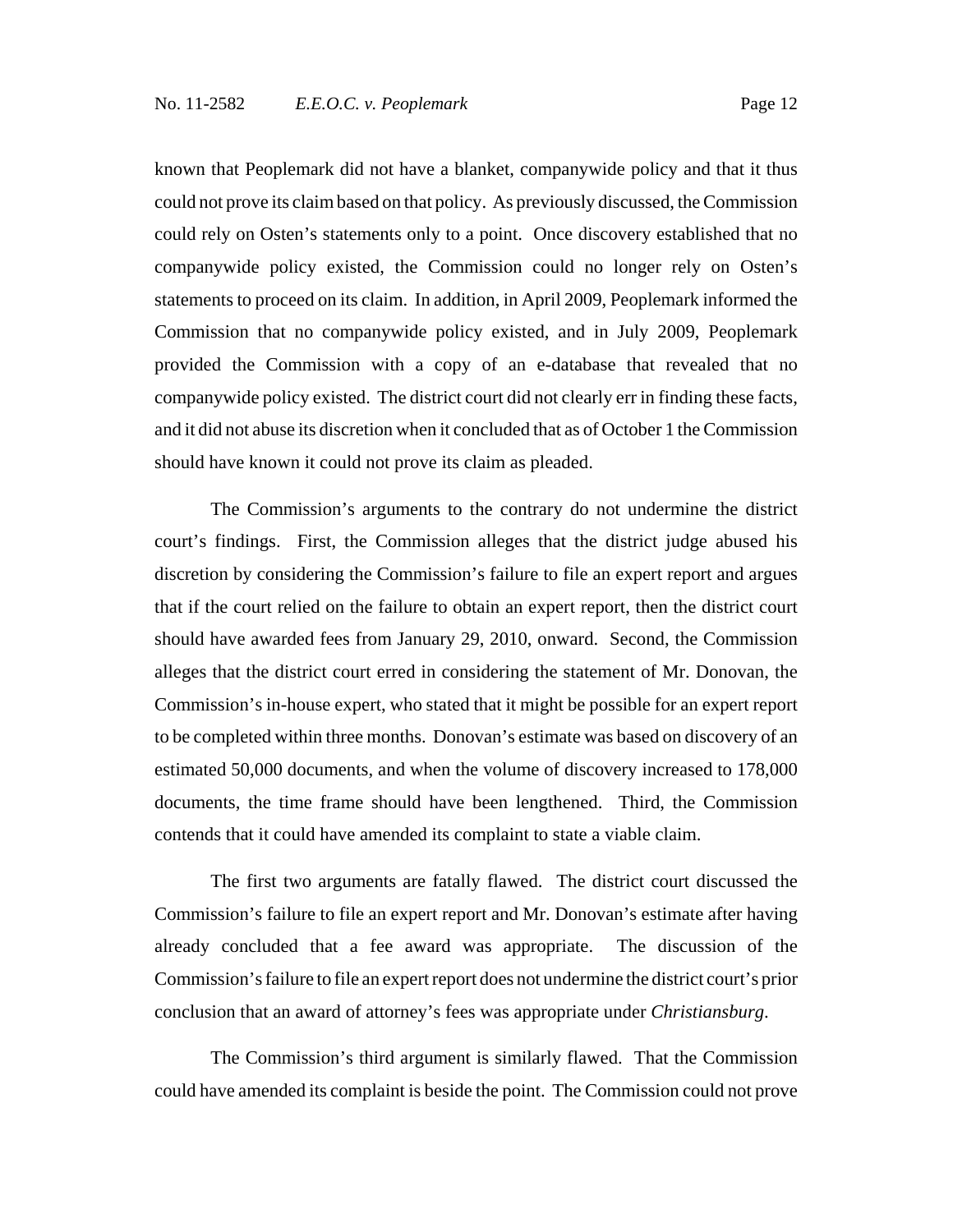a case based on the complaint as filed, and the Commission never attempted to amend its complaint.

The Commission's arguments being unpersuasive, the district court did not abuse its discretion when it awarded Peoplemark expert and attorney's fees incurred after October 1, 2009. We must next consider whether the district court abused its discretion when it awarded Peoplemark its expert fees that predated October 1, 2009.

#### **F. Pre-October 1 Expert Fees**

This question raises the issue of whether an award of expert fees must cover only the same time as attorney's fees. It would be tempting to hold that a court may only award expert fees temporally concurrent with awarded attorney's fees. While it may well be reasonable in some cases for a district judge to award expert fees—as a subset of attorney's fees—for the same time period that attorney's fees are awarded, this does not mean that awarding expert fees incurred during a different period is always unreasonable.

The benchmark for awarding expert fees under the statute is reasonableness—a court may award "a reasonable attorney's fee (including expert fees)." 42 U.S.C. § 2000e-5(k). The district court is given a considerable amount of discretion to consider what award of fees is appropriate under the facts of the case. In fact, there is nothing in the statute as written that requires temporal concurrence between expert and attorney's fees.

Our holding that temporal concurrence is not required is confirmed by the fact that experts may proceed on a schedule distinct from that if the attorneys on the case. As required by Federal Rule of Civil Procedure 26(a)(2), a testifying expert must prepare a report that contains

(I) a complete statement of all opinions the witness will express and the basis and reasons for them;

(ii) the facts or data considered by the witness in forming them;

(iii) any exhibits that will be used to summarize or support them;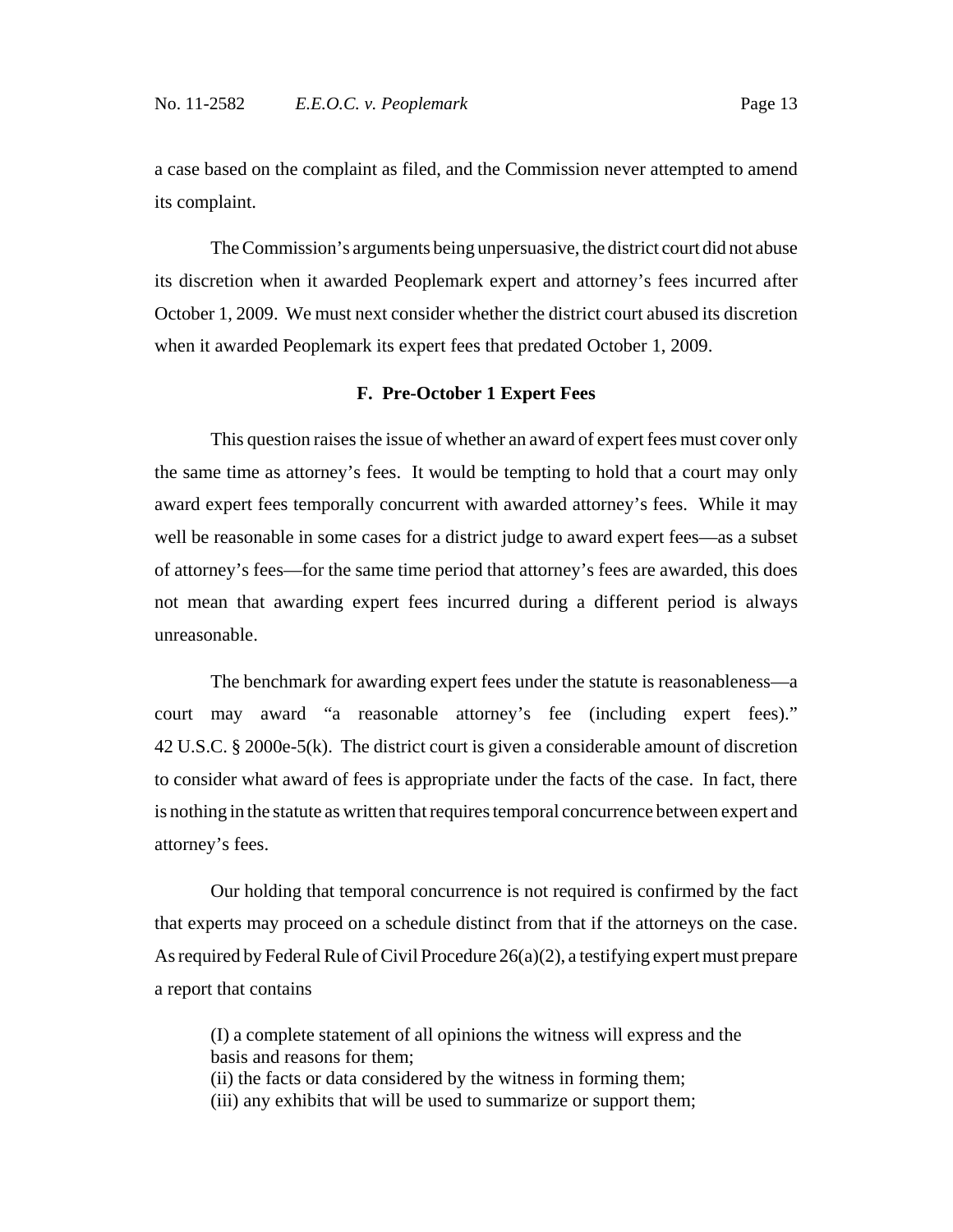(iv) the witness's qualifications, including a list of all publications authored in the previous 10 years;

(v) a list of all other cases in which, during the previous 4 years, the witness testified as an expert at trial or by deposition; and (vi) a statement of the compensation to be paid for the study and testimony in the case.

Fed. R. Civ. P. 26(a)(2)(B). Preparing an expert report will often require a considerable amount of time. Once an expert report deadline is set, an expert must promptly begin her work in order to complete the required report by the deadline, particularly in a complex case with stringent deadlines. An expert often works independently of the attorney to gather, convert into a reviewable format, and review the documents and other materials considered in forming the opinion that will underlie her opinion.

Because a failure to timely complete the report will prevent the expert from testifying at trial, which may be fatal to a party's claim, experts cannot wait and see if a disposition motion is granted or if a case becomes frivolous before beginning their work. Until the court dismisses the case or the parties agree to a voluntary dismissal, all of the testifying expert's work is necessary to the formulation of the expert's opinion and the preparation of the expert's report. In our view, so long as the prevailing party acted reasonably in hiring the expert, the fees incurred were reasonable, the work conducted was reasonable, and the standard from *Christiansburg* permits an award of expert fees, a court should be permitted to award a prevailing party's expert fees independent of limitations on the award of attorney's fees.

Accordingly, we hold that the district court did not abuse its discretion when it awarded the entirety of the expert fees incurred by Peoplemark. The district court concluded that Peoplemark's expert was necessary to Peoplemark's defense. The district court reviewed the expert fees incurred by Peoplemark and found that they were reasonable. Having already found that the court was permitted to award expert fees under *Christiansburg*, the court was within its discretion to award the entirety of Peoplemark's expert fees.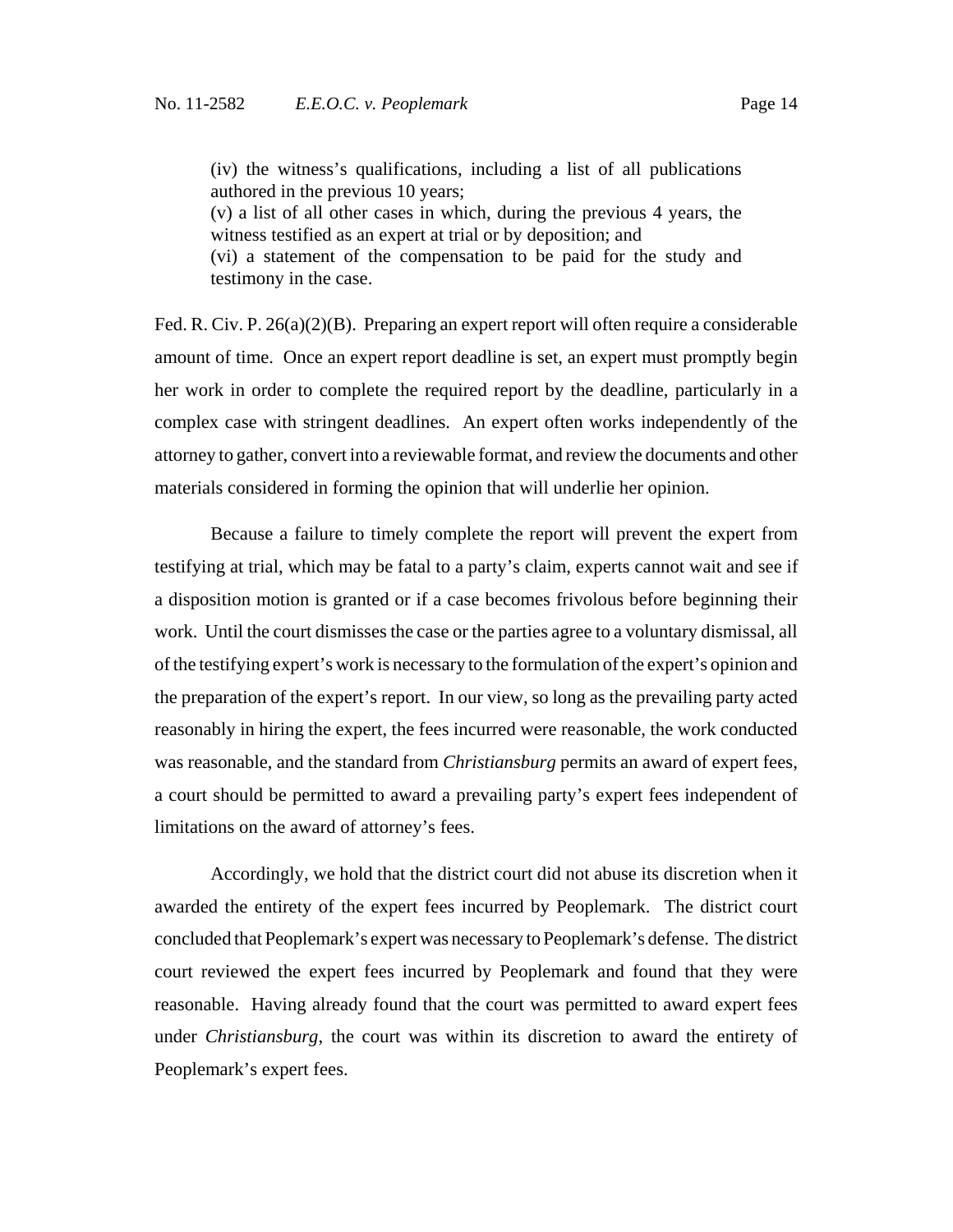#### **G. Documentation of the Expert Fees**

The Commission also argues that the district court abused its discretion because there was inadequate documentation of Peoplemark's expert fees. We agree with the Commission that the party seeking fees must document the expert fees incurred and the work done. The statute requires that the expert fees be reasonable, and if the moving party did not present the court with adequate documentation, there would be no basis for the court to decide whether the fee was reasonable.

We disagree with the Commission, however, that the documentation of Peoplemark's expert fees was inadequate. The expert's declaration in the motion for attorney's fees contained the entirety of his bill, including entries for the data analysis by his firm. In total, the bill filled twenty-four pages and listed over 600 entries. Each entry itemized the work done and the time expended on the task. While the entries listed the work performed in a single word or short phrase—such as "research," "document preparation," and "telephone conference and review"—in the context of the entire bill, these general descriptions are enough for us to conclude that the district court did not abuse its discretion when it found that the fees were sufficiently documented.

#### **H. Excessiveness of the Expert Fees**

The Commission's final argument is similarly unpersuasive. The Commission argues that the expert fees were excessive because the Commission's expert found Peoplemark's expert fees "astounding" and because, in her opinion, she would have charged hundreds of thousands of dollars less to do the same work. However, we cannot say that the district court abused its discretion when it concluded that the difference in cost between experts was reasonable in light of the facts that Peoplemark's expert filed a timely report, whereas the Commission's expert never completed a report; that the Commission's expert had spent only 23.26 hours on her work, whereas Peoplemark's expert had spent 123.55 hours; and that Peoplemark's expert had done all of his work in-house, whereas the Commission's expert had used an outside data management company. For these reasons, the district court did not abuse its discretion.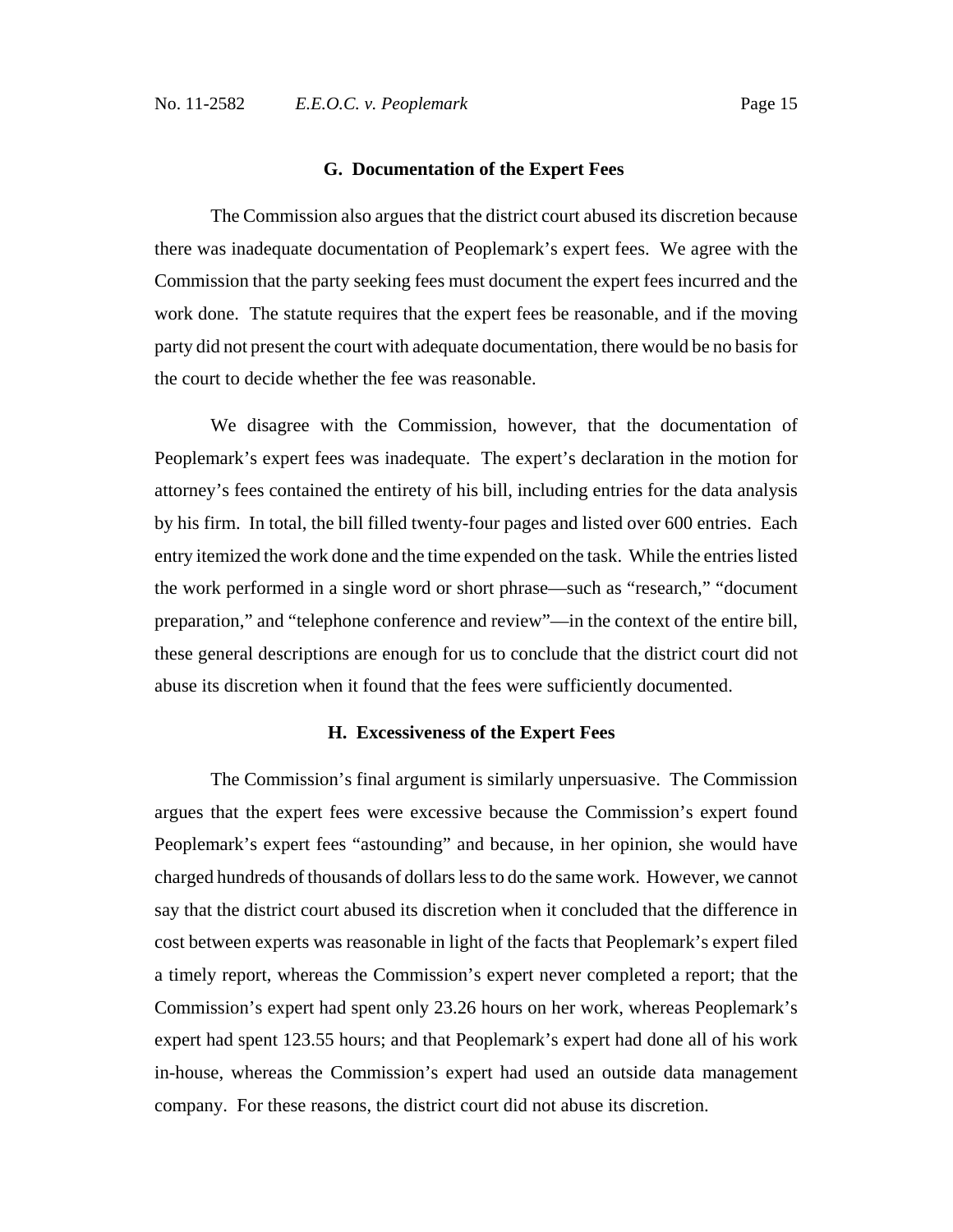# **CONCLUSION**

For the foregoing reasons, we **AFFIRM** the decision of the district court.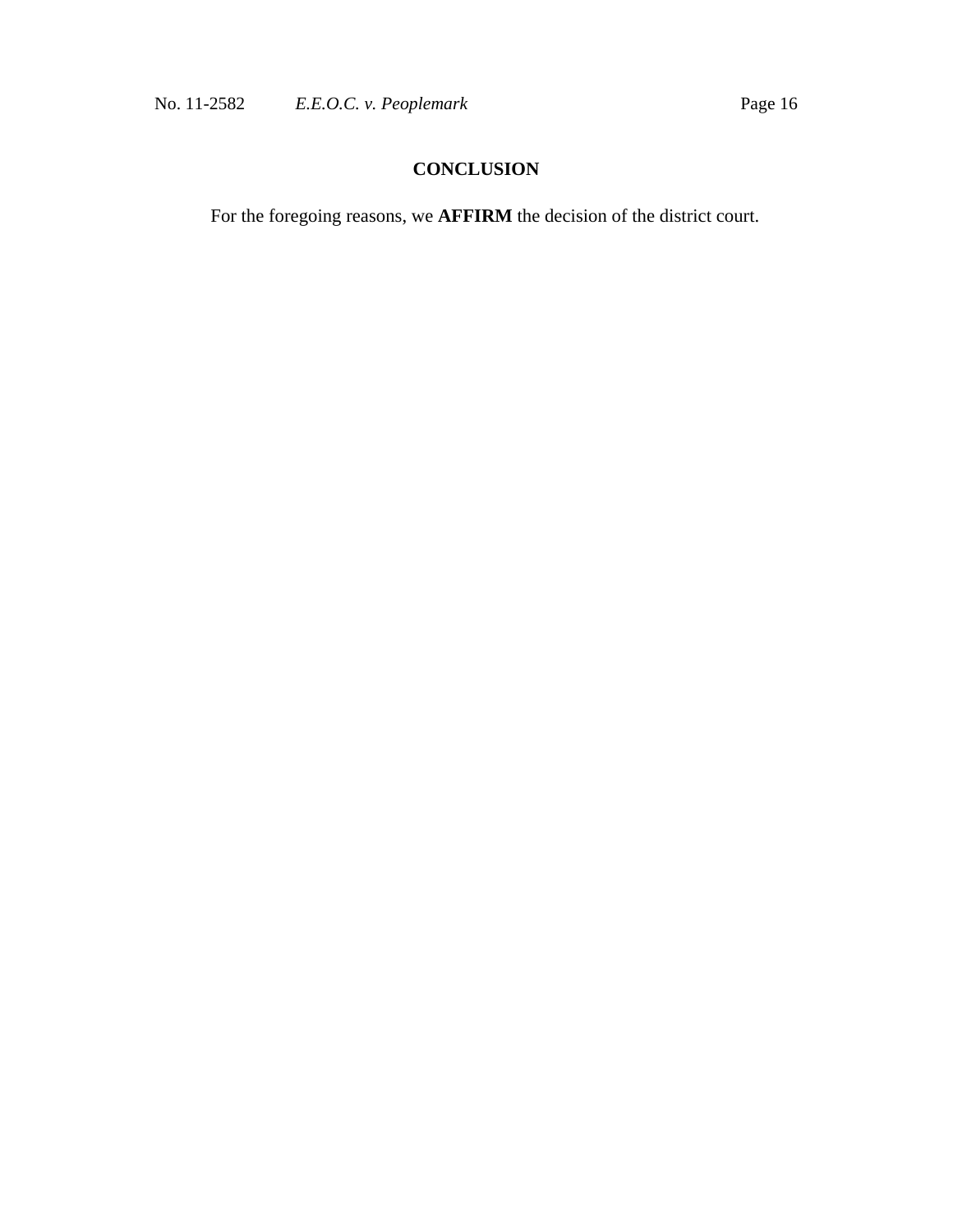### **DISSENT \_\_\_\_\_\_\_\_\_\_\_\_\_\_\_\_\_**

**\_\_\_\_\_\_\_\_\_\_\_\_\_\_\_\_\_**

CARR, District Judge, dissenting. After reviewing the record**<sup>1</sup>** and decision of the district court, I am left with a "definite and firm conviction that the trial court committed a clear error of judgment" in awarding fees and costs to Peoplemark. *Logan v. Drayton Hudson Corp*., 865 F.2d 789, 790 (6th Cir. 1989). A district court abuses its discretion when it "applies an erroneous legal standard, misapplies the proper legal standard, or relies on clearly erroneous facts." *Id.*

In *Christiansburg Garment Co. v. Commission*, 434 U.S. 412, 422 (1978), the Supreme Court held, a court should not assess attorney's fees against a plaintiff unless the court finds that his or her claim was frivolous, unreasonable, or groundless, or that the plaintiff continued to litigate after it clearly became so. After a thorough review of the record, I find it was clearly erroneous for the trial court to conclude both that the Equal Employment Opportunity Commission's (EEOC) case was meritless from the outset and that the EEOC should have known that its case was meritless as of October 1, 2009. I also find clearly erroneous, the court's conclusion that the EEOC's

**<sup>1</sup>** Most simply put, my disagreement with the majority's analysis and result arises from my different reading, as explicated in this dissent, of the record. Where the majority sees mis-focus and dilatoriness on the part of the EEOC, I see an effort to gain information to refocus and reassess the defendant's conduct and practices, and, as importantly, obstructive tactics on the defendant's part that needlessly, but successfully, ate up much of the time the court allocated for discovery. That success had a domino effect, causing delay in the EEOC's acquisition and assessment of crucial information (which was vastly more extensive than the EEOC had anticipated). That, in turn, plus unanticipated delays in creating the database essential to the expert's analysis, made production of her expert report within the final deadline impossible. Had the court given the expert the additional six weeks to finish her work and submit the report, this situation would not have arisen.

Without the expert's report, it is easy to say by hindsight that the EEOC case was a complete misfire. Because the lower court did not grant the request for a very modest amount of time to finish the work on the report, neither it nor we can say that in fact there was "no there there" to the agency's claim of discrimination. While her report may have confirmed that assessment, it may also have provided the *sine qua non* evidence of discrimination in placement sufficient to enable the EEOC to prevail.

I remain convinced that the lower court abused its discretion in not allowing the very modest bit of additional time needed to complete the expert's report, which was crucial to its case. In doing so, the court disregarded the cumulative effects of the defendant's obstructionist tactics during earlier stages of the case. The time the lower court took to respond to the defense generated discovery disputes enhance the effectiveness of those tactics.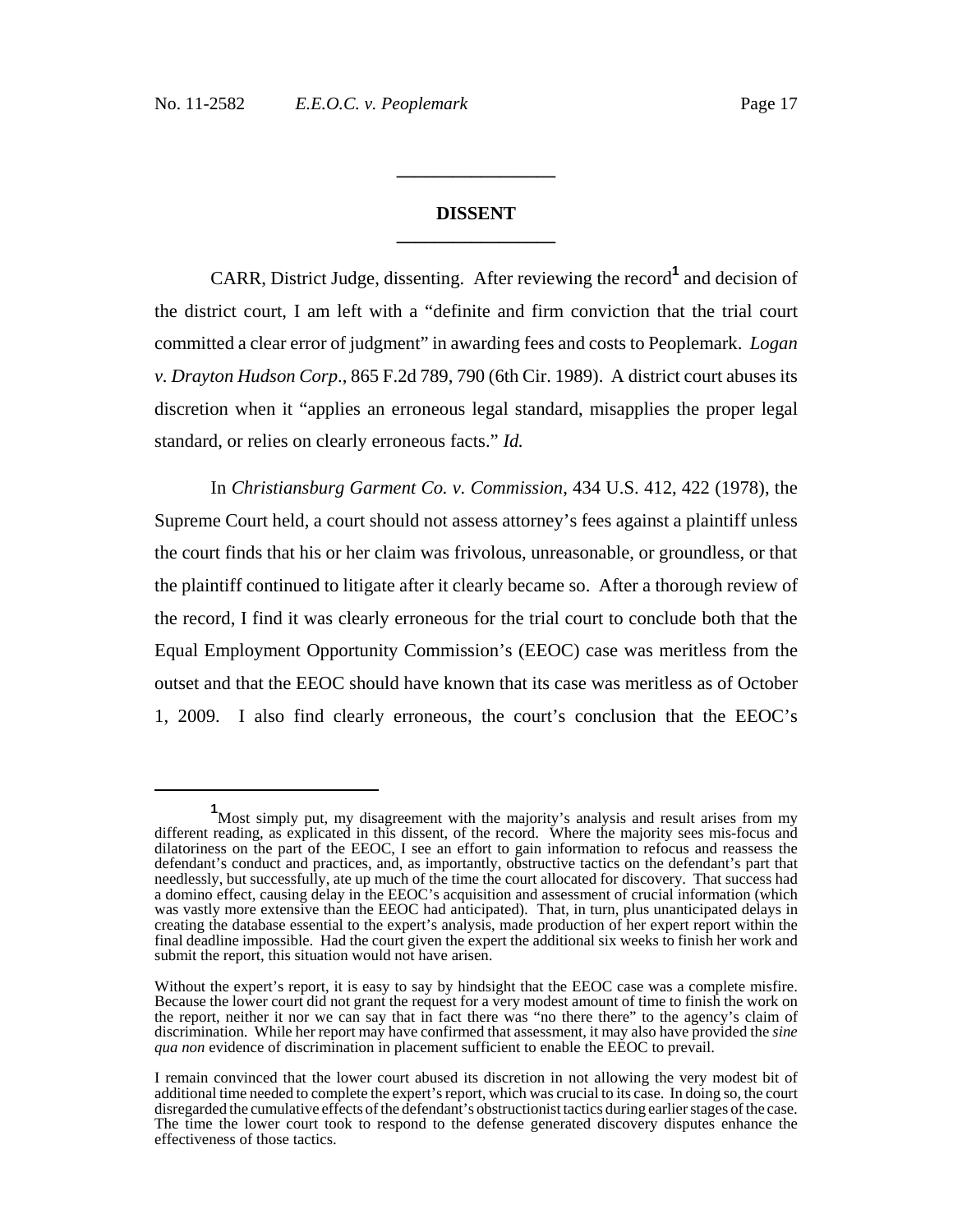prosecution of the case was so unreasonable as to justify an award of fees. For these reasons, addressed in more detail below, I respectfully dissent.

To fairly assess both the reasonableness of the EEOC's prosecution of the case and the merit of the case itself, it is necessary to lay out the proceedings in the lower court in considerable detail. One cannot fairly assess the propriety of a fee award in this case without a close reading of the documents filed with the court. Only through a thorough review of the documents can one understand the variety and content of the employment application materials that Peoplemark provided to the EEOC during discovery. On must also thoroughly review the documents to understand the EEOC's considerable task of processing and analyzing Peoplemark's employment application documents. As such, and at the risk of retracing a few of the steps the majority discusses, I begin with a rather lengthy description of the presuit investigation and lower court proceedings.

#### **I. Factual Background**

#### **A. Investigation**

Peoplemark is a temporary employment agency, which refers individuals for placement with client-employers. The company primarily provides workers for light industrial jobs, such as packaging, warehousing, assembly, and some machine operations. It also assigns people to some receptionist and clerical positions. Peoplemark currently has four offices: Grand Rapids, Michigan, Memphis, Tennessee, Owensboro, Kentucky, and Orlando, Florida. Until 2006, it also had an additional office in Livonia, Michigan.

#### **1. Charge and Statement of Position**

In May, 2005, Sherri Scott filed a charge of discrimination against Peoplemark with the EEOC. Scott alleged that after she applied at the Peoplemark office in Grand Rapids, Michigan, Peoplemark's interviewer told her she would not be hired because she had a felony conviction. Scott alleged that Peoplemark rejected her application because of her race and felony conviction.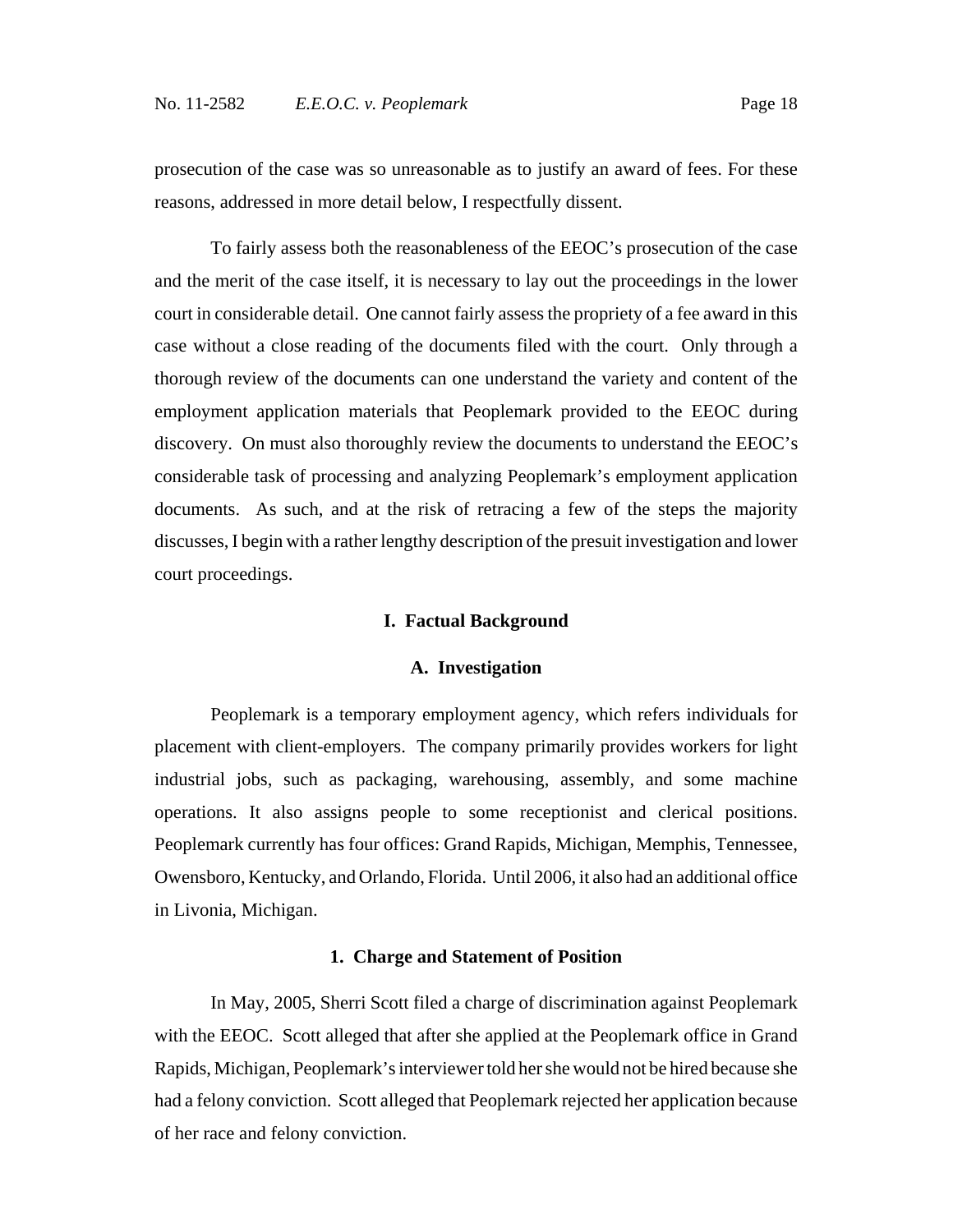From 2005 to 2007 the EEOC investigated the charge.

At the outset of the investigation, Peoplemark provided the EEOC with a written statement of position conceding that it uniformly rejects felon candidates. Peoplemark confirmed that its interviewer told Scott that she could not continue in the application process because she had prior convictions. Peoplemark also informed the EEOC that it handled similarly all candidates with convictions. Peoplemark argued that its client's refusal to hire felons for "security, safety, and other legitimate business reasons" provided the company with an appropriate business justification for rejecting felon candidates.

### **a. Letters from Chief Counsel**

Throughout the EEOC's investigation, Judd Osten (Osten), Vice President and Chief Counsel for Peoplemark, continued to assert that Peoplemark did not hire felons. Osten sent letters to the EEOC on October 31, 2005 as well as June 12 and December 1, 2006, expressly stating that Peoplemark rejects all felon applicants.

In his first letter, Osten provided information specific to the Grand Rapids office. He stated that the office uses a bifurcated application process to screen out felon applicants. It did so, he stated, because Peoplemark's client-employers refuse to employ felons.

The first step in the process involves an information sheet, on which an applicant indicates only his or her name and whether he or she has an existing or pending felony charge or conviction. After the applicant fills out the information sheet, a staff member searches the public record to confirm the accuracy of the applicant's disclosures. Applicants without a felony conviction proceed to the second step – filling out an employment application.

In his second letter, Osten stated that Peoplemark, Inc., never hires felons. Osten did not state explicitly whether he was referring to all Peoplemark offices:

It is the practice of Respondent not to accept applications for placement in temporary assignments of individuals with felony conviction records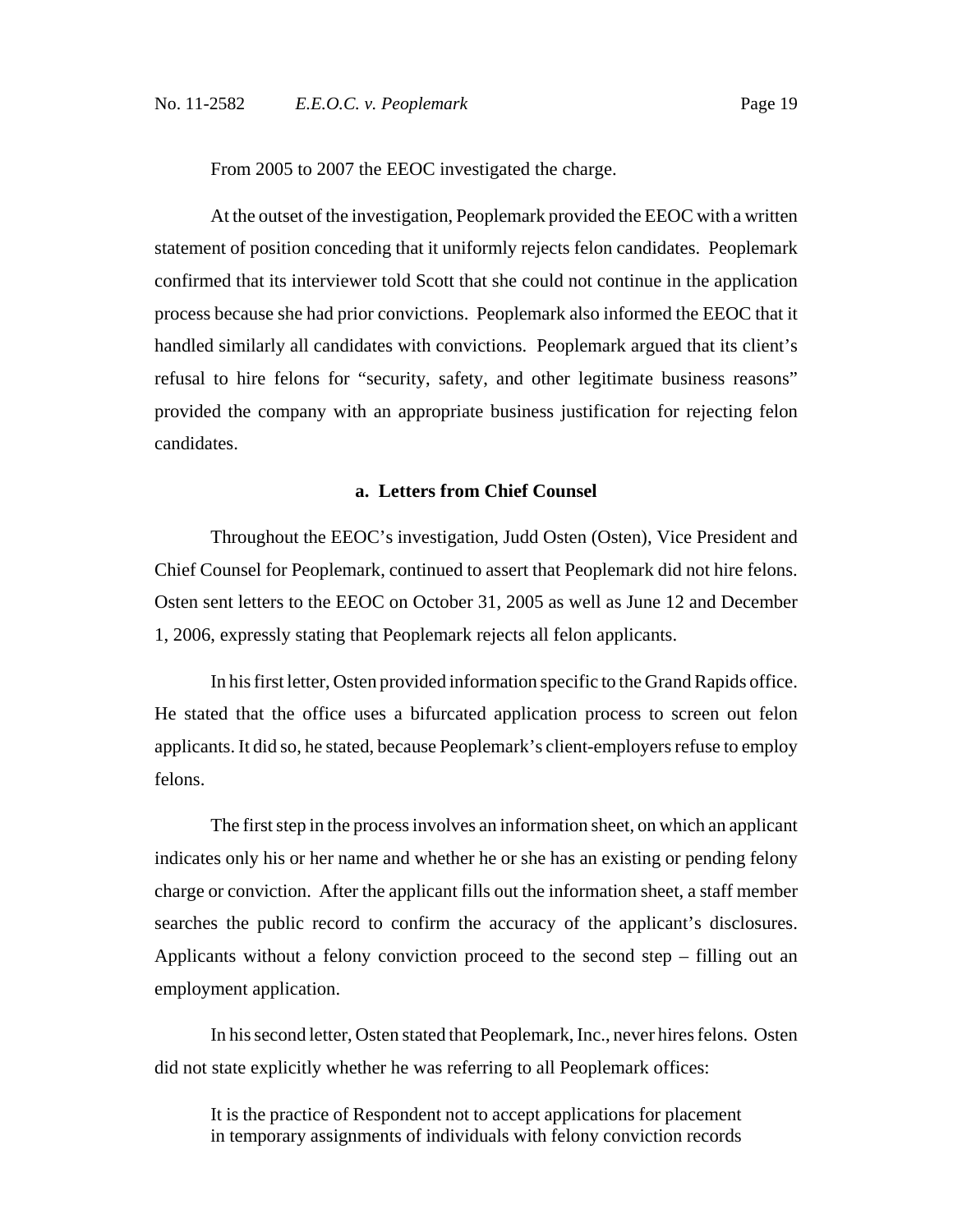because they pose too great a risk to Respondent and its clients . . . Respondent's clients are generally aware that it does criminal background checks on all of its candidates for temporary placement, but [Respondent] has made no independent inquiry of its clients as to which, if any, would accept personnel with a felony conviction record. It has received no request from any client for the assignment of an employee with a felony conviction record. The following [four] clients have orally advised Respondent that they do not wish to have anyone with a felony conviction assigned to their accounts: Pridgeon & Clay; Zondervan; Team Industries; and Adac Automotive.

In his third and final letter during the investigation, Osten stated explicitly that Peoplemark had a company-wide practice of rejecting felon candidates: Peoplemark will "stipulate that the practice of screening out applicants with felony conviction records, which is at the core of this matter, is used in all of our offices throughout the country.<sup>"2</sup>

Based on Scott's charge, Osten's statements, and 18,000 cover sheets<sup>3</sup> covering one year of applicants in the Grand Rapids office, the EEOC attempted to conciliate the dispute.**<sup>4</sup>** The EEOC was ultimately unable to conciliate the matter. It issued a cause letter of determination on September 10, 2007.

<sup>&</sup>lt;sup>2</sup> Contrary to Peoplemark's repeated assertions that Osten made this statement only during the investigation phsase of this case, Osten asserted the same belief in his December 2009, deposition. At that time, long after this suit had been pending, he again stated, that Peoplemark maintained a "generally wellknown" practice of not hiring felons.

**<sup>3</sup>** The cover sheets covered only a one year period and indicated only the name of an applicant and whether he or she disclosed a felony conviction. Based on Peoplemark's representation that it hired no felons during this period, the EEOC assumed that, at a minimum, those applicants who had disclosed a conviction were not placed in temporary positions. From there the EEOC used statistical formulas to estimate the percentage of those individuals who were black. It used this methodology to attempt to conciliate the case.

**<sup>4</sup>** Unlike other federal agencies, the EEOC does not use its investigations to gather the maximum amount of possible information to prosecute cases within the agency administrative hearing process. The EEOC aims only to gather enough information to move the parties toward an informal agreement settling charges of discrimination. *See* discussion *infra.* The EEOC alleges that during the conciliation it used a formulaic approach to propose an amount of backpay for a group of hundreds of African Americans. It calculated the proposed settlement amount based on the average wage and duration of a temporary assignment. According to the EEOC, it never claimed to have identified particular individual victims or amounts owed to them during the investigation.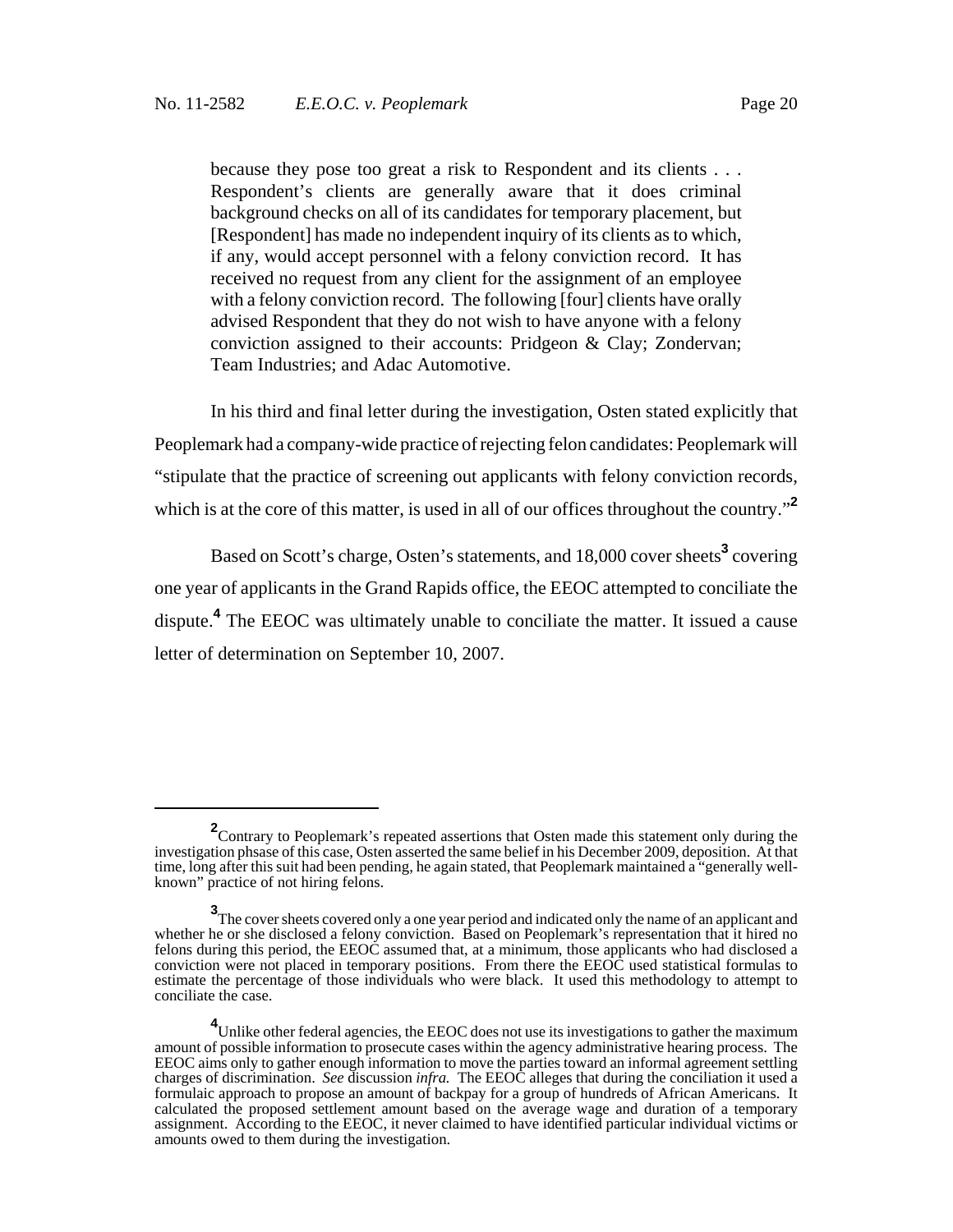### **B. Filing Suit and Initial Case Management Order Deadlines**

On September 29, 2008, the EEOC filed suit in the United States District Court for the Western District of Michigan on behalf of Scott and similarly situated African Americans.

The EEOC alleged:

Since at least May 2005, Defendant Employer has engaged in unlawful employment practices at all of its facilities in violation of Section 703 (a) of Title VII, 42 U.S.C. § 2000e-2(a). The Defendant's unlawful employment practices include maintaining a policy which prohibits the hiring of any person with a criminal record. Such policy has had and continues to have a disparate impact on African American applicants.

The effect of the practices complained of in paragraph 7, above, has been to deprive Scott and similarly situated African Americans of equal employment opportunities and otherwise adversely affect their status as applicants for employment.

On January 9, 2009, a Magistrate Judge held a case management conference.

The parties set deadlines:

1) identify experts: 6/30/2009 2) produce expert reports: 8/31/2009 3) close of discovery: 12/31/2009 4) bench trial: 7/16/2010**<sup>5</sup>**

### **C. Discovery Disputes and Electronic Document Production**

Had discovery proceeded without incident and attended delays, the original deadlines would have given the EEOC seven and a half months to gather information and produce its expert reports.

Unfortunately, discovery was not uneventful. Two discovery disputes consumed approximately five of the seven and a half months the EEOC expected to have for gathering factual information and preparing its expert reports. Various discovery related

**<sup>5</sup>** At the Rule 16 conference the EEOC asked the court to postpone experts until the parties completed fact discovery. The court rejected the EEOC's request and shortened the discovery period the EEOC proposed from fifteen to twelve months. *See* discussion, *infra*.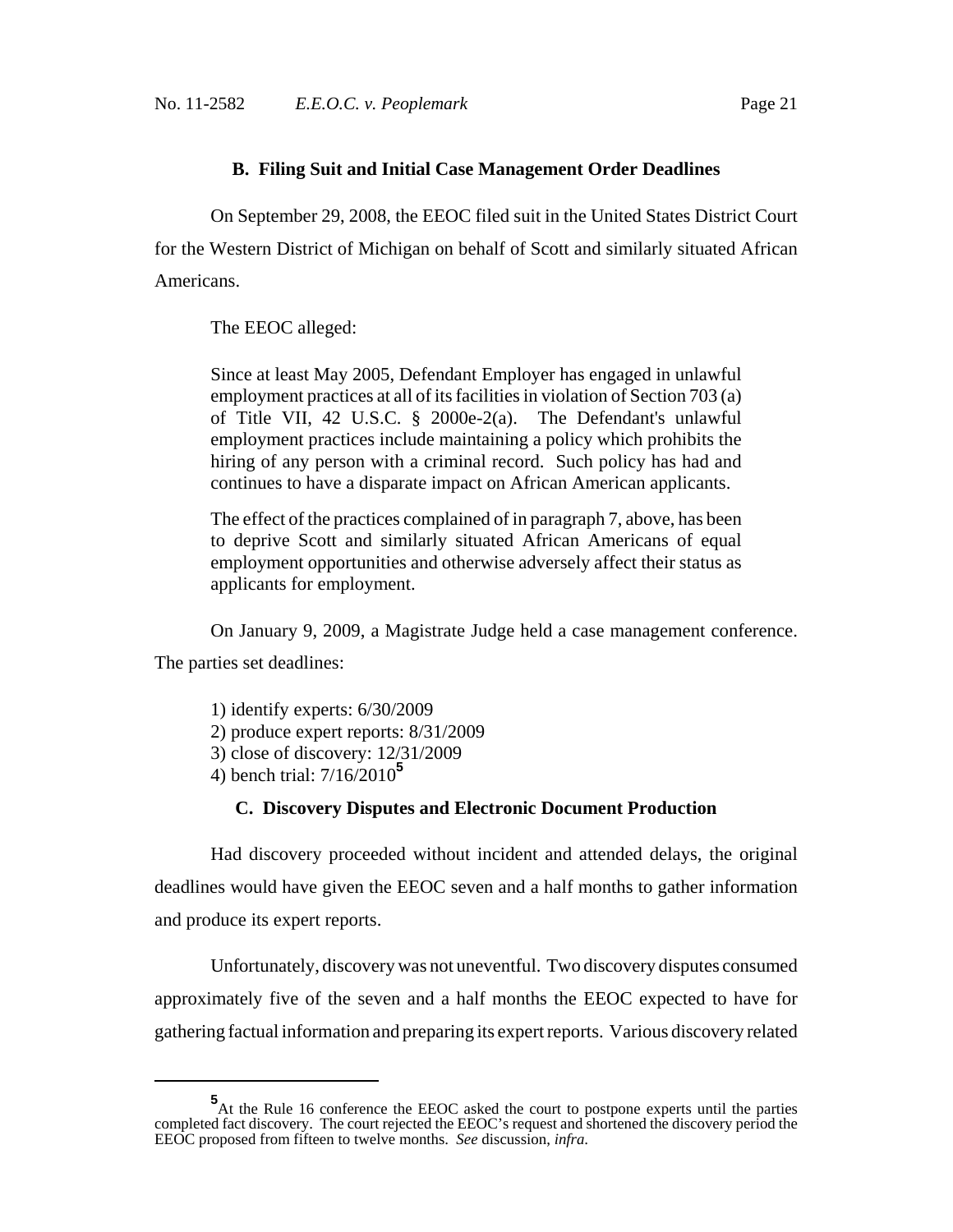motions, conferences, and hearings occupied the parties from February to early August, 2009.

### **1. Discovery Dispute #1: Peoplemark's Demand for a Complete Class List**

The first discovery dispute arose because the EEOC could not provide Peoplemark with a complete class list at the outset of discovery. On February 4, 2009, Peoplemark filed a single interrogatory asking for a class list, including contact information, of all black candidates that had been denied placement because of their felony convictions. The EEOC responded that it previously provided Peoplemark with the name and contact information of Sherri Scott and it was too early to identify the rest of the class.

At the time of Peoplemark's interrogatory, the only company records the EEOC possessed were the 18,000 initial information sheets applicants had completed in the Grand Rapids office during a one year period. The sheets contained only the applicants' names and whether they disclosed a felony conviction. The sheets did not contain the race of applicants, or any other personal identification information from which the EEOC could identify race with any reasonable degree of accuracy. The sheets also did not indicate whether Peoplemark had actually placed any of the applicants who had noted a felony conviction on the information sheets.

### **a. Peoplemark's Motion to Compel and the EEOC's Response**

Unsatisfied with the EEOC's answer to its interrogatory, Peoplemark filed a motion to compel. The Magistrate Judge granted the motion and sanctioned the EEOC for failing to produce a class list in response to Peoplemark's interrogatory. The judge ordered the EEOC to produce a class list by May 1, 2009.

In response to the motion to compel and the Magistrate Judge's order, the EEOC explained that it was impossible to produce a complete or accurate class list without all of Peoplemark's application records for the relevant time period. The EEOC had no record of which applicants Peoplemark had placed, nor did it have the applicants'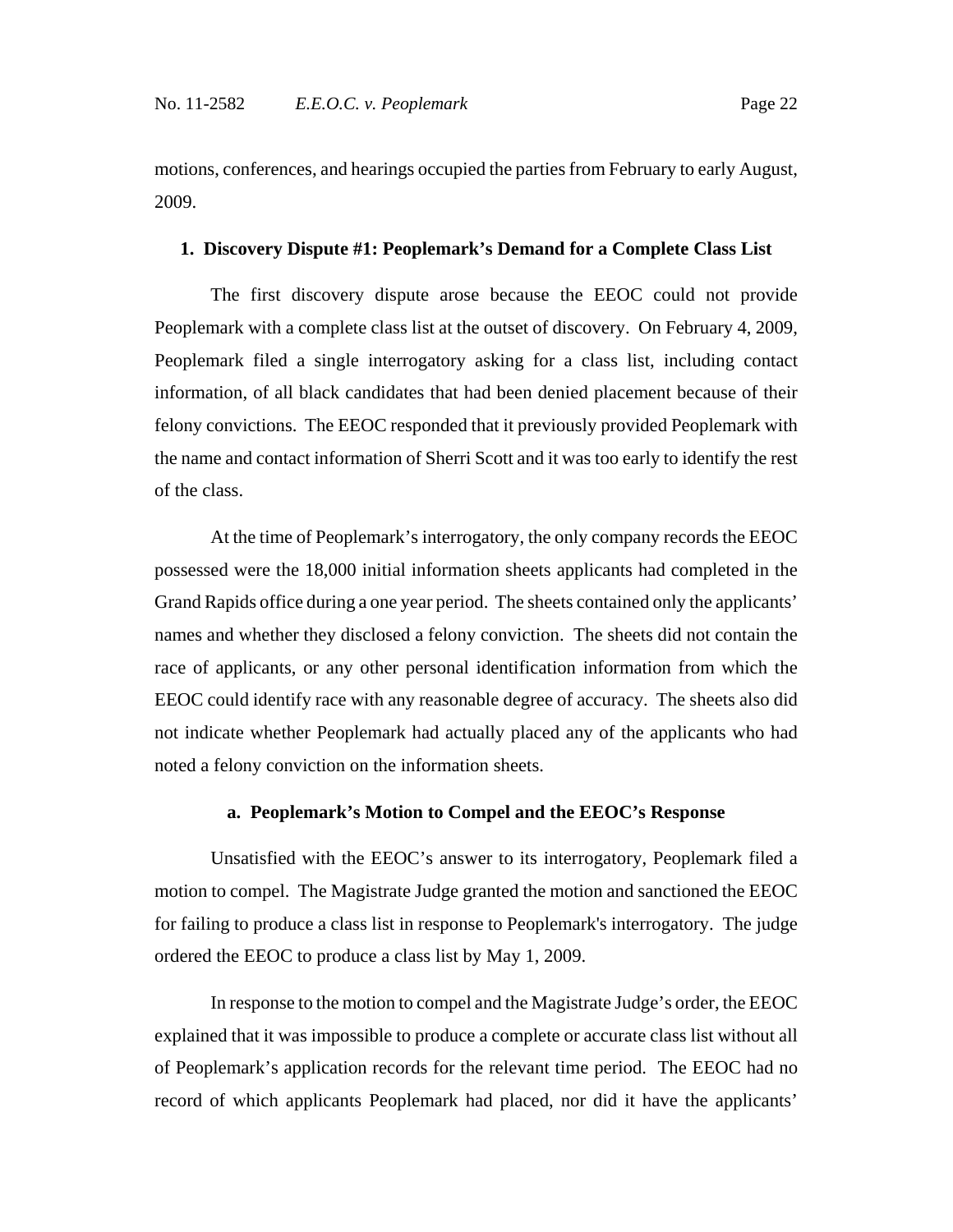personal identification information - it could not identify accurately the race of applicants without their personal information.

In a word, the Magistrate Judge had, early on in the case, placed the EEOC in a classic Catch-22 situation – from which the EEOC was never able to extricate itself.**<sup>6</sup>**

To resolve the discovery dispute, the EEOC provided its best guess as to a list of 286 persons with individual claims for relief. On providing the list of *potential* victims, the EEOC reiterated its position, stated previously in its answer to Peoplemark's interrogatory, that this was only a *potential* list of some possible victims, not a class list. The EEOC stated, *inter alia*:

Although the investigation uncovered a number of applicants with criminal records believed to be African American, the Commission has not yet determined the magnitude of the class and is in the process of gathering additional information from Defendant in discovery so that it may identify the definitive class for purposes of this litigation.

On March 5, 2009, the EEOC timely served its Answer to Peoplemark's first Interrogatory:

**INTERROGATORY NO. 1:** Identify by name and address each and every individual whom you maintain has been discriminated against by the alleged employment policy/practice which is the subject of this lawsuit.

**ANSWER:** Plaintiff previously identified Sherri Scott, 718 Broadway, Apt. 2G, Niles, MI 49120. To the extent this interrogatory seeks the identities of individuals other than Ms. Scott, this request is pre-mature because discovery has recently commenced and is on-going. Plaintiff will develop the class of victims during discovery and supplement this response at a later time.

**[I]n an effort to resolve this discovery dispute, the EEOC is willing to provide you with information regarding applicants** *believed to be* **African American and who had disclosed criminal convictions on their application with Peoplemark. Based on Defendant's representation that no individual with a felony conviction was hired,**

**<sup>6</sup>** In my view, the Magistrate Judge's order constituted plain error. It ordered the EEOC to identify class membership without a basis for being able to do so. The information Peoplemark had provided was barren of the basic data – race of applicants, whether they had felony records, and whether they had, despite a felony record, been placed – that the EEOC needed to comply with the interrogatory. The Magistrate Judge compounded the error and abused his discretion when he imposed sanctions.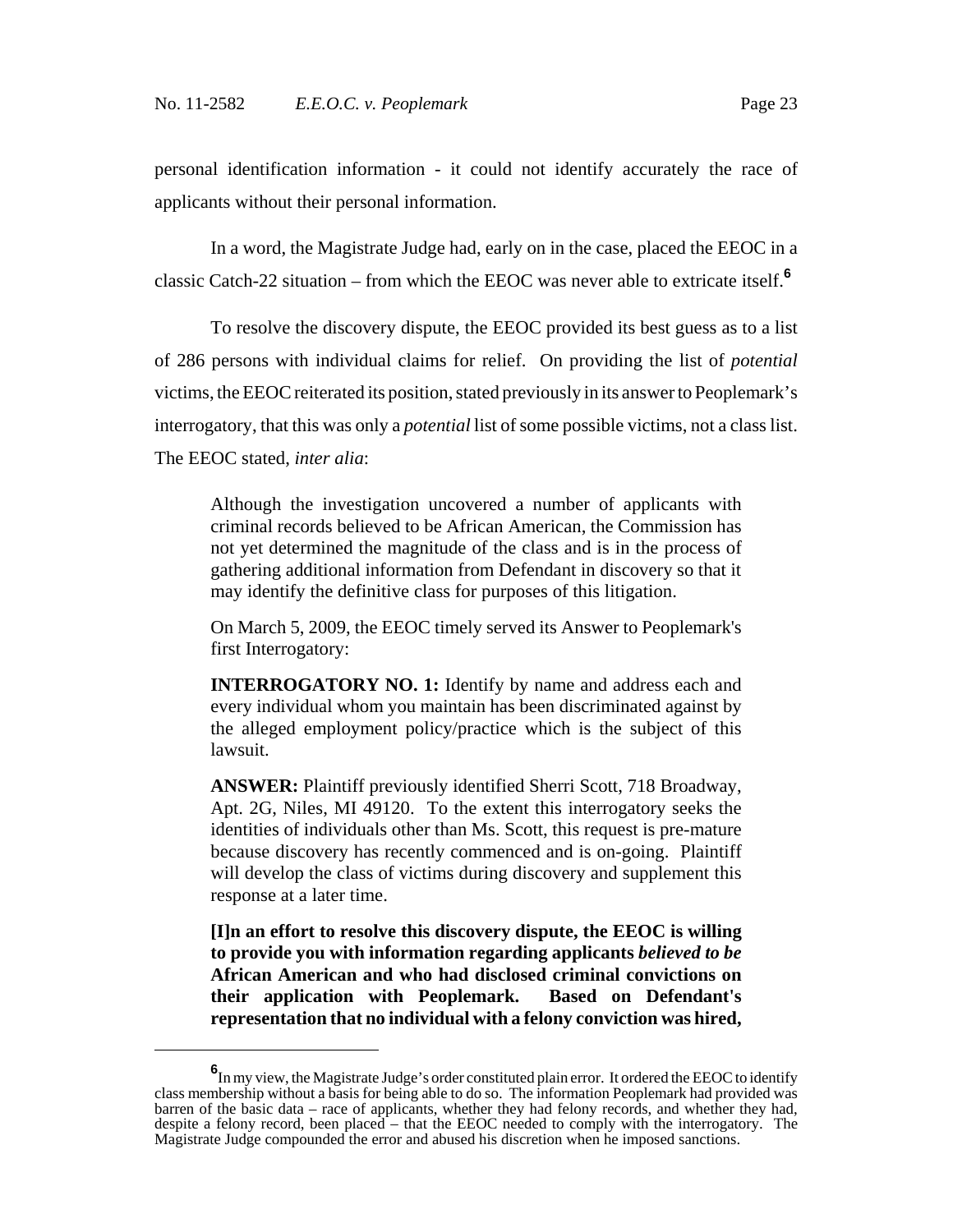**we believe that these individuals may form part of the class in the instant case.** However, please be advised that the EEOC makes no representation that **this list** is all inclusive as it **is based upon the limited scope of information Peoplemark provided during the administrative investigation.** Consequently, we anticipate that individuals may be removed from and added to the list as discovery progresses. Until substantial discovery is completed, the magnitude of the class cannot be determined.

**Peoplemark argues that** because it produced a large volume of employment applications and other documents, during what it describes as an "extensive" administrative investigation, **the Commission should have established the class during its investigation** . . . **Defendant is incorrect in its argument for several reasons. First,** the administrative investigation was not as over broad as Defendant attempts to suggest. In fact, **the Commission made several compromises** regarding the scope of its documentary information requested by **limiting the time frame to March 2004 through November 2006<sup>7</sup> , and seeking only the first page of each employment application instead of all documents related to the application process. Second, there was nothing in the documents Peoplemark produced which revealed the race of applicants.** Consequently, and as a required part of its investigation, **the Commission took further investigative measures to identify applicants by race to the extent possible. In light of Peoplemark's no-felony-conviction policy, all applicants with felony convictions identified during the investigation as African American were treated as the putative group of victims harmed by Peoplemark's policy. Accordingly, the Commission attempted to conciliate this matter based on this putative group of victims who it believed were harmed by Defendant's policy.**

Regardless, now that the parties are in litigation, the Commission is required to define the class with more precision and has served Peoplemark with written discovery requests (which include requests for all previously incomplete application materials and all applicant information to the present) in an effort to obtain information needed to determine the scope and identities of the class.

(Emphasis added).

**<sup>7</sup>** Ultimately, emails between Peoplemark and the EEOC show that the EEOC only received one year of information sheets.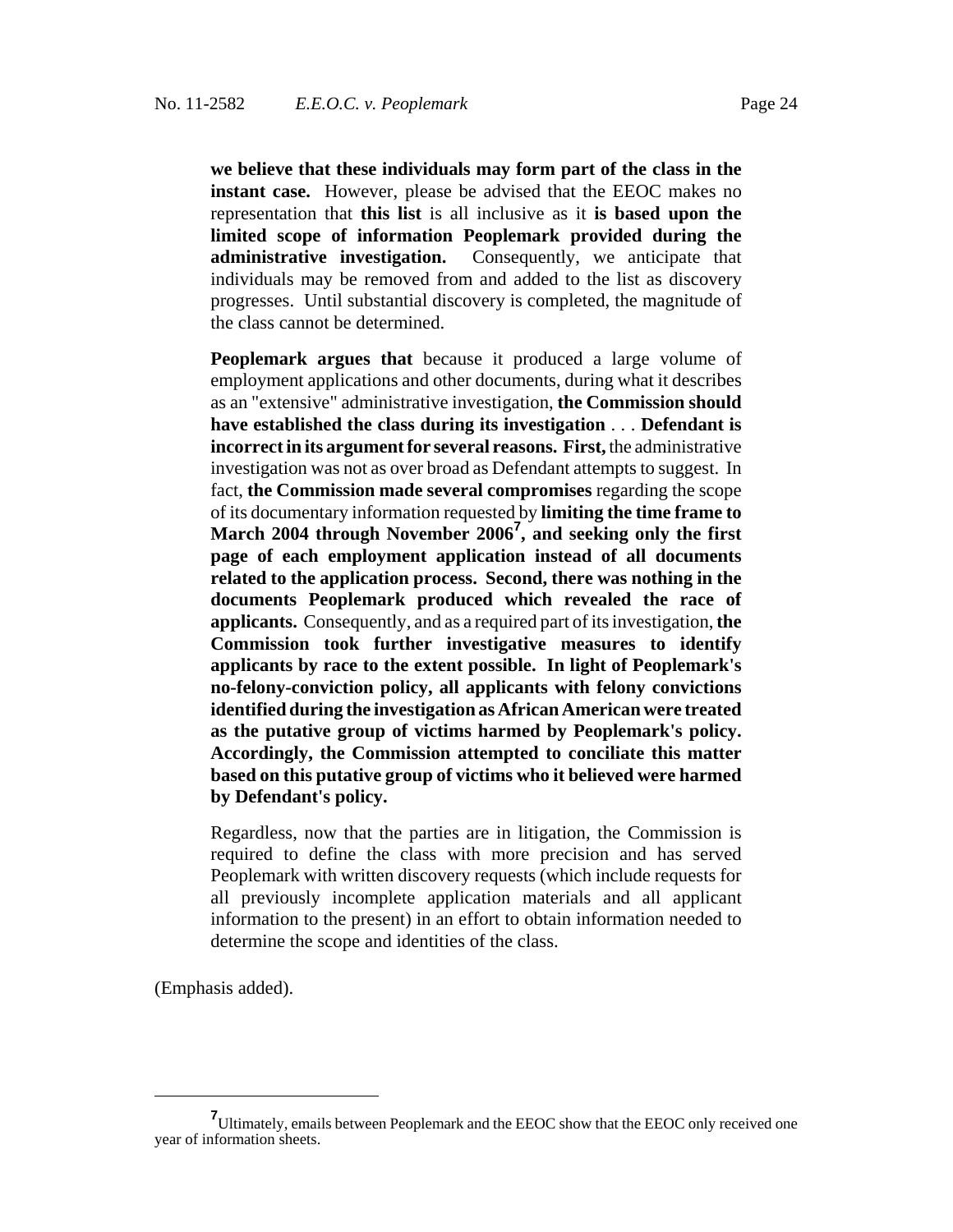## **2. Discovery Dispute #2: The EEOC's First Set of Interrogatories and Requests for Document Production**

Prior to sending its own interrogatories on March 4, 2009, the EEOC underwent a comprehensive drafting process with its electronic document experts. While still working to resolve the first discovery dispute the EEOC served its first set of fifteen interrogatories and document requests on Peoplemark. Unfortunately, the format of the EEOC's interrogatories gave rise to a second time consuming discovery dispute.**<sup>8</sup>**

For approximately eighty days, Peoplemark refused to answer the EEOC's interrogatories. Peoplemark made a numerosity argument: subparts of questions counted as additional questions, and thus, the EEOC had really served seventy interrogatories, instead of the limit of twenty-five stated in the case management order. After repeated attempts to obtain answers to its interrogatories, the EEOC contacted the case manager to clarify the local rule on subparts. The case manager told the EEOC that subparts were allowed and Peoplemark should answer the interrogatories.**<sup>9</sup>**

On May 21, 2009, Peoplemark finally agreed to answer all the interrogatories. However, Peoplemark still refused to produce the requested employment applications and information sheets.

**<sup>8</sup>** Although the sample interrogatory in the record is complex, its segmentation appears to be an effort to help, not hinder Peoplemark.

**<sup>9</sup>** The details of how the interrogatory dispute proceeded are: In its April 7, 2009, response to the EEOC, Peoplemark answered only interrogatory No. 3(b). Peoplemark refused to produce any information responsive to the EEOC's requests for application documents. On April 24, 2009, April 30, 2009, and May 7, 2009, the parties discussed the numerosity issue. On May 7, 2009, Peoplemark answered the EEOC's interrogatories through No. 6.c.(2), asserting the same numerosity argument. On May 18, 2009, the EEOC contacted the court's case manager to clarify the local rule on subparts. The case manager advised that the court permitted subparts and the parties should construe the Case Management Order's twenty five question limit accordingly. The EEOC immediately conveyed this information to Peoplemark. On May 19, 2009, Peoplemark emailed the EEOC and stated that it was inappropriate for the EEOC to contact the court independently on the subpart issue. On May 20, 2009, Peoplemark offered to answer the remaining interrogatories if the EEOC agreed that it would not serve additional interrogatories without seeking the court's leave. The EEOC rejected the proposal and stated that Peoplemark needed to answer the remaining interrogatories within ten days to avoid a motion to compel. Peoplemark answered the remaining interrogatories, but it still refused to produce the applications and information sheets the EEOC requested in its first set of interrogatories and request for production of documents.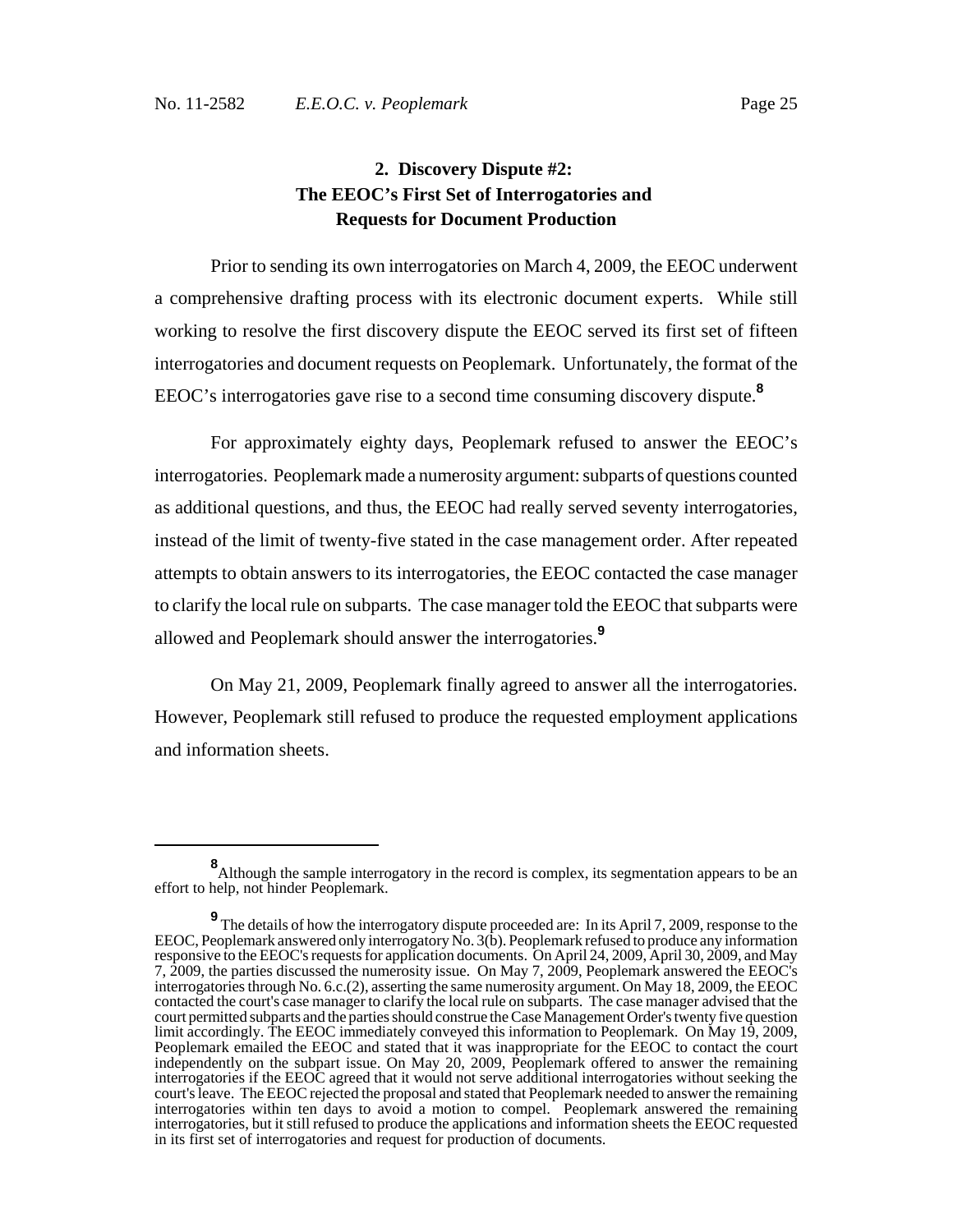On May 22, 2009, the EEOC filed a motion to compel production of the applications and information sheets.

On June 2, 2009, the EEOC received a supplemental correspondence from Peoplemark stating that it would make the documents available for copying and inspection at a mutually agreeable time and place at its offices in Michigan, Tennessee, Florida, and Kentucky. In response, the EEOC withdrew its motion to compel

Well into July, Peoplemark had still failed to provide specific dates when the documents would actually be available to the EEOC at the company's various locations.

Nearly ninety days passed between the time the EEOC served the document requests and when Peoplemark agreed to produce the documents.

### **3. The EEOC's Request for Electronic Document Production**

After a lengthy fight to gather information about what types of electronic records Peoplemark maintained, the EEOC asked Peoplemark to produce its e-documents.

On June 22, 2009, Peoplemark served its answers to the EEOC's request for production of electronic applicant data. Peoplemark agreed to provide the data at a time that was mutually convenient to both parties. In mid-July Peoplemark produced its first version of an e-database with limited applicant information. The database contained applicant placement information for three of the five offices, but, according to the EEOC, the agency was unable to access much of the information because Peoplemark failed to provide the agency with necessary passcodes. The EEOC alleges that Peoplemark did not provide a fully searchable database until mid-September 2009.

### **D. Motions to Extend/Amend Case Management Order and Peoplemark's Document Production**

#### **1. First Motion to Extend: June 29, 2009**

On June 16, 2009, Peoplemark's attorney phoned the EEOC to propose a two month extension of the deadline to name experts. The extensive discovery disputes had consumed the first five months of the discovery period. Under the original case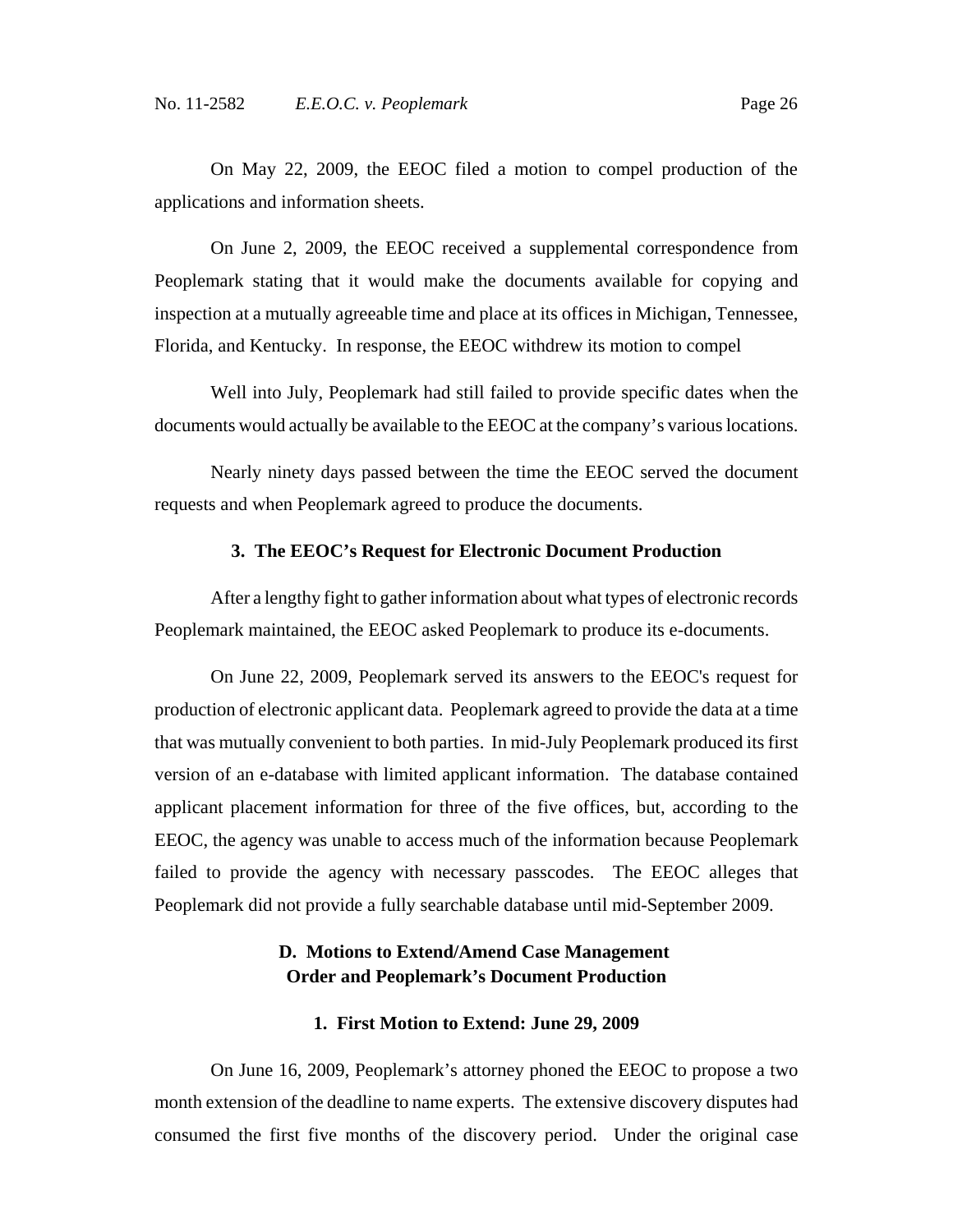management order the EEOC had only two months remaining to collect, copy, scan, streamline, code, statistically analyze, and report on four years of applicant data located in four different states.

The EEOC concurred with Peoplemark's request and added that an extension for producing expert reports was also necessary. The EEOC stated that it would need considerable time to obtain the documents, process the data, and produce an expert analysis.

On June 23, 2009, the EEOC followed up with Peoplemark regarding extending the deadlines in the case management order. The agency provided Peoplemark with its proposed amended deadlines. Over the next week the EEOC tried unsuccessfully to reach Peoplemark's attorney numerous times.

On June 29, 2009, one day before the initial deadline for disclosing experts, Peoplemark's attorney abruptly reversed course and informed the EEOC that the company was no longer willing to stipulate to revised deadlines *which Peoplemark had initially proposed*. The same day, immediately after learning that Peoplemark refused to proceed as planned, the EEOC filed its first request to amend the case management order.

In its first motion to amend the case management order, the EEOC explained that two discovery disputes had consumed more than five months of discovery time, and that the EEOC had tried unsuccessfully to reach an agreement for amended case management deadlines with Peoplemark. The EEOC proposed new deadlines:

1) identify experts: 9/4/2009 2) produce expert reports: 2/5/2010 3) close of discovery: 6/30/2010

The EEOC's proposed amended case management order allowed the agency a little over seven months to: 1) copy and scan information at Peoplemark's offices in four different states; 2) send the raw applications, information sheets, and other employee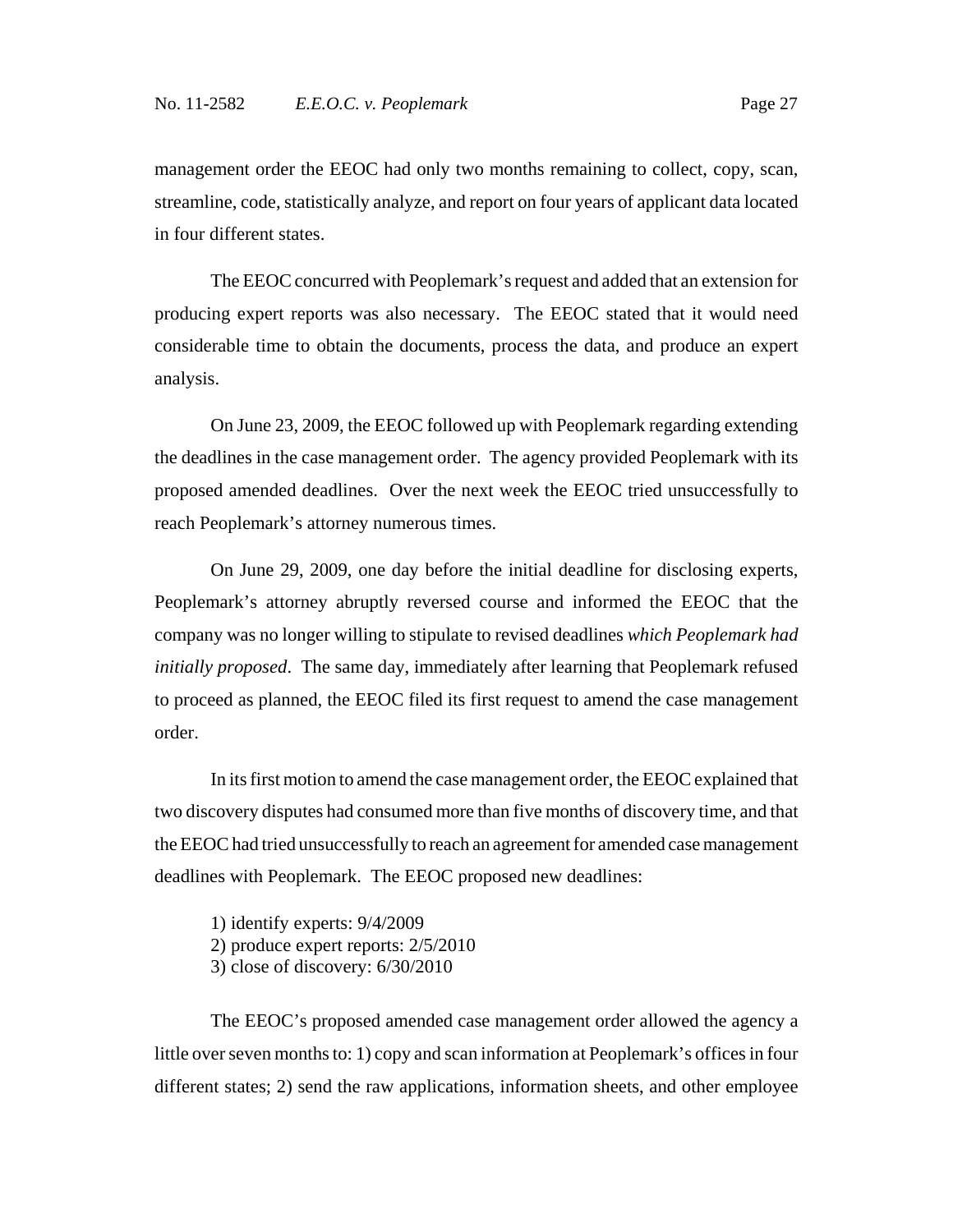documents to a document processor to create an e-database; and 4) send the e-database to its statistical expert to code, run statistical formulas, and write an expert analysis.**<sup>10</sup>**

On July 6, 2009, Peoplemark filed a motion to dismiss, which the court denied the next day.

On July 16, 2009, the Court granted a thirty day extension for both the identification of experts and the production of expert reports. The court also allowed the parties an additional fourteen days of discovery. This *de minimis* extension gave the EEOC only two months to collect, copy, scan, process, code, and analyze the applicant information contained in Peoplemark's records.

The EEOC immediately informed the court that it would be unable to meet the first amended case management order. The court responded that the parties were free to file motions and be heard by the court on the issue of further extensions.

### **2. Second/Renewed Motion to Extend: July 23, 2009**

Accordingly, on July 23, 2009, the EEOC filed a renewed motion requesting the same extended deadlines it had asked for in its June 29, motion to amend the case management order.**<sup>11</sup>**

In addition to reiterating the substantial amount of time the discovery disputes had consumed, the EEOC explained why the agency had failed to start copying and

**<sup>10</sup>**At various times throughout discovery, the EEOC's statistical/labor economist expert, Dr. Janice Madden, filed affidavits in support of the EEOC's requests to extend deadlines. She explained that data processing took place in two parts and was the most time consuming phase of statistical analysis. First, a document processor needs to create a uniform e-database of applicant information from the variety of raw applicant/employee materials. Although a statistic's expert could do this step as well, Madden explained that it is cheaper and more efficient to outsource the first task to a data processing company. According to Dr. Madden, after the e-database is complete, a team of experts must numerically code the descriptive data listed in the e-database so that it can be plugged into statistical formulas on a computer. Dr. Madden explained the coding task:

By using the terms "coding the data," I am referring to the process by which the electronic entry of alphameric information is transformed into a variable format that a statistical program can interpret. For example, the data entry of a hypothetical item such as "graduated Central high school" could be coded as "12" for years of education or as "1" for a variable indicating whether the applicant is a high school graduate (or with a "0" for someone who has not graduated).

**<sup>11</sup>**The EEOC requested an additional week for each deadline to take into account the Christmas holiday.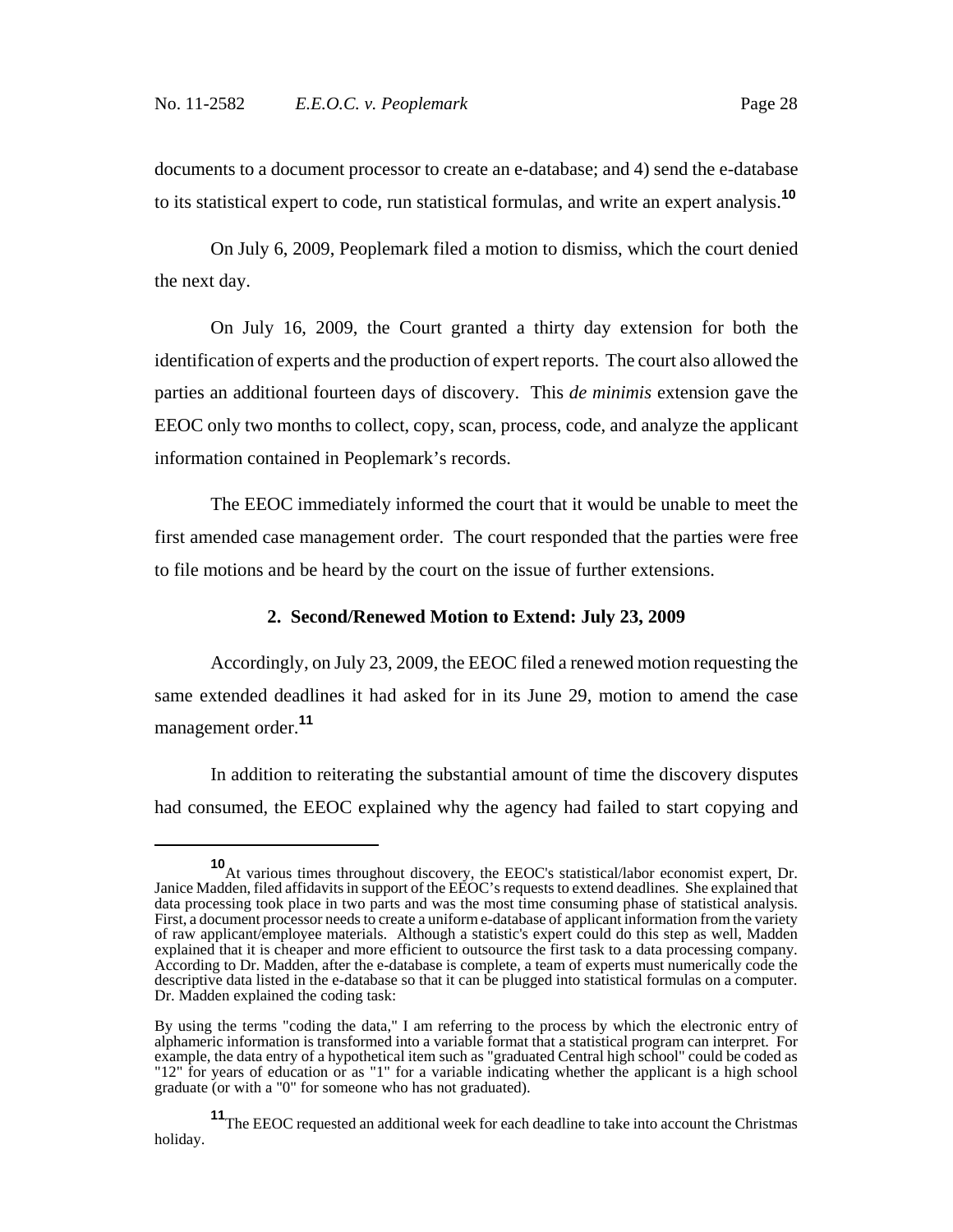scanning the paper records in Peoplemark's offices in Michigan, Tennessee, Florida, and Kentucky.

The EEOC stated that although, on June 2, Peoplemark had agreed to make the documents available at a mutually convenient time, Peoplemark had not yet provided a formal date when the EEOC would be allowed access to the documents at the four locations.

 In addition, the EEOC explained that it was required by federal law to use a bidding process for hiring outside vendors and expert witnesses. The EEOC described the numerous steps that it had taken in the month and a half since Peoplemark agreed to make the documents available: 1) the EEOC consulted, as required, with the EEOC's Research and Analytical Services Division, which determines the number of vendors and experts likely to be needed for a case; 2) the EEOC attorneys initiated a bidding process, as required, to hire a document processor and two expert witnesses; 3) the EEOC attorneys obtained approval of the document processor contract on July 21, 2009; and 4) the EEOC attorneys recommended two experts for formal approval.

The EEOC acknowledged that it was still awaiting formal approval of the expert contracts and did not expect them to be approved in the week remaining before expert identification deadline. The EEOC further stated that the court's suggestion in the July 16, 2009, status conference that the EEOC use its small in house research staff to complete the data analysis was not feasible.

Although the EEOC's experts had not been formally approved within the court's expert identification deadline, the EEOC attorneys were ultimately able to obtain exceptional approval from the government to identify two experts on July 31, 2009, to meet the court's deadline.

The agency identified expert sociologist, Dr. Devah Pager, and expert labor economist/statistician, Dr Janice Madden.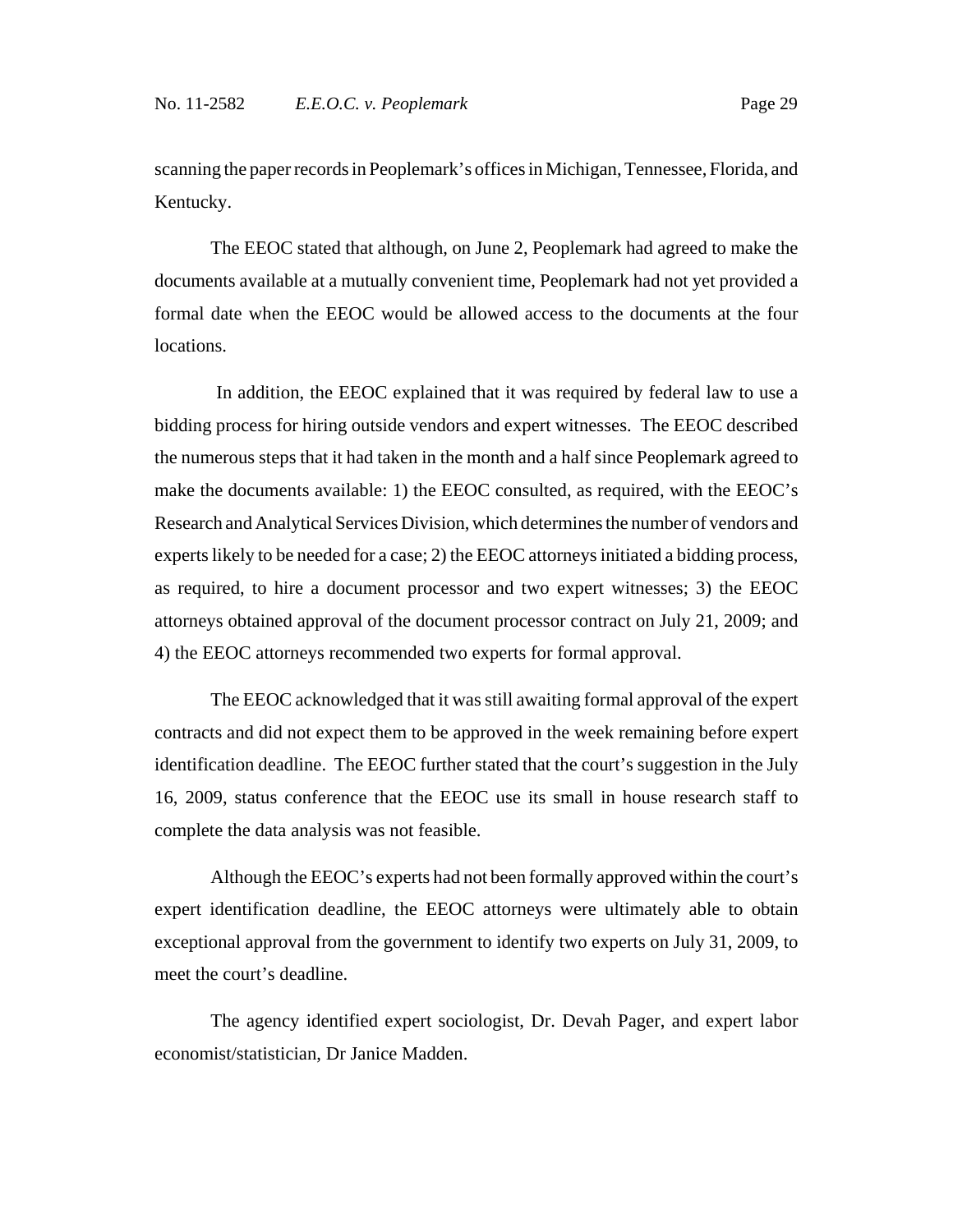### **a. Hearing on Second/Renewed Motion to Extend**

On August 6, 2009, after the EEOC identified its experts, the court held a hearing on the EEOC's second/renewed motion to amend the case management order. The transcript of the hearing reveals the district court's misunderstanding of the nature and extent of the EEOC's: 1) task of preparing an expert statistical report, and 2) presuit investigation process- the statistical proof the EEOC was required to gather before filing suit. I discuss the hearing at length because I believe the lower court's flawed understanding is highly relevant to both the merits inquiry and procedural abuse analysis that the lower court performed before assessing fees.

The court began by stating that it applied a "good cause" standard to granting motions to amend. Under this standard, the court required a party to show that it acted diligently but was still unable to meet the established deadlines. The court expressed its concern that the EEOC acted dilatorily when it failed immediately, or at least more quickly, to obtain its experts.

The EEOC responded that it had acted diligently, but it was still unable to produce its expert reports on time. The EEOC stated that it began the process of researching, writing, and revising expert contracts in December 2008 or January 2009 at the latest (less than one month after filing the case). The agency also explained that federal regulations required it to follow a bidding process for hiring vendors and experts, and the EEOC attorneys could not legally circumvent the internal agency protocols.

In response to the EEOC's explanation of its efforts the court stated that "protocols within the agency can't govern the civil procedure process, and [the agency had] to have good faith at the start."

The court went on to express concern that the EEOC waited sixty days to serve its first set of interrogatories, to which the EEOC responded that during that time the agency was working diligently with its electronic document experts to craft its interrogatories for Peoplemark. The agency stated that it needed to see what Peoplemark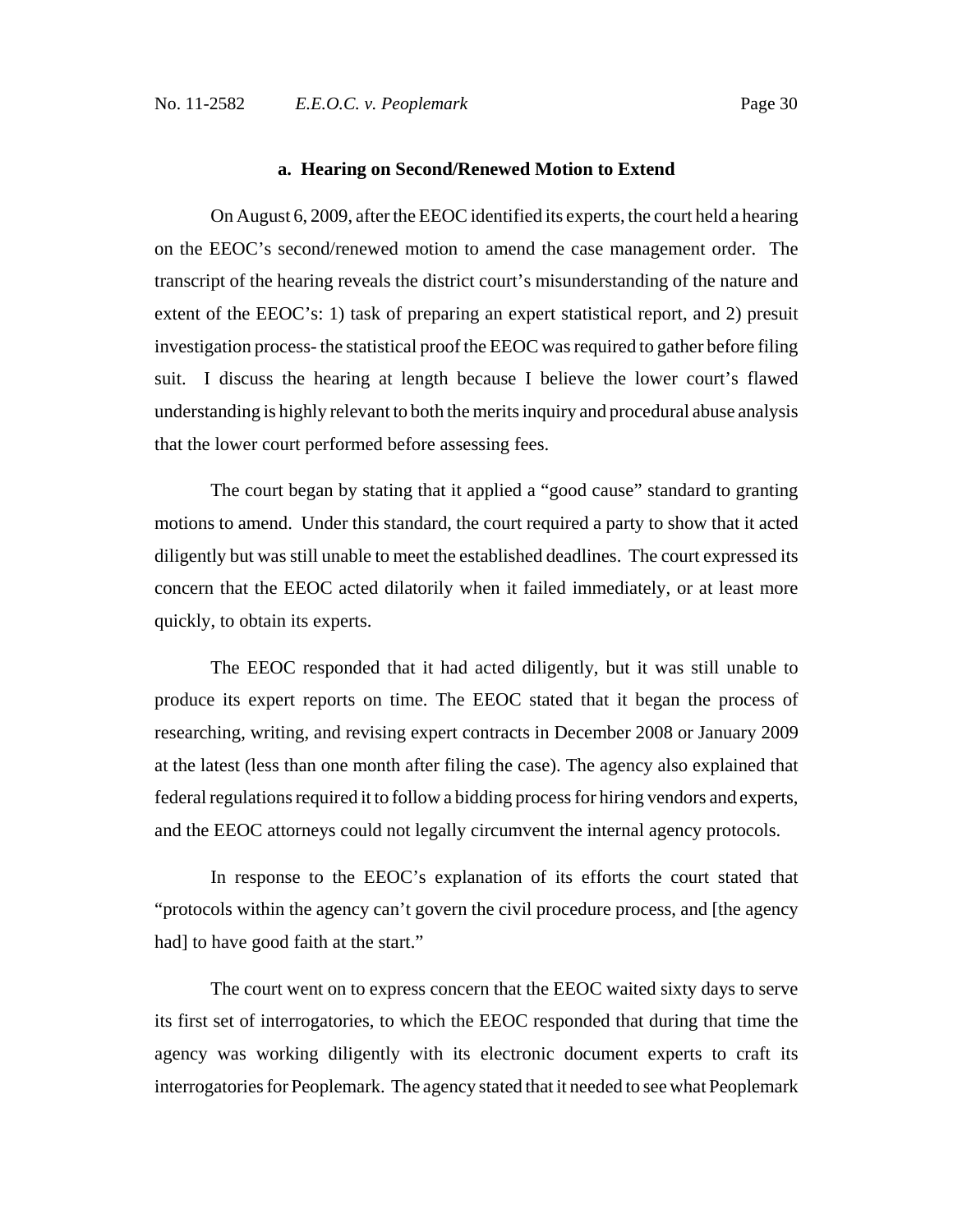The EEOC explained that after receiving Peoplemark's Rule 26 disclosures, the agency's attorneys and experts underwent an extensive joint drafting process. This was necessary, according to the EEOC, because the first set of interrogatories sought information regarding electronic storage systems and formats of electronically stored documents. For this reason, the EEOC attorneys could not simply draft the interrogatories themselves – they were not computer experts.

The EEOC also clarified for the court that it could not simply modify an existing interrogatory template. Rather, based on documents provided in Peoplemark's Rule 26 disclosures, the EEOC needed to craft interrogatories specific to the electronic programs they believed were in use at Peoplemark's offices.

The court replied that the EEOC could have limited the number of Peoplemark's offices that it included in the suit if it was concerned about meeting deadlines. The court also stated that it had been generous with scheduling and never had such issues with a government litigant.

In the court's opinion, "[P]art of coming to court is having the court put reasonable limits on and see which parties make it through that process and which parties don't, and that's part of the way we drive to a result."

The EEOC responded that although the government's internal protocols contributed to some delay in the EEOC's ability to physically go out and start copying and scanning documents, the government's protocols were not the sole or even the main reason the EEOC was unable to meet the court's deadlines.

The EEOC reiterated the discovery disputes laid out in both its first and second motions to amend the case management order. The EEOC argued that if Peoplemark had not waited over two months to answer the EEOC's first set of interrogatories and over ninety days to agree to produce documents, then, despite delays caused by government regulations, the EEOC likely would have been able to request and secure someone to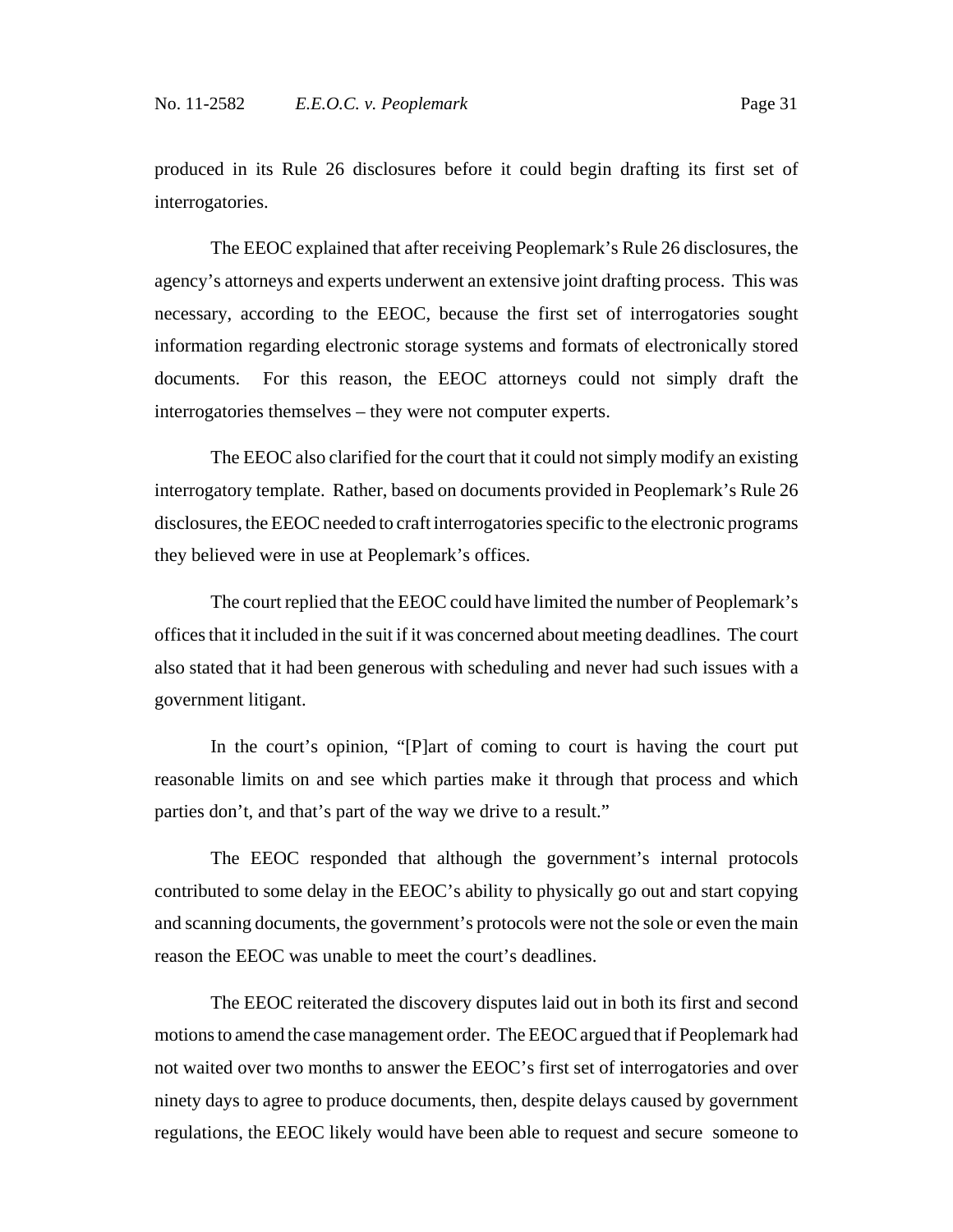gather the documents much sooner. Furthermore, during the time the EEOC was processing those documents it could have finalized the contract for its statistical expert who, up to that point in the process, would have been totally unnecessary.

The court's response was:

Well, the documents part addresses whether you make the expert report deadline, and we don't know that. I mean, when we talked in July, you didn't think you'd make the [expert identification] disclosure deadline, and you did . . . And if you have a report deadline that's still, what, 60 days away, even though that seems impossible now, maybe you'll make that too . . . Or maybe you'll come close or make it in part. Or maybe having the deadline will mean that you'd get a lot closer to it than you would if the deadline were extended. I mean, the reality of the deadline is it marshals resources that we didn't even know we had. That's just what a deadline does.

The court proceeded to reprimand the EEOC for not filing a motion to compel after Peoplemark stalled in setting a date for production. The EEOC responded that it was hesitant given the court's resolution of its first motion to compel and the court's earlier award of sanctions.

Throughout the remainder of the hearing, the court continued to speculate, in the face of Dr. Madden's affidavit, that it might be possible for the EEOC to copy, scan, create an e-database, code, analyze, and produce a report in the next sixty days. The EEOC firmly maintained that it was absolutely impossible for it to do so. The EEOC stated that it was able to identify experts only because it obtained exceptional approval, but it was physically impossible to do the work necessary to produce the expert reports in sixty days.

In response to the EEOC's firm statement that it was absolutely impossible to complete all the steps required to produce an expert report in sixty days, the court retorted, "I'm suspecting in September [the deadline for producing expert reports] you may have another vision of how powerful and effective you really are."

After the lengthy dialogue between the court and EEOC, Peoplemark announced that it had asked all of its offices to send the documents requested by the EEOC to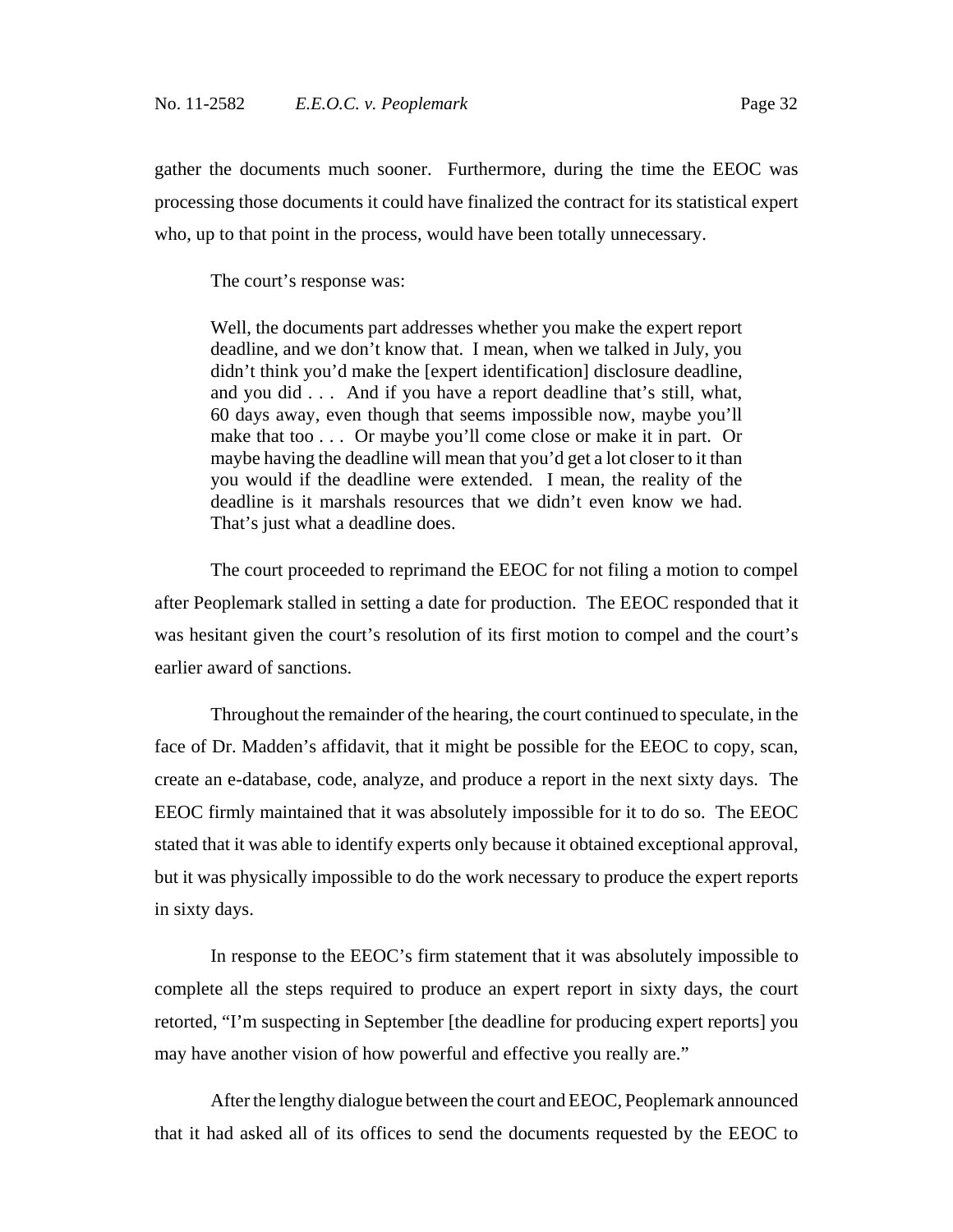Memphis. Peoplemark stated that it had already scanned all of the documents from the Grand Rapids office. The company stated that it had put the information onto two discs and the day before sent the discs to the EEOC. Peoplemark stated that it would do the same for the remaining offices.

The EEOC responded with surprise to Peoplemark's decision immediately to scan and produce all of the documents. The agency stated that the company's offer came as quite a shock in light of its previous refusal to provide the documents and its reluctant agreement, after a ninety day wait, to provide the documents only after the court issued a protective order. The EEOC told the court that, assuming the discs were complete, Peoplemark's offer to copy and scan the paper records would reduce by two weeks the time the EEOC needed to produce its expert reports.

The court closed the hearing by restating that it still believed the EEOC could "marshal the resources" necessary to meet the deadline, but if the EEOC was unable to do so, then it could approach the court again in the next sixty days to discuss the matter further.

On August 7, 2009, the court formally denied the EEOC's second/renewed motion to amend the case management order.

## **I. Peoplemark's Document Production After the Hearing on the Second Motion to Amend: 8/11- 9/17/2009**

On August 11, 13, 14, 17, 18-21, 25, and September 17, 2009, the EEOC received discs containing full paper application information. The EEOC made forensic copies of the information and overnight mailed the discs to its document processor.

Thus, for the first time in the litigation, the EEOC had in its hands the data it needed to compile its statistical analysis, prepare its experts reports, and ascertain with a significant degree of certainty those persons who would be class members. Despite this fact, the agency found itself between the Scylla of the work it needed to do an Charybdis of the court's inflexible view towards its deadline. The court refused to acknowledge the fact of the long-delayed, but essential document production. Moreover,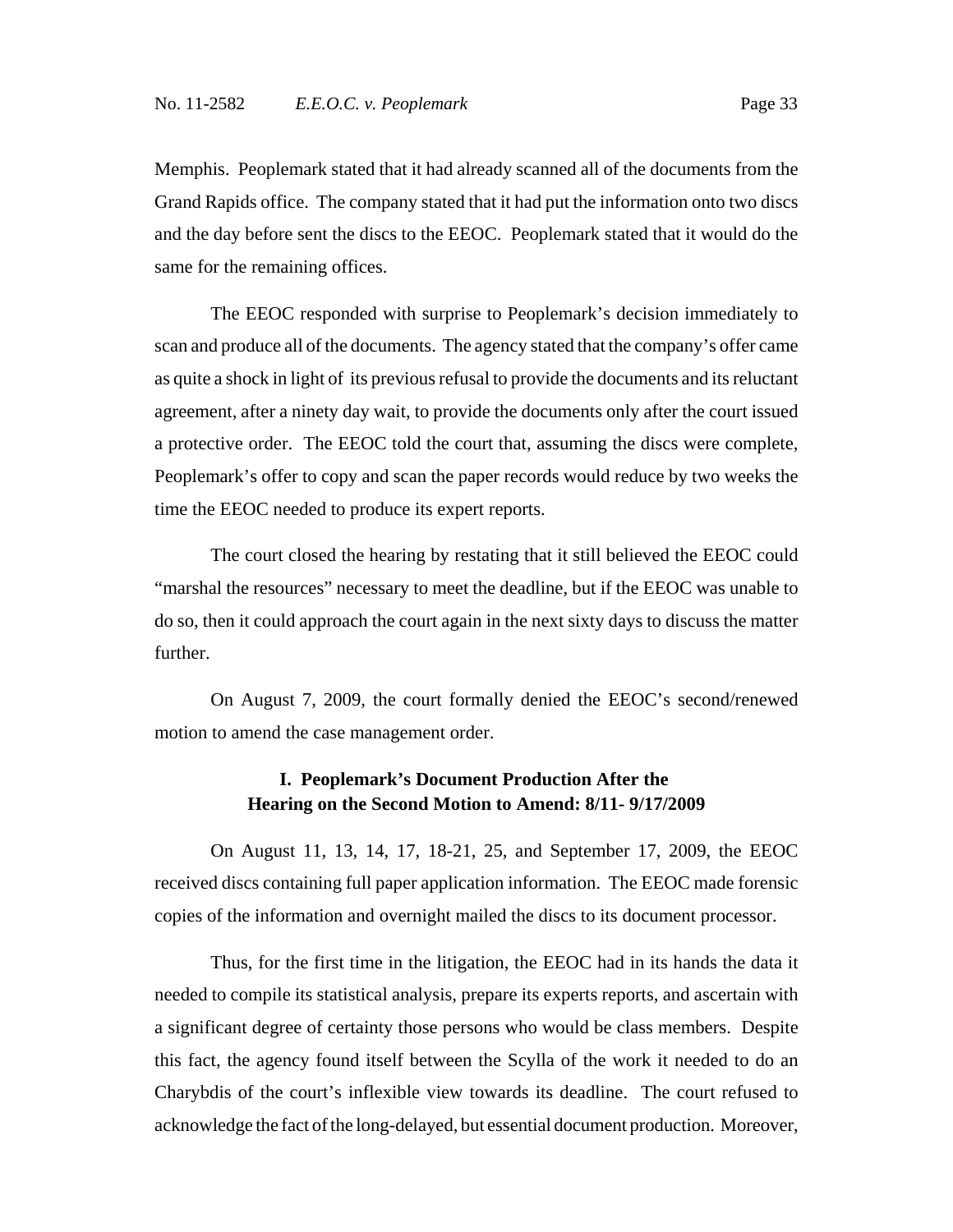the court assumed, based on its subjective speculation that the agency was exaggerating the time needed for its experts to do their work.

The volume of the disclosure, as finally received, was far more extensive than the EEOC had anticipated: namely, 178,000 pieces of paper, rather than the approximately 50,000 pages the agency had expected to receive – an increase of more than 250%.

The fact that Peoplemark produced 250% more documents than the EEOC had originally anticipated added considerably to the amount of time the EEOC's data processor needed to pull information from the applications and enter the information into a standardized format. Quite simply, more applications required more processing time. The EEOC's document processor stated in its affidavit in support of the third renewed motion to extend that each additional 1,000 pages would likely require an additional one business day to process.

The EEOC's document processor also informed the court that there had been a noticeable deterioration in data CDs Peoplemark produced. At first, Peoplemark provided the EEOC with neatly labeled documents, with images and corresponding text, which was presented in a logical, well-named hierarchical folder schema.

As time went on, Peoplemark no longer organized or labeled the documents according to any ascertainable presentation schema. Peoplemark failed to put the electronic documents in folders. Peoplemark's reduced organization forced the document processor to have to wade through non-critical documents such as I-9 forms and drug test consent forms to find the relevant applicant information that it needed to complete an edatabase for the EEOC's experts.

### **4. Third Motion to Amend: Request to Extend Deadline for Dr. Madden's Statistical Report: 9/24/2009**

On September 24, 2009, the Commission filed its final motion to amend the case management order. It requested an extension for filing Dr. Madden's statistical analysis report. The EEOC stated that it would produce Dr. Devah Pager's report under the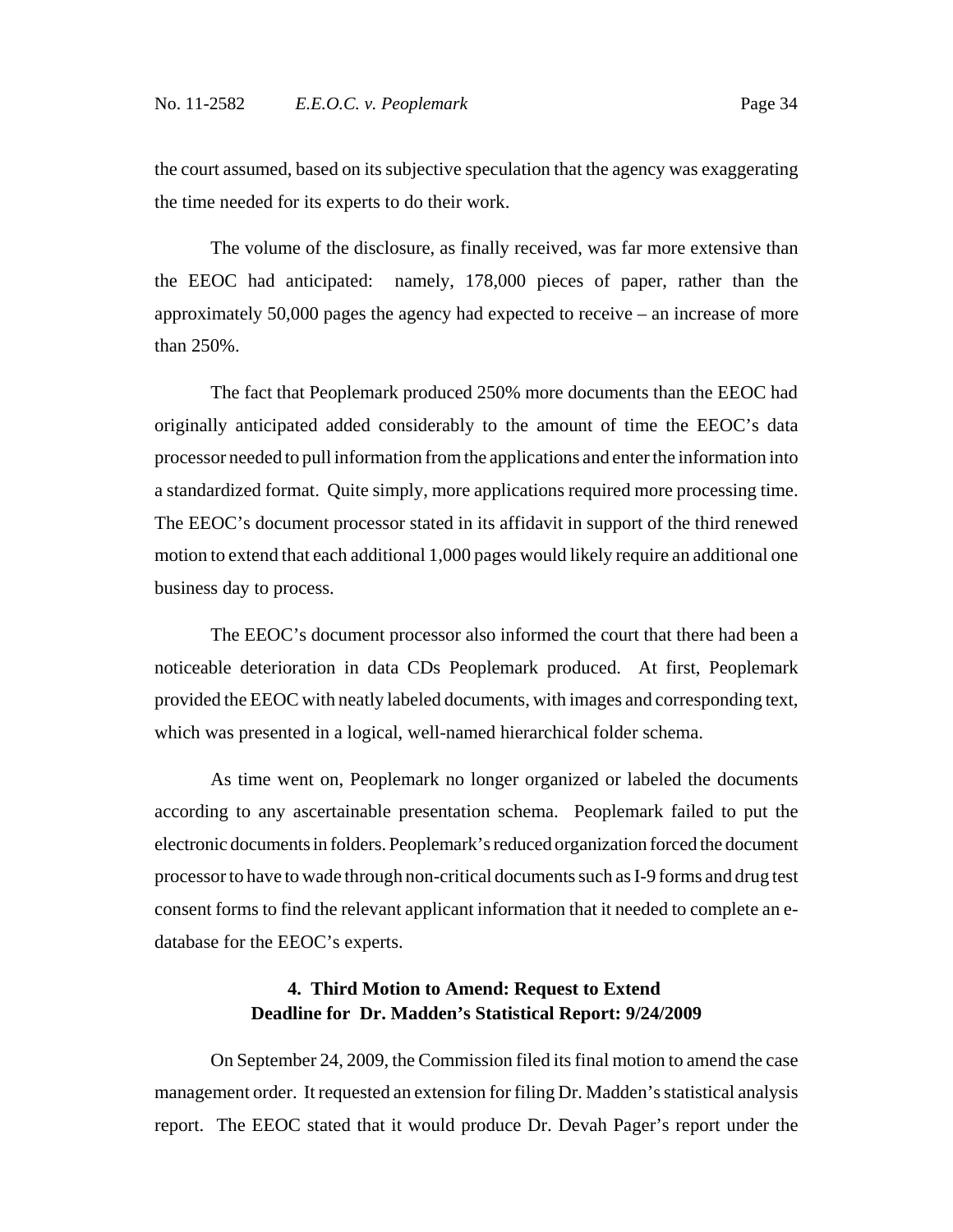previously established deadlines with the caveat that it be allowed to supplement that report once the information database was complete.

Dr. Pager's report detailed the disparate conviction rates between blacks and whites in society generally and in the communities where Peoplemark has offices. The EEOC was able to produce Dr. Pager's report because it did not necessarily require an analysis of Peoplemark's employment records.

In its third motion the EEOC again requested that the court give the agency until February 2010 to produce Dr. Madden's report.

The EEOC outlined its efforts to ship all discs to its document processor and its document processor's efforts to enter the information from the raw application materials into a uniform e-database that the EEOC's experts could code, analyze, and report.

 The EEOC attached affidavits from both its document processor and Dr. Madden. The document processor outlined its progress thus far, and stated that in its professional opinion, the e-database could not be provided to Dr. Madden's team for coding and analysis before November 4, 2009, (thirty business days from the filing of the motion).

Dr. Madden stated in her affidavit that after receiving the e-database her team would need at least three months to code, analyze, and report on the data from the 45,000 applicants the document producer identified.

Her affidavit in support of the motion explained in detail why she needed that much time to provide a report:

Once the electronic or computerized data have been provided to me, a database which is currently being prepared by a litigation support vendor . . . , I must code the data into formats that a computer and a statistical program will recognize . . . I must review the data entered by the vendor for education . . . prior work experience, criminal records, shift desired, etc. This process of assigning a common, computer readable value for each characteristic for each of 45,000 applicants requires at least eight weeks.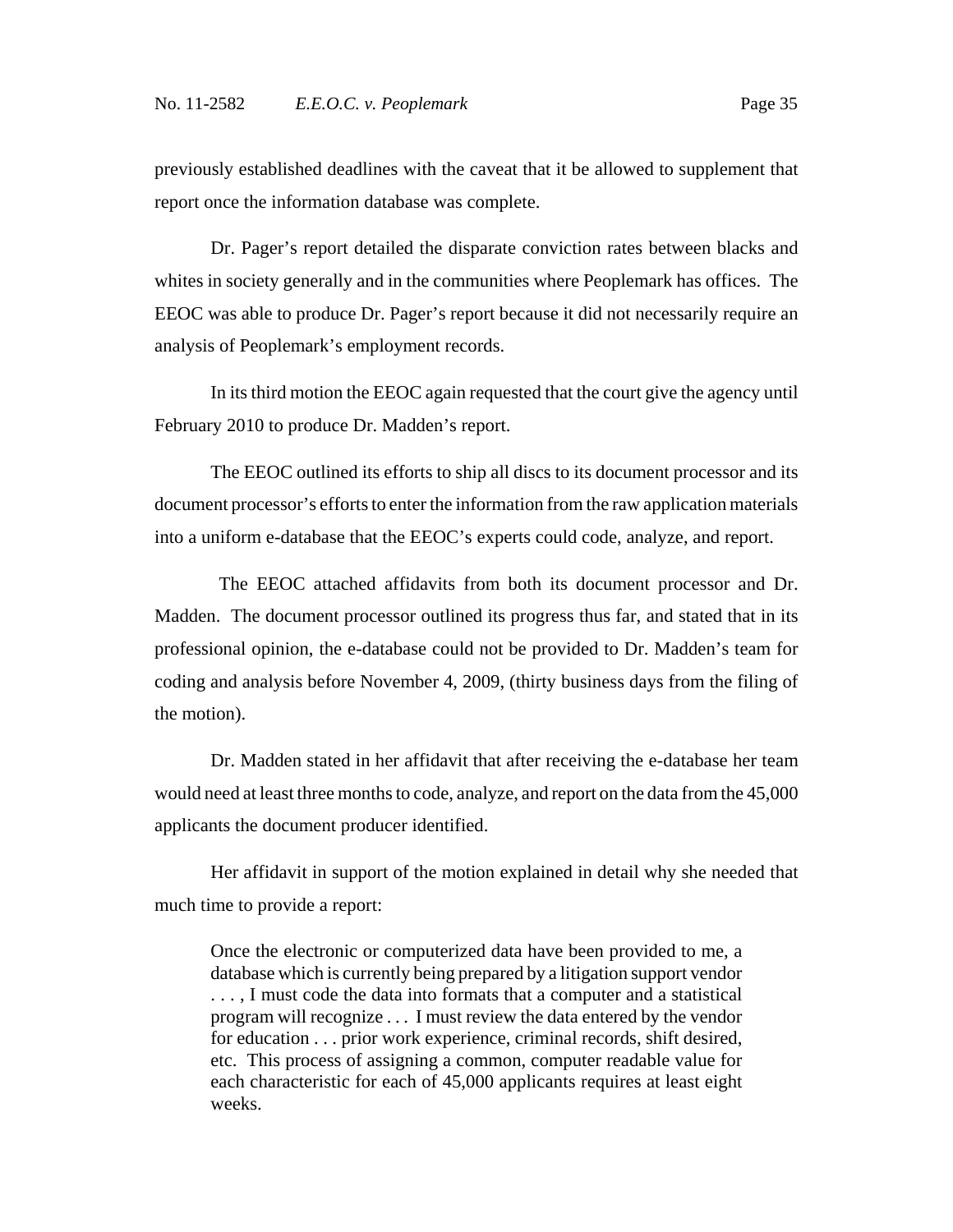Once these vast arrays of data are coded into a standard format . . . I apply widely accepted statistical formulas to calculate whether there are differentials in the likelihood of hire for those with criminal records . . . The application of these programs to the coded data requires at least three weeks.

Finally, when the statistical results are available, I prepare a written report summarizing the approaches taken and the findings. The writing of the report requires my unassisted time, although the extensive checking of the report against the computer programs is performed by assistants . . . The writing of the report requires about two weeks, one of which must occur after the computer work has been completed.

The EEOC has advised me that the completed electronic database will be delivered on November 4, 2009. Therefore, I believe that my expert report can be completed 12 weeks thereafter, or by February 11, 2009 (given Econsult's longstanding policy of closing during Christmas week).

On September 30, 2009, the EEOC timely produced Dr. Pager's report.

On October 16, 2006, the Magistrate Judge declared that the EEOC's third motion, including Dr. Madden's affidavit, failed to make clear "how plaintiff expects to use Dr. Madden's report to prove liability." The court expressed concern that "Dr. Madden is not routinely coding in an applicant's race for purposes of her analysis." Further, the court stated:

If the report is simply being used to prove that statistically people with felony convictions are less likely to be hired than people without felony convictions, defendants may not even dispute this point. . . The issue in this case . . . is whether the defendant categorically denies hire to any individual with a criminal record . . . If [it was true that Madden only seeks to show that people with convictions are hired less frequently], a continuance based on the need for Dr. Madden's report would not be necessary.

Instead of denying outright the EEOC's request as it had done previously, the court asked for a supplemental report providing further explanation of why Dr. Madden's report was absolutely essential to proving liability and why she needed all the fields of information to write her report.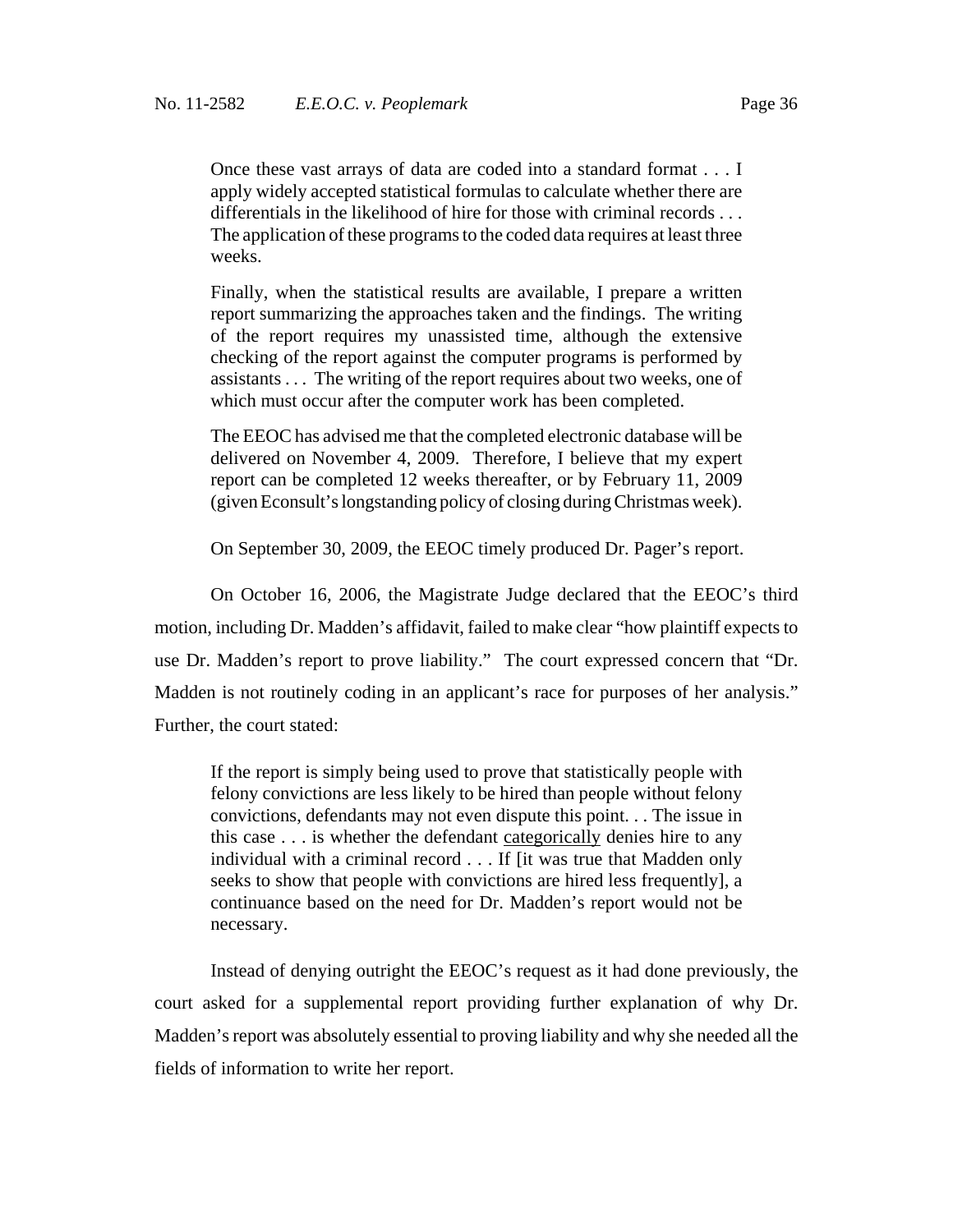## **5. EEOC's Supplemental Brief in Support of Extending the Deadline to Produce Dr. Madden's Report**

On October 23, 2009, the EEOC filed its supplemental memorandum, which included a second, more detailed affidavit from Dr. Madden. The EEOC stated that Dr. Madden's statistical analysis was absolutely necessary to prove the causal element of its *prima facie* case.

First, the EEOC explained that, although its pleadings asserted that Peoplemark maintained a categorical no-felon policy existed at Peoplemark, discovery had showed that Peoplemark had, in fact, placed a small number of applicants with prior felony convictions. Accordingly, the EEOC told the court that it did not plan to allege a categorical policy as the first element of it *prima facie* case. Instead, the EEOC planned to allege a policy of considering felony convictions in the pre-application and application processes used at Peoplemark's offices.

The EEOC also attempted to explain the substantiative employment discrimination law to the court. It told the court that it was not required to assert the same "categorical" policy alleged in its pleadings in its *prima facie* case. The EEOC stated to the court that it could prevail on its disparate impact claim as long as it showed Peoplemark had a policy that disparately impacted African Americans.

Second, the EEOC stated that Dr. Madden needed to review the "applicant flow data and current work force data" in order "to determine whether the manner in which convictions are used at each facility has a disparate impact on African American applicants for those positions."

Dr. Madden provided an extremely thorough explanation of the expert analysis process. The most crucial excerpts from her second affidavit stated:

[T]wo different analyses of the application and personnel information provided by Peoplemark are required:

a. An analysis of whether applicants who report conviction records on their applications were less likely to be hired than those who did not report criminal convictions.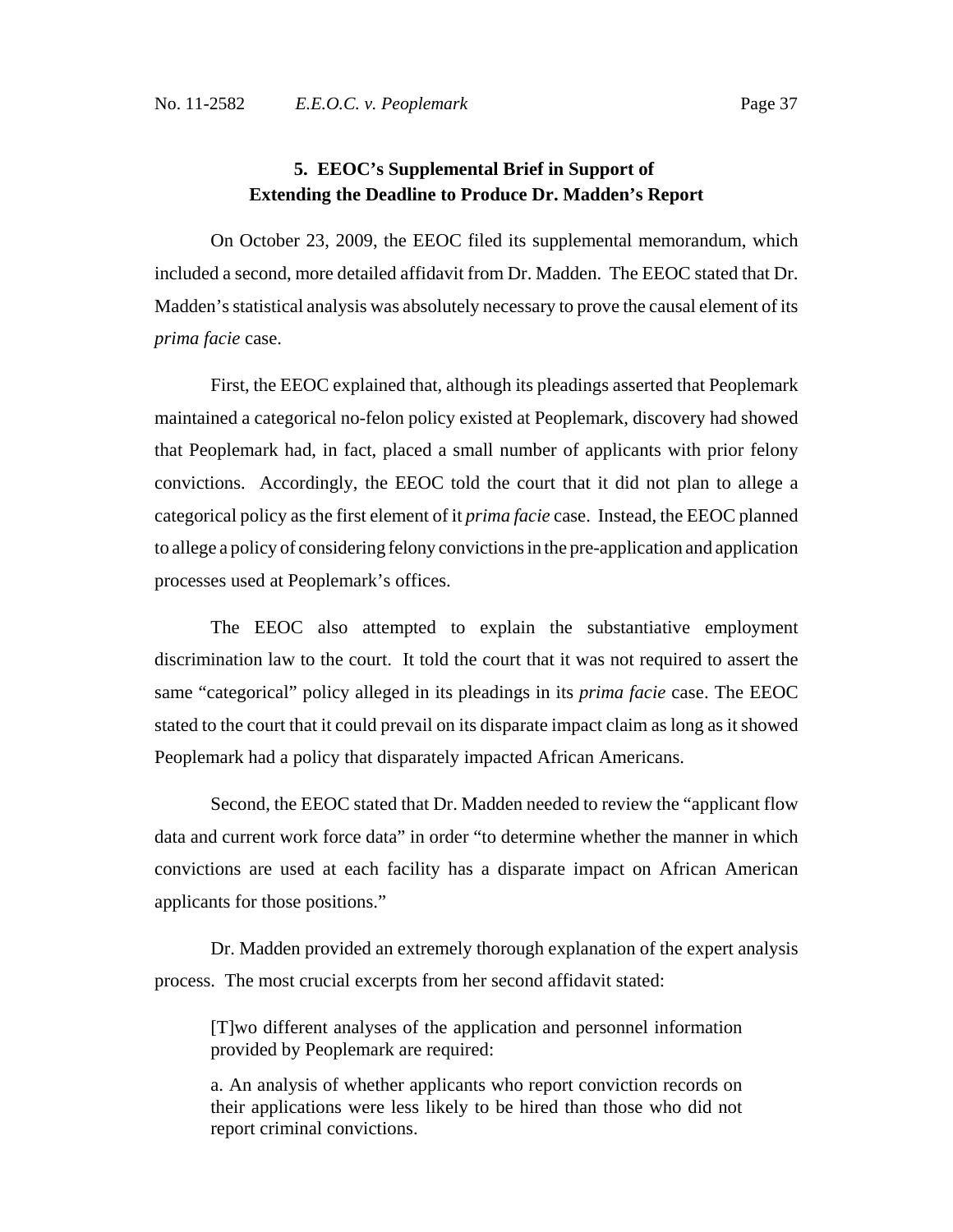b. An analysis of whether African American applicants were more likely to report criminal convictions than were applicants from other ethnic racial groups.

For [the first analysis] . . . I must take the information that applicants hand wrote on their applications, which includes the dates of any convictions and a description of the criminal charges, and code the information into a machine readable format. While the coding of dates into years is straightforward, the coding of charges is more complicated . . . I will use [the electronic database provided by the document processor], but I must first sort and group these entries in order to characterize convictions by their severity (felony vs. misdemeanor) and type (i.e., drugs, violent, theft, financial, etc.).

In order to be sure that any differences in hiring between those with convictions and those with no convictions are associated with the convictions . . . it is necessary to analyze the likelihood of hire among . . . applicants with otherwise equivalent education and job histories . . . I must sort and group [education and job history information collected by Peoplemark in various ways] in order to characterize them in a way that a computer program can analyze.

For education, I must determine the level. Applicants entered their education on the application in a variety of ways. Some wrote the name of the school and "yes" in the area where they were asked to enter grade level or degree completed. Others entered a degree and no school . . . Others only entered a school name . . . If convicts were less likely to have completed high school or attended college then an analysis that failed to consider the effects of education would inaccurately attribute a hiring differential to convictions.

For work experience, I must determine the type and the amount. Applicants identify their last three employers, including the dates of employment, the company name, and the duties. Some enter complete dates, other seasons and years, others only years . . . It is important to categorize these descriptions into a consistent set of occupations to characterize the types of experience of candidates. This work requires the judgment of a labor economist who is trained to categorize jobs.

My analysis relies on mathematical imputations to estimate the proportion of applicants who are African American, because Peoplemark's application forms and related data do not ask individuals seeking employment to identify their race or ethnicity. People mark has provided the racial identity of persons hired, leaving the racial identity of rejected applicants unknown. Therefore, I must estimate the African American representation among applicants in order to compare the racial composition of applicants to the racial composition of hires.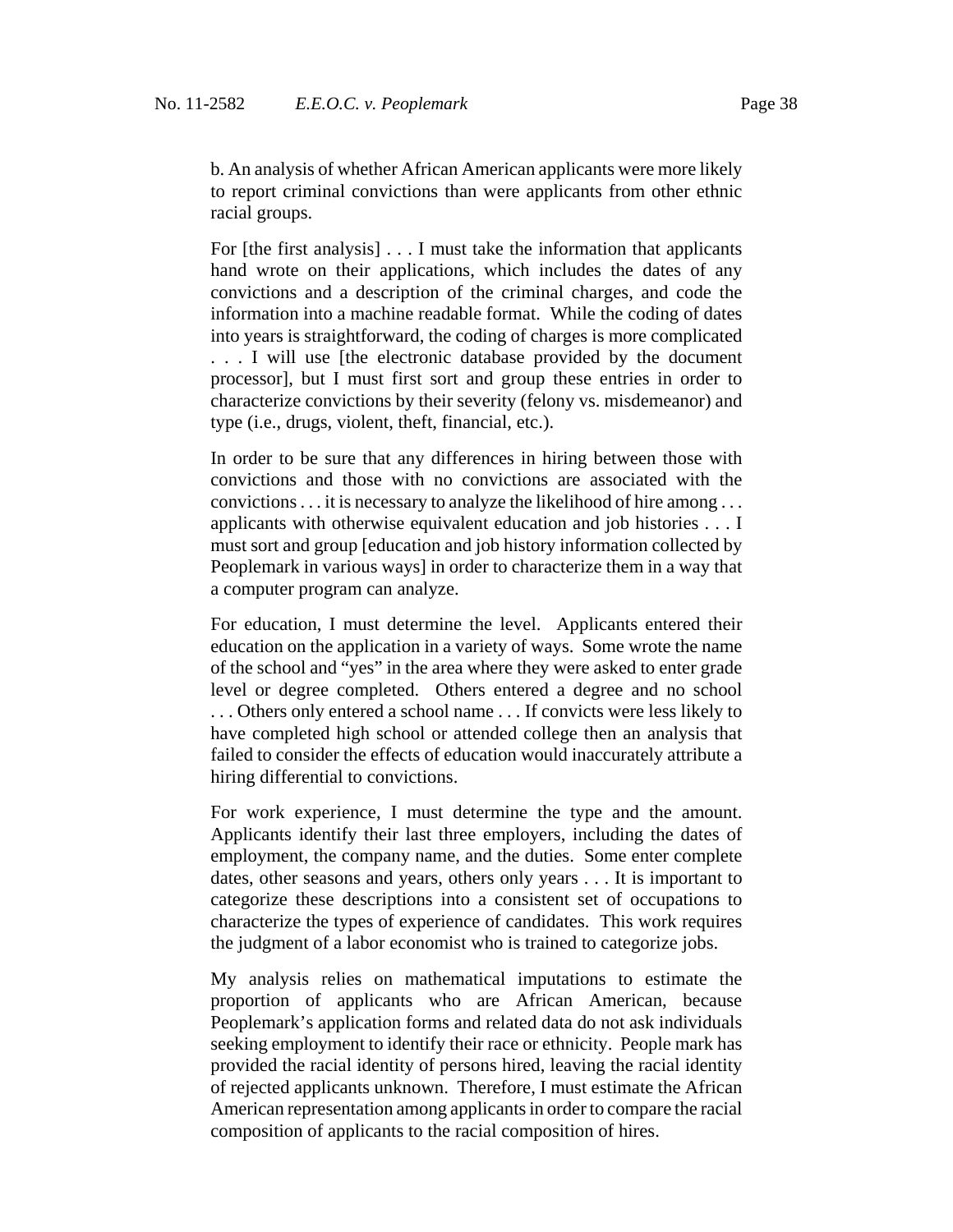. . . By weighing African American representation in each occupation and location pool according to the number of applicants in the pool and summing over all the pools for any hiring location, I can estimate African American representation in the pool. I then use standard statistical methodology to evaluate whether there is a difference between the racial compositions of the applicant pool and of those who are hired.

The analysis of whether African American applicants were more likely to report criminal convictions than were applicants from other ethnic and racial groups requires that I compare the proportion of African Americans among all other applicants . . .

. . . The writing of the report requires about two weeks, one of which must occur after the computer work has been completed.

Although the court requested the supplemental briefing on the necessity of additional time for producing Dr. Madden's report, it essentially disregarded Dr. Madden's detailed recitation of the steps she needed to take and the time she would need to accomplish those tasks. *See* section F *infra*.

On November 6, 2009, Valora timely produced the e-database to Dr. Madden's team.

### **E. December-January 2009: Depositions of Managers, Former Employees, and Chief Counsel**

From December 15, 2009, to January 12, 2010, the EEOC deposed managers from all of Peoplemark's locations, former employees, and Peoplemark's Chief Counsel, Osten.

Peoplemark's managers revealed that much of the felony-screening is driven by client preferences, and as a result, some offices hire felons while others do not.

Peoplemark's Tennessee manager stated that she received verbal instructions not to place ex-felons, she follows those instructions in the Memphis office, and she has no clients that accept ex-felons.

Peoplemark's Michigan manager stated that his office denies ex-felon applicants because it does not have clients willing to accept these applicants.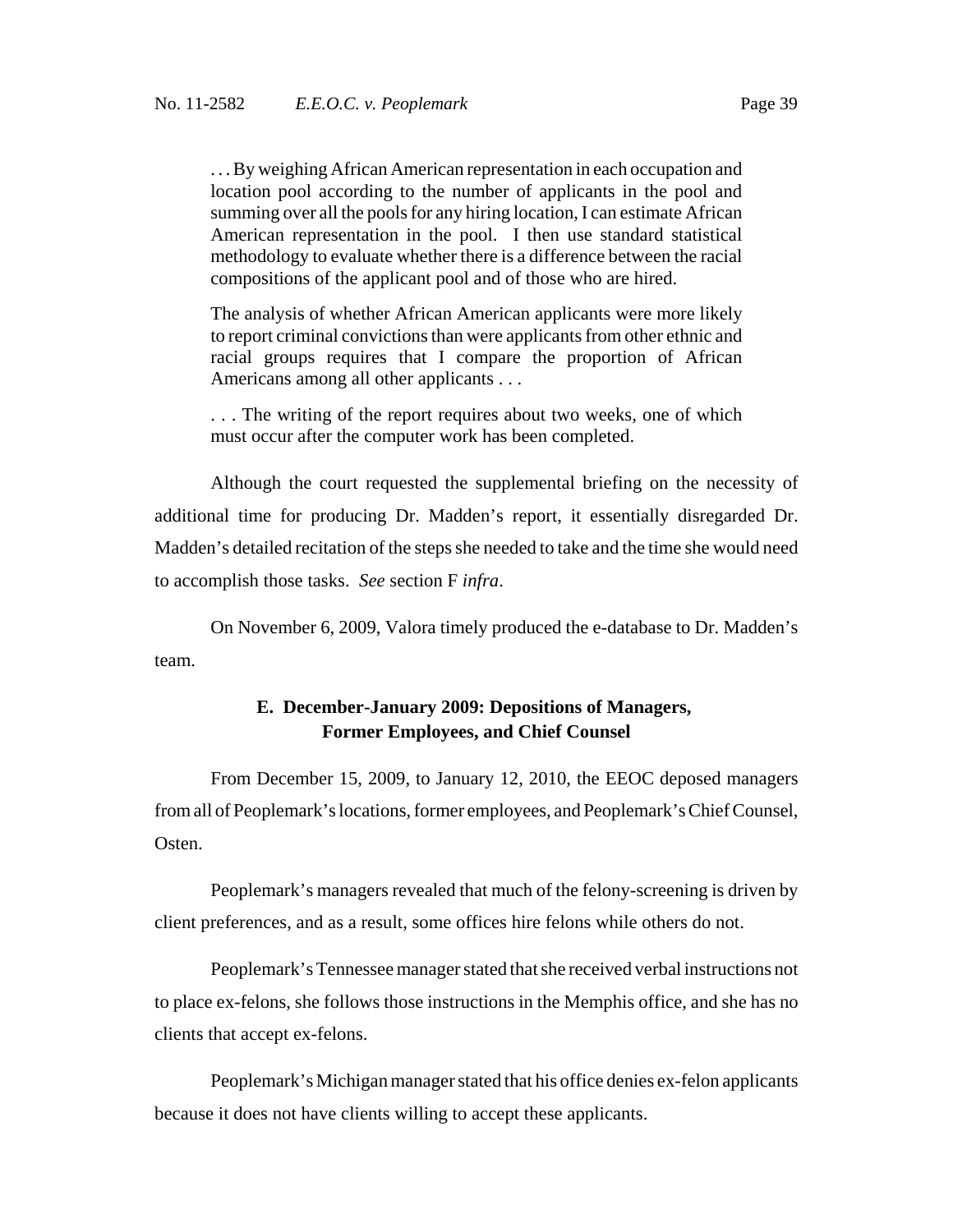Peoplemark's Kentucky manager stated that his office occasionally places applicants without first conducting background checks. If a later background check reveals a felony, Peoplemark informs the employer and allows it to decide whether to continue to employ the individual. However, if after an employee is placed Peoplemark finds a violent felony conviction or multiple convictions, then Peoplemark will terminate the employee itself.

Peoplemark's Florida manager disclosed the most liberal policy for placing exfelons. According to the manager, the Florida office accepts applications from ex-felons and engages in a client driven screening process on a case by case basis in deciding whether to place the individual.

On December 17, 2009, the EEOC deposed two former Peoplemark employees. Both of the individuals stated that Peoplemark placed them even though they had felony records and informed Peoplemark of their prior convictions.

Finally, on December 16, 2009, the EEOC deposed Osten. The EEOC asked Osten why, during the administrative investigation, he repeatedly stated that Peoplemark had a blanket no-felon policy. Osten replied that he did not remember if he had asked someone else within the company before making the statements. His recollection was that it was "pretty generally well-known" that Peoplemark did not hire convicted felons and that clients did not want to hire convicted felons for various reasons.

## **F. Court's Partial Grant of Motion to Extend Deadline to Produce Dr. Madden's Report**

Following depositions, on December 21, 2009, the Magistrate Judge agreed to give the EEOC until December 31, 2009, to produce Dr. Madden's statistical analysis. This extension gave the EEOC's expert a little over a month and a half to code, analyze, and write a report detailing the information contained in 45,000 applications. Although Dr. Madden had repeatedly informed the court that she needed three months from the time the document processor produced a uniform information database to complete her statistical analysis, the court gave her approximately half that amount of time.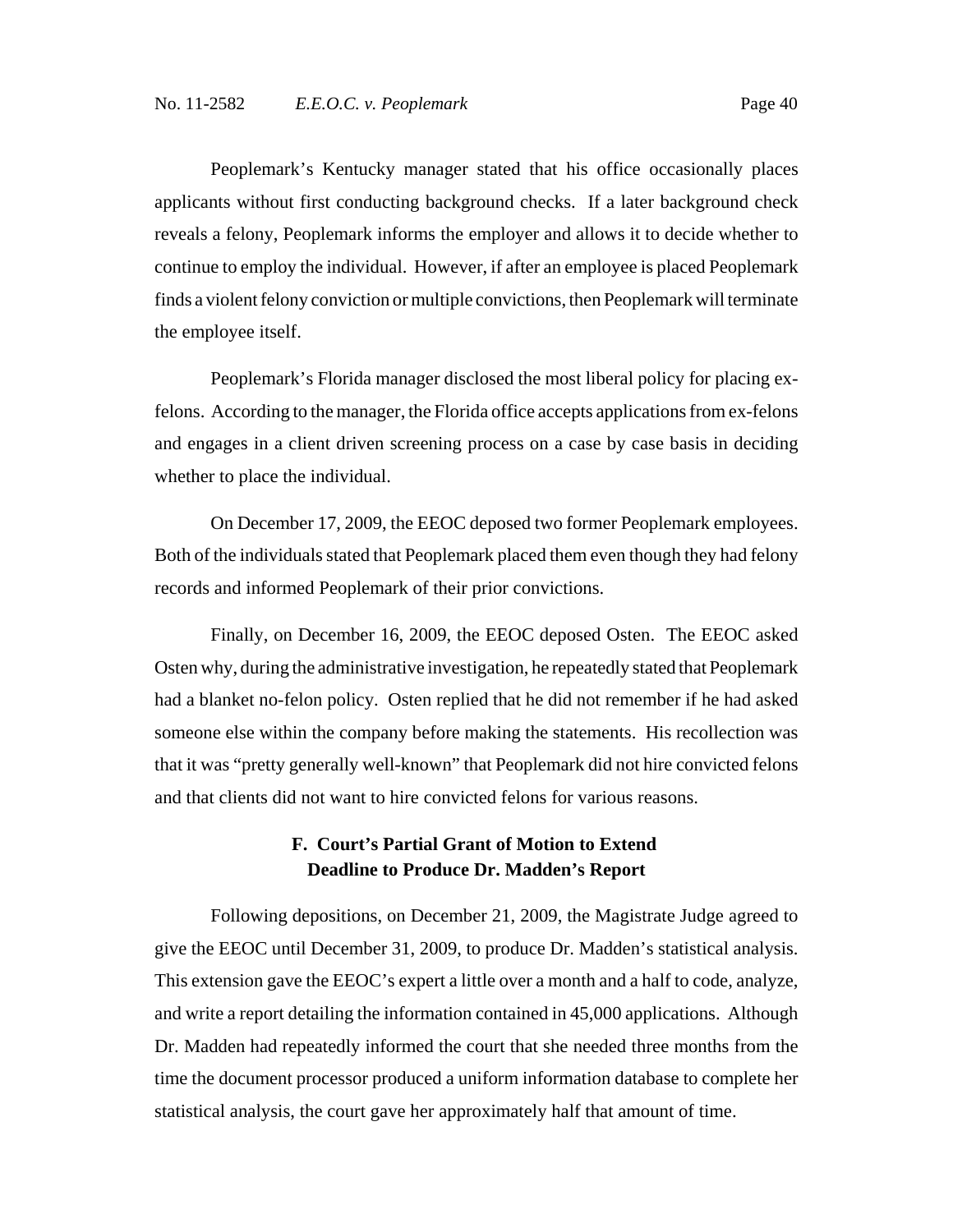In determining what it believed to be an appropriate extension, the court relied on the EEOC's statement in its second motion to extend that it would be able to process Peoplemark's application documents and produce an expert report in three months time. The court relied on this timeframe even though the EEOC explicitly stated in that motion that its time estimate was based on Peoplemark producing 50,000 papers.**<sup>12</sup>**

The court reasoned:

Since all of the defendant's documents were provided to the EEOC by August 24, 2009 (with the minimal exception of 600 pages found later in September), one could reasonably expect plaintiff to have produced its expert report by November 24, 2009, based on the opinion of its own inhouse expert.

In its earlier renewed motion to extend deadlines filed July 23, 2009, plaintiff stated it could provide its experts' reports by February 12, 2010 . . . of course, five months was considerably more than [the EEOC] estimated . . . and even with five months to complete the expert report, it would be done by December 31.**<sup>13</sup>**

[It is] readily apparent that a substantial portion of the delay in this case has been the plaintiff's lack of diligence in bringing the initial vendor up to speed.

Finally, the court speculated that the EEOC's failure to send Peoplemark's erecords to its document processor substantially delayed processing.**<sup>14</sup>**

**<sup>12</sup>** In my view, the Magistrate Judge's failure to acknowledge the more than 250% increase in the volume of material that the agency and Dr. Madden had to work through constituted plain error.

**<sup>13</sup>**It is unclear how the court concluded that December 31, 2009, was five months from August 24, 2009. A date of January 24, 2010, would have been five months from August 24, 2009. The February 11, 2010 date finally requested by the EEOC was extended slightly in order to accomodate the Christmas holiday.

**<sup>14</sup>**It is true that the EEOC received CDs of Peoplemark's e-records prior to receiving CDs of scanned copies of Peoplemark's paper records. However, it is highly unlikely that sending the e-records to the document processor prior to August would have saved any time. Peoplemark's expert relied on the company's electronic application materials. The limited nature of his expert report shows the extremely scant data actually contained in Peoplemark's e-records. For example, the report does not analyze felony convictions, suggesting the e-records did not contain felony information. Furthermore, the database contained zero placement information for either the Kentucky office or the Tennessee office. For the Grand Rapids, Livonia, and Orlando offices, the database contained only 13,079 "employee applications." Thus, although, as the court stated, the e-database "represents the bulk of the personnel information electronically stored on CD's that Peoplemark had," it did not represent the bulk of personnel information held by Peoplemark generally.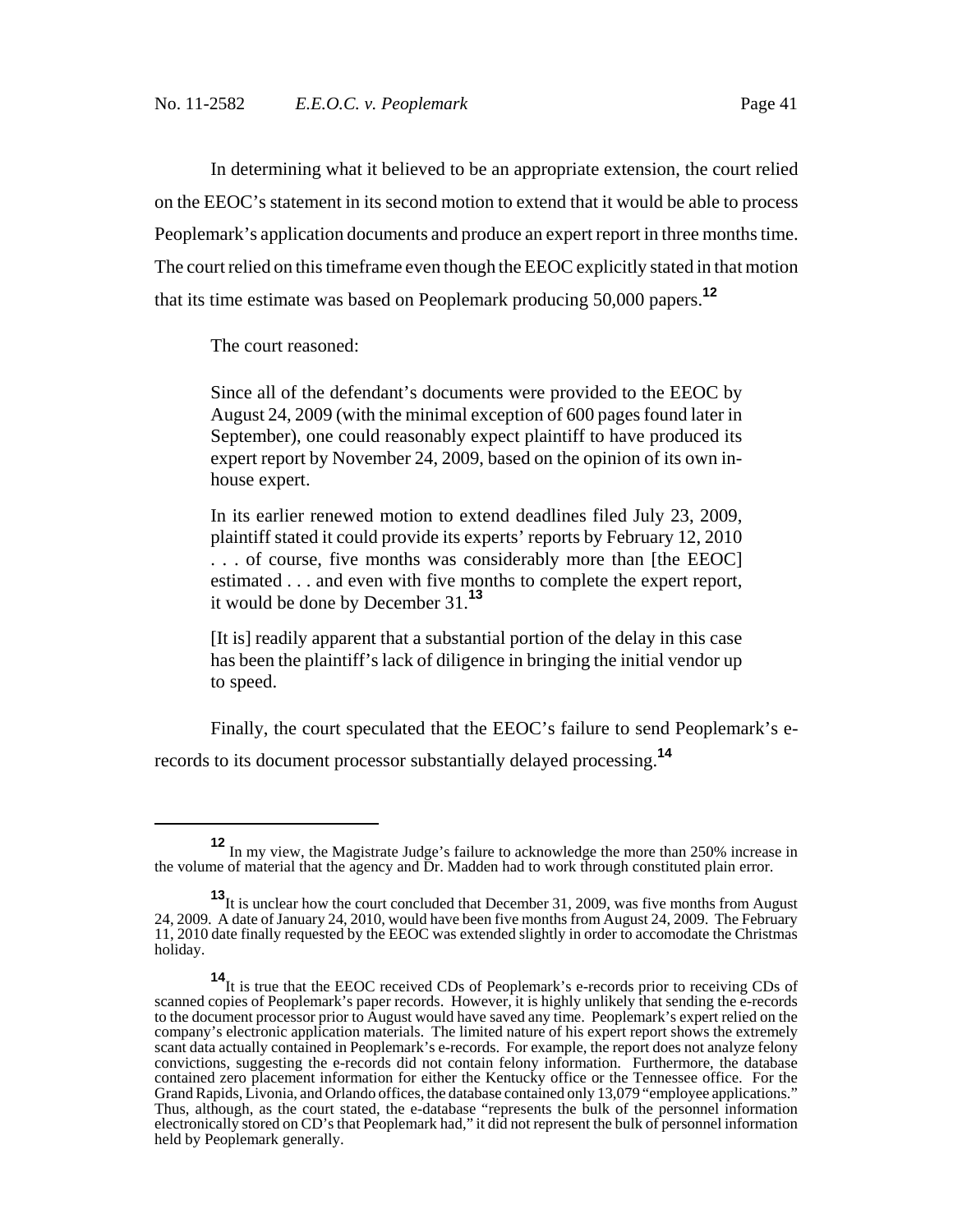The court went on to state an alternative hypothesis for the delay in producing expert reports:

On one hand, it would appear [the document processor] should have had the overwhelming bulk of the data its [sic] hands no later than the end of August 2009, and that the EEOC was simply not being diligent in transferring it to [the document processor].

There is a more probable explanation for the latest delay, however . . . [O]n July 31, 2009, the two experts identified by plaintiff had "not yet been retained" by the EEOC . . . Since Dr. Madden would not even have begun developing her protocol for [the document processor] to use until she was under contract, and she was not under contract until September 2009, [the document processor] could not have begun its keypunching operation until sometime in September. Had plaintiff been diligent and hired its experts as soon as it decided to litigate the case (well over a year ago) or even in the initial months of the lawsuit (a year ago), or even during the first several months of 2009, [the document processor] could have started key coding the documents for the database as soon as discovery permitted (perhaps even beginning with the 18,500 documents plaintiff obtained during its administrative investigation).

And had plaintiff been ready in the first half of 2009 to process documents it knew it would be receiving, it might have been more diligent in pursuing the discovery of those documents as soon as the case management order was in place.

In light of all that plaintiff's counsel have been told by the court in this case, **one would have assumed that counsel would have hand-carried the necessary paperwork around the EEOC bureaucracy to get Dr. Madden hired immediately upon her being identified.** That this did not happen only reinforces the conclusion that **the EEOC is continuing what is tantamount to a "too big to fail" strategy.** The EEOC has undertaken a major case which **it is going to** investigate and **litigate at its own pace regardless of whatever discretion the court might attempt to exercise. Having not obtained the pretrial schedule it proposed at the Rule 16 conference, plaintiff has, by continually dragging its feet through discovery, and more particularly by failing to obtain crucial expert assistance in any kind of timely manner, sought to achieve the same result by presenting the court with a** *fait accompli.*

Had plaintiff made a serious attempt during the past year to adhere to the case management order, or had it made a more reasonable request for an extension of the expert deadlines, its position might be more tenable.. But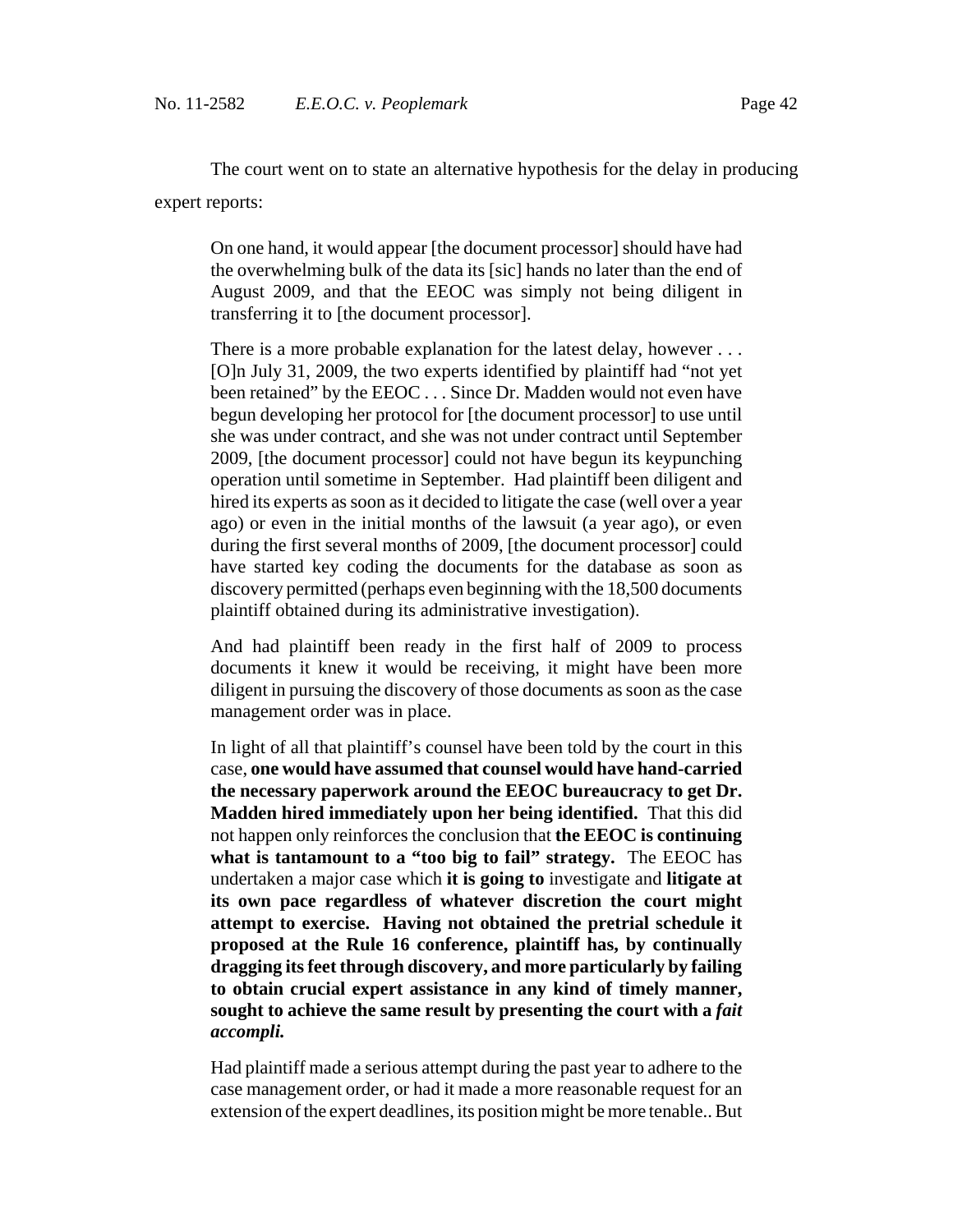### **it has simply been in denial of its obligations, apparently believing that where the EEOC is concerned the usual rules do not apply.**

(emphasis added).

According to the court, it was reasonable to give Dr. Madden's team only a month and a half (after receiving the uniform application information from the document processor on November 6), instead of the three months she stated was needed.**<sup>15</sup>**

The EEOC disagreed. On December 30, 2009, the EEOC filed notice that it was appealing the Magistrate Judge's order. The District Judge affirmed the order on January 29, 2010.

Following that affirmance, which precluded the EEOC from being able to timely produce Dr. Madden's report, she and her team stopped working on February 2, 2010. At that time, the team was on pace to have their expert report completed and filed with the court on February 12, 2010.

After the district court affirmed the Magistrate Judge's final case management order, the EEOC realized that it would be unable to survive summary judgement because it could not prove the casual element of its *prima facie* case*.* **<sup>16</sup>** Without Dr. Madden's statistical analysis of the percentage of African American's within the applicant pool that were placed, it was impossible to show that considering felonies caused Peoplemark to hire a reduced number of African Americans from the applicant pool.

**<sup>15</sup>**There is no indication in the record that Peoplemark contended that Dr. Madden declaration of the time she needed for her work was exaggerated or otherwise misstated. In other words, the court *sua sponte*, and without a basis other than its subjective view, rejected Dr. Madden's unequivocal, uncontested, and detailed representations.

**<sup>16</sup>**At the outset, in its initial pleading, the EEOC was only required to raise an inference of discrimination. *Serrano v. Cintas Corp*.,699 F.3d 884, 898 (6th Cir. 2012). A plaintiff in an employment discrimination case is not required to state facts sufficient to establish a *prima facie* case in its pleading. *Swierkiewicz v. Sorema N.A.*, 534 U.S. 506, 508 (2002). *See supra* discussion of merits. However, to survive a motion for summary judgement the EEOC needed to be able to prove a *prima facie* case of discrimination. In a disparate impact case, a plaintiff must show: 1) a specific employment practice; 2) statistical proof that the practice adversely affects a protected group; and 3) a causal link between the disparate impact and the challenged employment practice. *Johnson v. U.S. Dep't of Health & Human Servs*., 30 F.3d 45, 48 (6th Cir. 1994); *Wards Cove Packing Co. v. Atonio*, 490 U.S. 642, 655-58 (1989).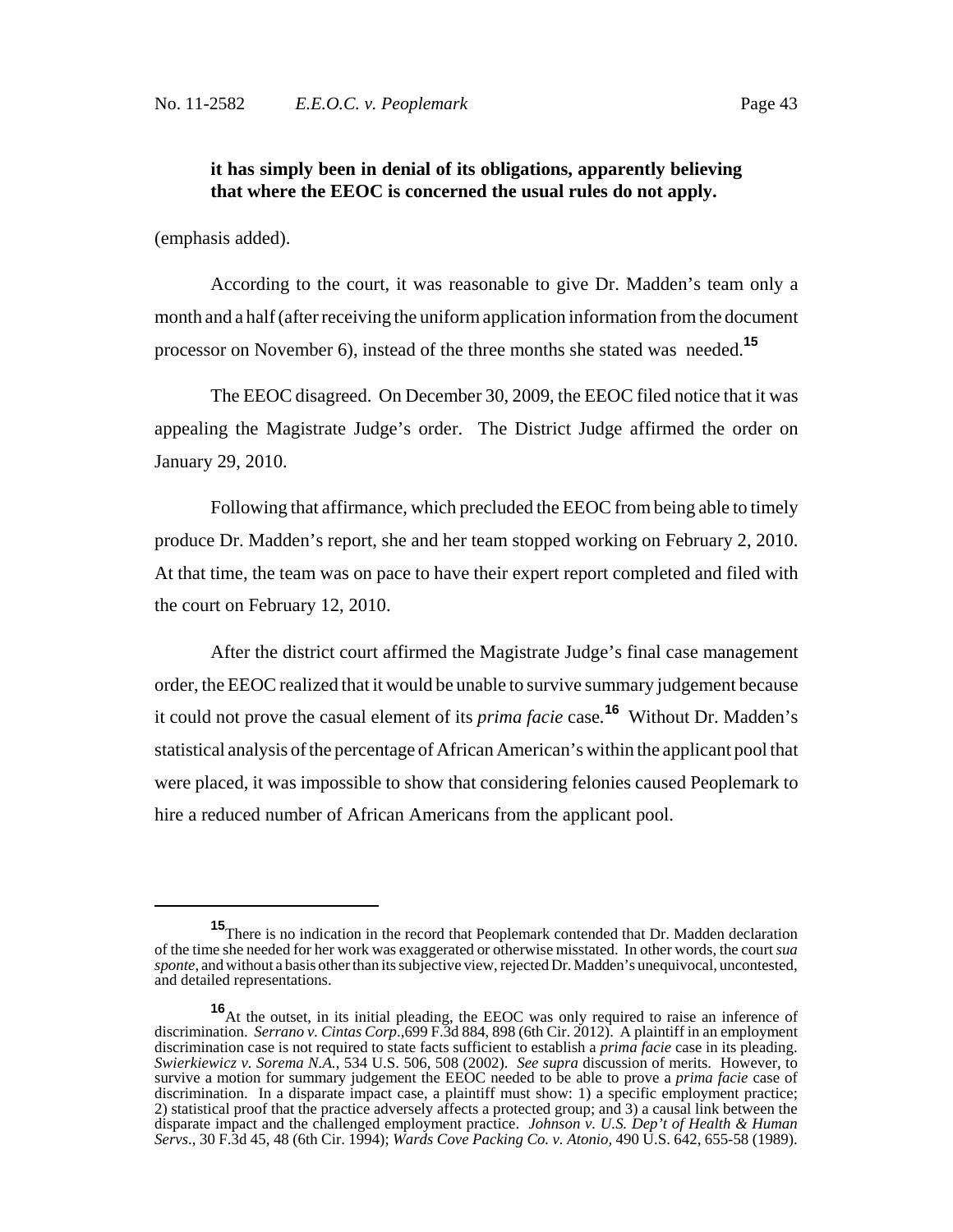## **G. Peoplemark's Motion for Summary Judgment, Production of Expert Report, and Settlement Negotiations**

On February 25, 2010, Peoplemark moved for summary judgment. On the same day, the EEOC approached Peoplemark about a settlement agreement. The EEOC proposed that both parties agree to pay their own fees and expenses. The EEOC confirmed its oral proposal in writing the next day. Discussions continued into March.

On March 8, 2010, the EEOC requested that Peoplemark provide a response by the close of business the following day.

On March 11, 2010, Peoplemark countered with a request that the EEOC pay \$500,000 of Peoplemark's fees. The EEOC rejected the counter proposal the same day and emailed a proposed stipulation and order of dismissal to Peoplemark.

On March 24, 2010, the parties jointly moved to dismiss the case with prejudice.**<sup>17</sup>** The proposed dismissal provided that Peoplemark would be treated as the prevailing party for the purposes of determining fees.

### **1. Peoplemark's Expert Report (Provided with Summary Judgment Motion)**

Peoplemark produced its expert report from Dr. Malcom Cohen in conjunction with its motion for summary judgment in February 2010. Peoplemark's expert performed two tasks: 1) he responded to Dr. Pager's sociology study and 2) he analyzed the limited data contained in Peoplemark's electronic database.

Dr. Cohen did not code or analyze the paper applicant data for the 45,000 applicants the EEOC identified during discovery. Instead, Dr. Cohen analyzed only the limited applicant data in Peoplemark's e-records and two months of paper data from the Tennessee office.

**<sup>17</sup>**The EEOC was not idle from March 11- March 24. During this time, in addition to trying to negotiate a settlement, the EEOC was appealing the court's grant of Peoplemark's motion to compel items contained in its privilege log.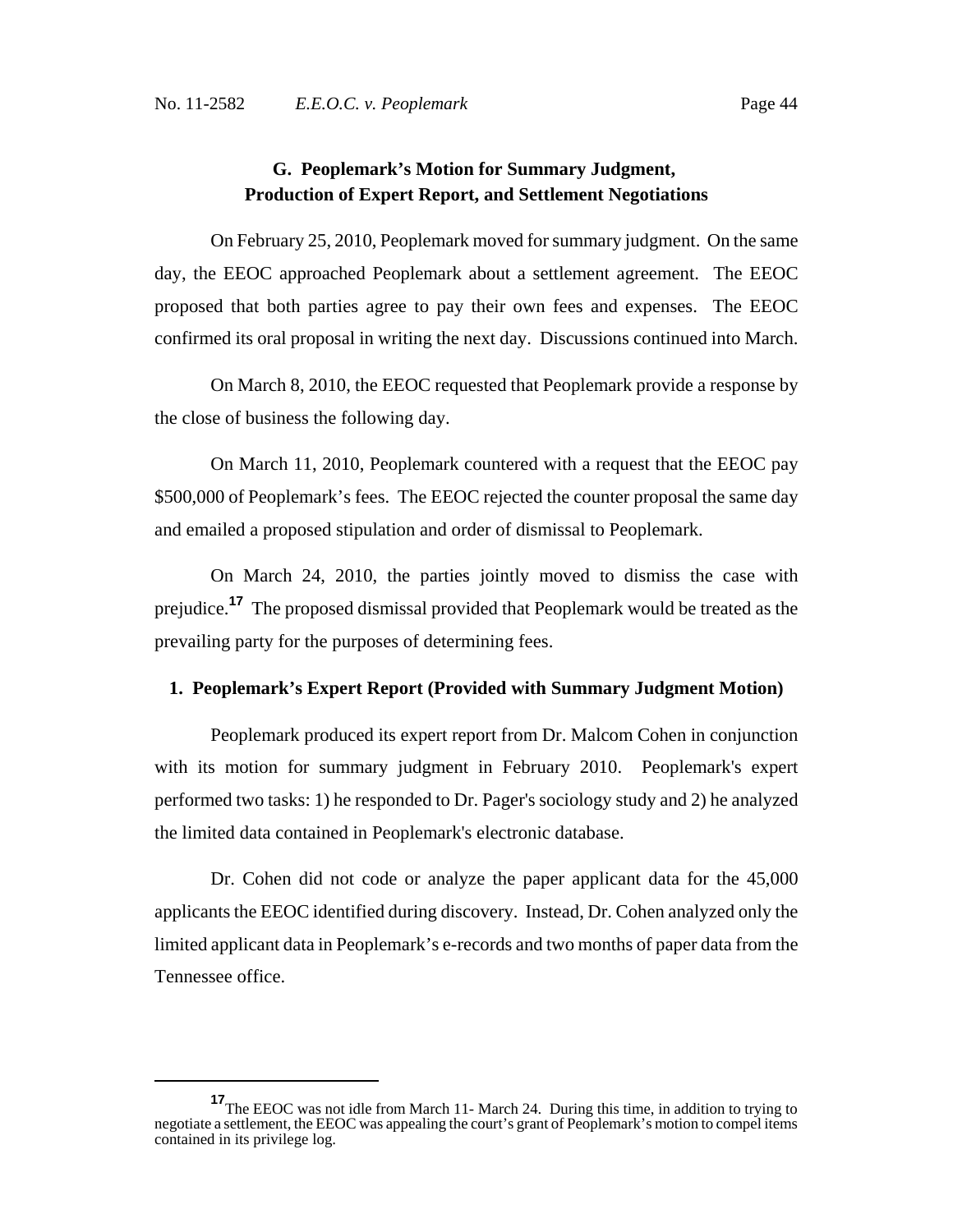According to Dr. Cohen, the e-records included applicant names, customers, and placements for the Grand Rapids, Orlando, and Livonia offices, but for Memphis and Owensboro offices, the database included only applicant names.

Although he had only a fraction of Peoplemark's applicant information for the relevant time period and no felony data, Dr. Cohen "found no evidence that African Americans are hired at a lower rate than their representation in the labor force in the relevant occupational groups and geographic areas." He also concluded that, "when a comparison is made of the percent of African American placements to the available labor pool, there is no evidence of disparity."

To analyze the Memphis office, which was not included in the e-database, Dr. Cohen requested the race of applicant placements made in two random months. He had no information concerning felony convictions for the applicants. Based on this data alone, Dr. Cohen concluded that Peoplemark's placements met or substantially exceeded the percentage of African Americans in the relevant labor market.

Similarly, the e-records did not contain information on the Kentucky office. For an unknown reason, Dr. Cohen did not request the same race placement information from the manager in the Kentucky office. Instead, he did not provide any indication of whether Peoplemark met the benchmark hiring requirement for the relevant labor market in Kentucky.

Although Dr. Cohen had database information for the remaining three offices, there is zero indication that he had any information concerning felony convictions of applicants. Furthermore, Dr. Cohen stated that because of the way that he coded jobs, some workers were counted multiple times, once for each unique EEO code that he assigned to a job.

Dr. Cohen had database information for the Livonia, Michigan office from 2004 to May 2006, when the office closed. Based on 747 employee applications and 937 placements, Dr. Cohen concluded that this office exceeded the benchmarks for the relevant labor market by between twenty to thirty percent.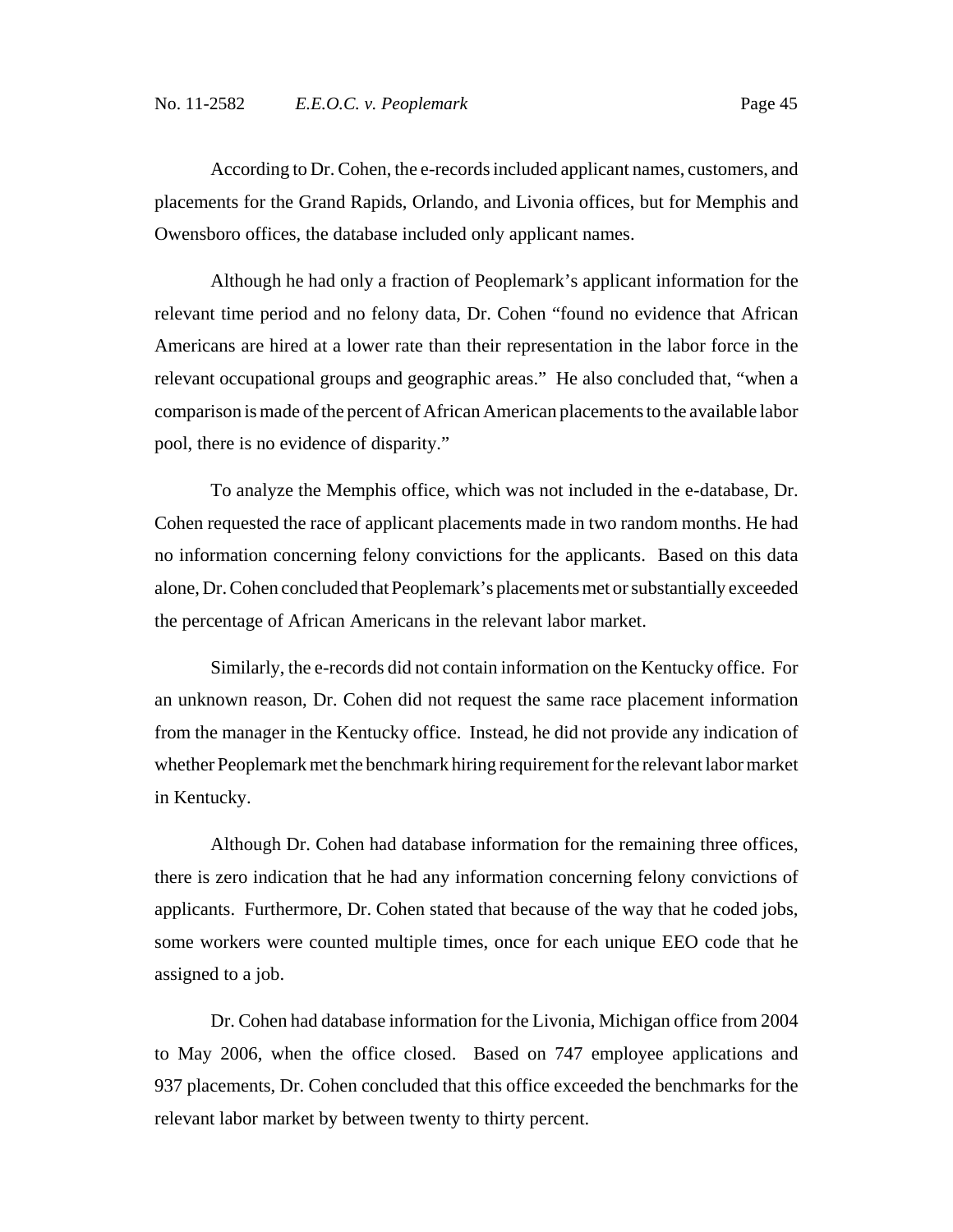For Grand Rapids, Michigan, Dr. Cohen analyzed 5,782 employee applications and 5,379 assignments. He concluded that Peoplemark's hiring exceeded the relevant benchmarks by between nineteen and twenty-six percent in the relevant Michigan labor markets.

Dr. Cohen analyzed 6,563 applications and 8,239 assignments from the Orlando, Florida office. Based on this information he concluded that Peoplemark's hiring exceed the relevant benchmarks by between twenty- two and twenty-nine percent.

Dr. Cohen did not consider the impact of felony convictions on Peoplemark's placement rate for African American applicants. Moreover, the application materials he did review covered only a small fraction of the company's total applicants.

### **H. Peoplemark's Motion for Attorney's Fees and Costs**

Peoplemark moved for attorney's fees, expert witness fees, sanctions, and costs in excess of \$1,300,000. On March 31, 2011, the Magistrate Judge awarded Peoplemark \$751,942.48. The Judge awarded attorney's fees from October 1, 2009, onward and all expert fees incurred from the outset of litigation.

In explaining his fee award, the Magistrate Judge stated that an award of fees was justified in this case because the EEOC's claim was meritless from the beginning and the EEOC conducted itself unreasonably during the course of pre-trial litigation. Specifically, the judge noted, *inter alia*:

This is one of those cases where the complaint turned out to be **without foundation from the beginning.** Once the EEOC became aware that its assertion that Peoplemark categorically refused to hire any person with a criminal record was not true, or once the EEOC should have known that, it was unreasonable for the EEOC to continue to litigate on the basis of that claim. . . .

The report of Peoplemark's expert shows that 22% of the **286 so-called victims** of defendant's purported policy had in fact been hired despite having felony records. Assuming this to be true, it means that **the EEOC's 'blanket rejection of all felons' claim** upon which it chose to premise its disparate impact lawsuit **was not well grounded.** The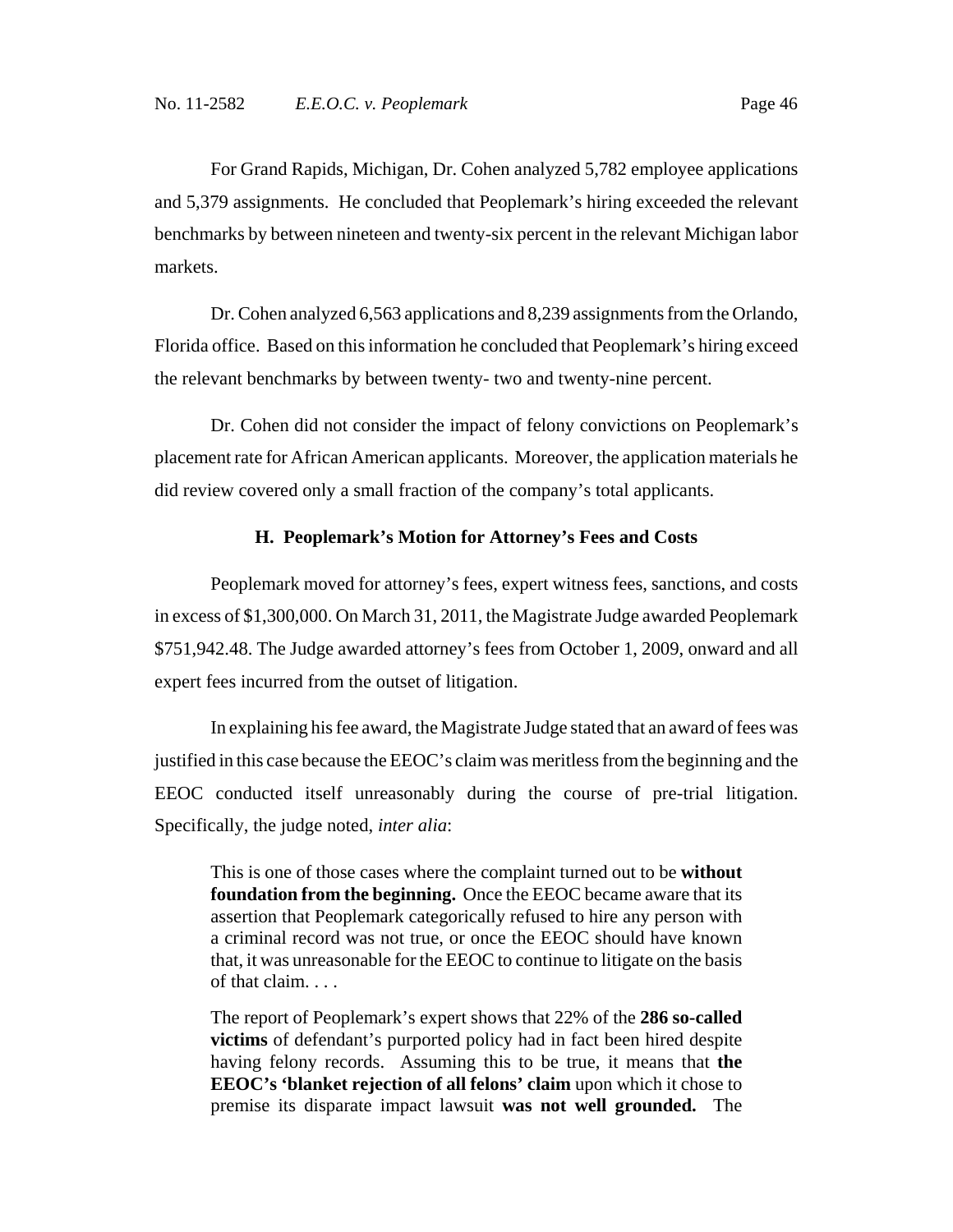question here is when the EEOC should have realized its claim of a blanket policy by Peoplemark had no foundation . . .

It appears the EEOC was **basing its whole case on some early statements** made by an officer of the company coupled with the fact that Sherri Smith [sic] had not been hired, and **did little independent followup.** The court is left with the impression that plaintiff's counsel were content to simply place the matter in the hands of their experts and let them run with it.

There is **no indication the EEOC conducted any investigation of the specific allegations of the 286 people** it belatedly named as victims in this matter **nor issued a reasonable cause determination as to those allegations** prior to filing its complaint. However, the present case was litigated on other grounds. Had this case been dismissed on the basis that it was not properly investigated before it was brought, the attorney's fees would be far greater.

**[T]he EEOC** also **tries to play down the significance of its claim** in this lawsuit . . . the EEOC **argues that the very gravamen of its claim** (that Peoplemark had a blanket policy) **is irrelevant** . . . Obviously, whether Peoplemark had a blanket policy was not only relevant to the EEOC's argument, it was crucial, and the EEOC never amended its complaint to assert otherwise. **A good investigation** would probably have shown that the EEOC could not make this case even prior to the filing of the lawsuit, but that certainly became evident when all of the evidence submitted by the other side was available even if the EEOC had not conducted its own independent investigation.

[R]egardless of the merits, it was unreasonable for the EEOC to continue to litigate (and drive up defendant's costs) once it knew it could not produce an expert and thus could not prove its case. On this basis, plaintiff should have folded its tent no later than the end of 2009 when it was foreclosed from using its expert because she had not provided a timely report . . . [T]he EEOC failed to adequately manage the prosecution of this case from the beginning.

Notwithstanding that the EEOC knew from the time of its administrative investigation that it would need expert testimony to make its disparate impact case, . . . it did not hire its expert until September 2009 . . . Thereafter, having already received several continuances, the EEOC sought a further continuance of over one-third of a year to provide the expert's report.

(emphasis added).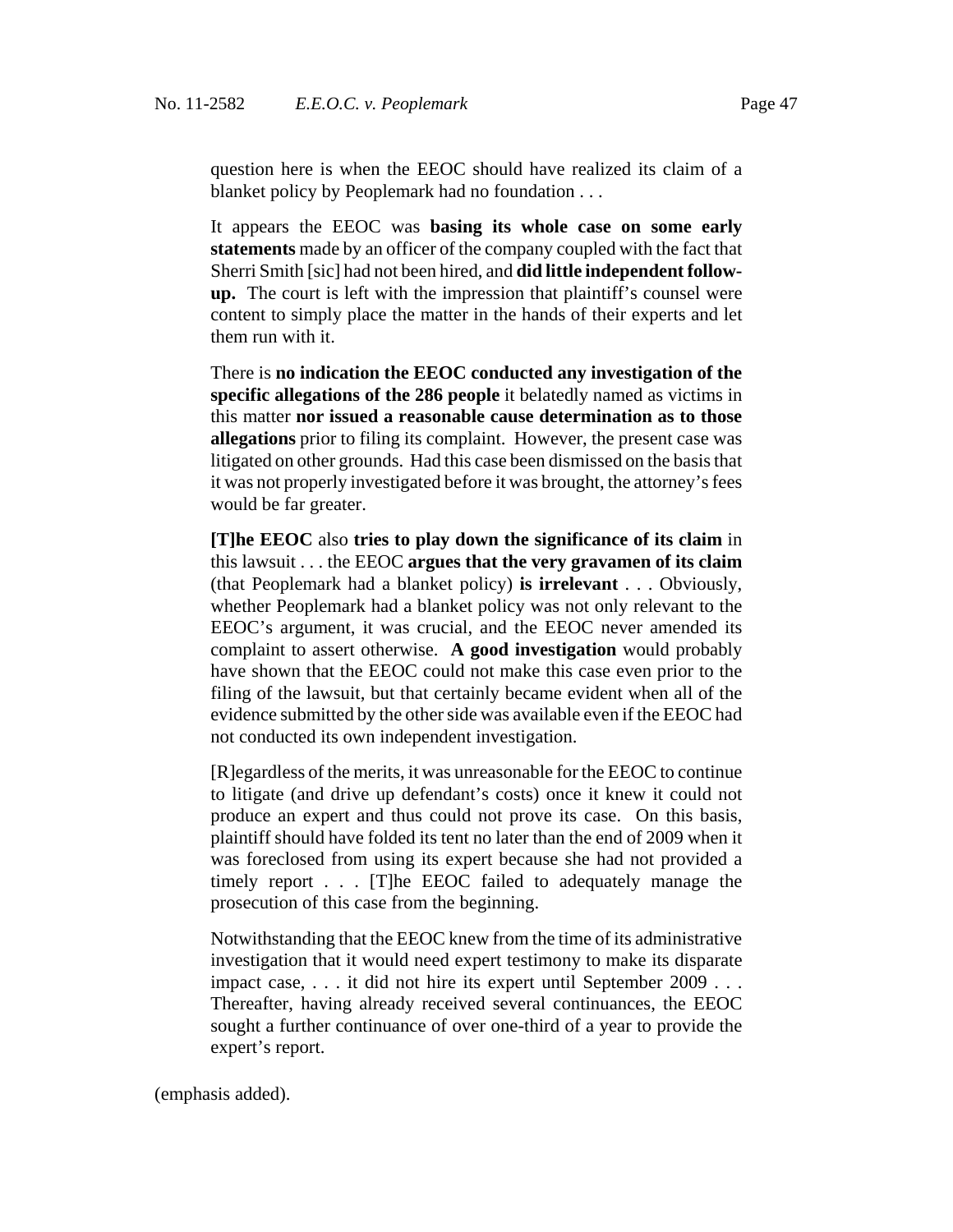The District Judge affirmed the Magistrate Judge's order granting fees *in toto.* The District Judge stated, *inter alia*:

**[T]he EEOC unequivocally based its case on Peoplemark's alleged categorical prohibition** against the "hiring of any person with a criminal record." . . . Had the EEOC conducted a reasonable **investigation** in the years leading up to filing its lawsuit, or had it reviewed the evidence provided to it throughout the course of discovery, it would have quickly realized its **theory of liability as pled** was untenable . . . the magistrate judge . . . correctly concluded that the EEOC should have been aware of the **fatal flaw** in its case no later than October 1, 2009. *See . . . EEOC v. CRST Van Expedited, Inc.*, No. 07-cv-95, 2010 WL 5250564 (N.D. Iowa, Feb. 9, 2010) (holding EEOC lacked foundation to proceed based on failure to reasonably investigate . . .); *EEOC v. Cintas Corp*., Nos. 04- 40132, 06-12311, 2011 WL 3359622 (E.D. Mich. Aug. 4, 2011) **(holding failure to timely identify aggrieved parties and reasonably investigate such claims warranted attorney fee award against the EEOC . . .).**

[A]s the magistrate judge aptly noted, "regardless of the merits, it was unreasonable for the EEOC to continue to litigate (and drive up defendant's costs) once it knew it could not produce an expert and thus could not prove its case."

[T]he EEOC filed a motion to extend [the case management deadlines] the day before it was required to name its experts.

Unsatisfied with [the court's relief], the EEOC renewed its motion to extend deadlines . . . [T]he EEOC indicated it had yet to identify or hire *any* expert, despite having litigated the case for ten months, investigated the case for several years, and knowing that it would need an expert from day one . . . its expert never prepared a report, even though the court provided yet another deadline extension.

(Emphasis added).

#### **II. Discussion:**

In *Christiansburg Garment Co. v. Commission*, 434 U.S. 412, 416 (1978), the Supreme Court stated that because a plaintiff acts as a private attorney general vindicating public interests, a prevailing plaintiff ordinarily is to be awarded attorney's fees in all but special circumstances. The Court in *Christiansburg* also stated that courts should not use the same standard to determine whether a prevailing defendant is entitled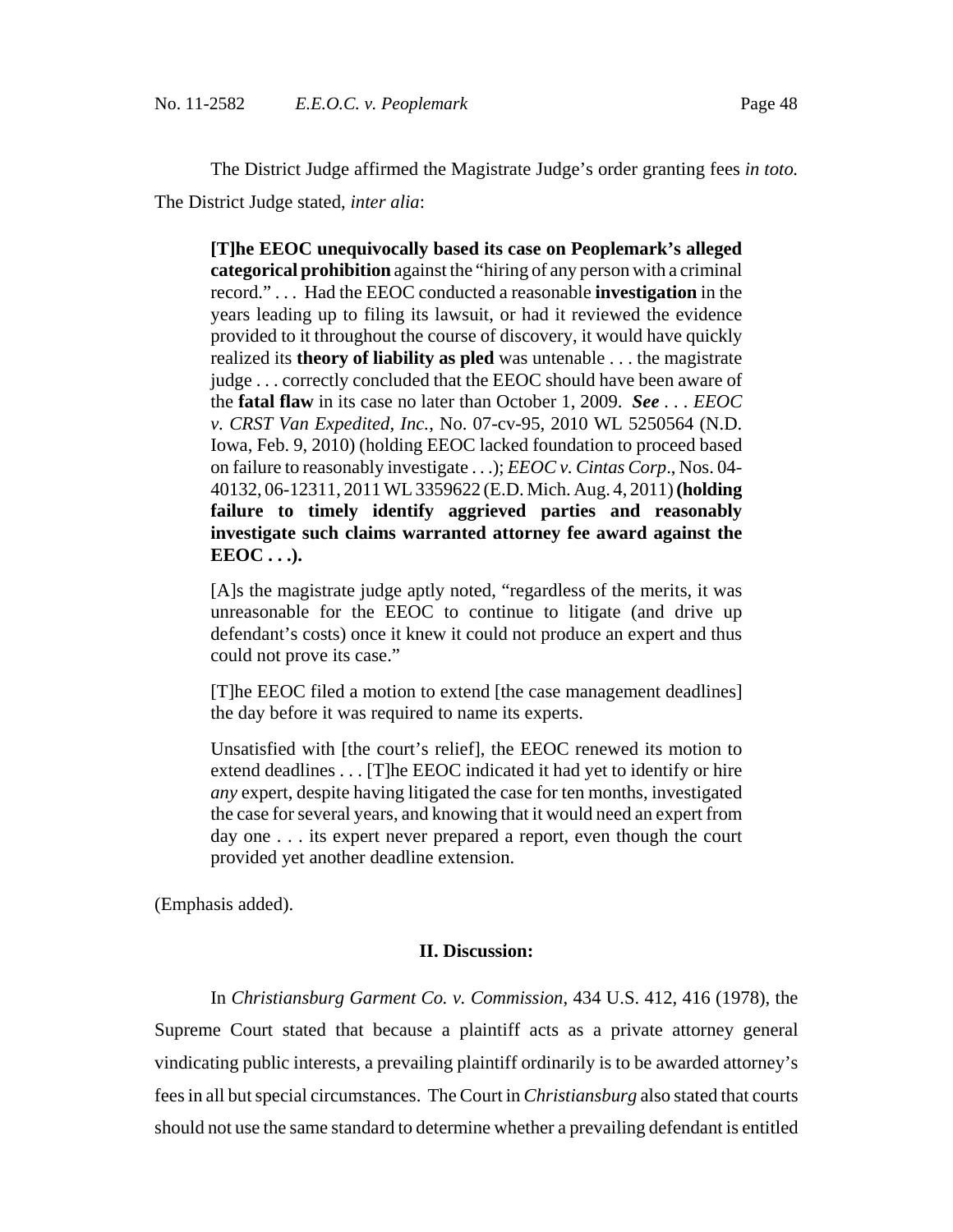to attorney's fees. *Id.* Rather, the Court found that a trial court should not award attorney's fees to a defendant unless a it finds that the plaintiff's claim was "frivolous, unreasonable, or groundless, or that the plaintiff continued to litigate after it clearly became so." *Id.* at 701.

The Court went on to state that trial courts must "resist the understandable temptation to engage in *post hoc* reasoning by concluding that, because a plaintiff did not ultimately prevail, his action must have been unreasonable or without foundation." *Id.* at 700. "[T]he course of litigation is rarely predictable. Decisive facts may not emerge until discovery or trial . . . Even when the law or the facts appear questionable or unfavorable at the outset, a party may have an entirely reasonable ground for bringing suit." *Id.*

This court has further dissected the *Christiansburg* "frivolous, unreasonable, or groundless" standard into two separate analyses. To determine whether an award of fees is proper, this court looks to: 1) the substantive merits of a plaintiff's case and 2) the plaintiff's litigation tactics or method of prosecution. *See e.g. Serrano*, *supra*, 699 F.3d at 905 (6th Cir. 2012) (determining that fees were not warranted because the legal issues raised were not "frivolous" or "groundless" and because losing motions, failing to respond properly to discovery requests, and withdrawal of claims did not constitute "egregious and unreasonable [litigation] conduct").

In this case, the lower court and the majority find that the EEOC: 1) brought a case that was meritless as pled and 2) unreasonably continued to prosecute the case after it should have known its case was meritless.**<sup>18</sup>** In contrast to the majority, I find a justification of fees on either basis clearly erroneous. As such, I will address both in turn.

**<sup>18</sup>**The lower court found the EEOC's complaint of a blanket no-felon hiring policy was meritless from the outset and clearly meritless as of October 1, 2005. According to the lower court, the EEOC unreasonably prosecuted the case because it: 1) failed to conduct a more thorough presuit investigation, 2) failed to identify a class list; 3) failed to file an expert report, and 4) filed and lost motions to amend the case management order.

The majority states that when discovery revealed facts that were inconsistent with Peoplemark's General Counsel's statements about a blanket policy, the EEOC should have "reassessed its claim."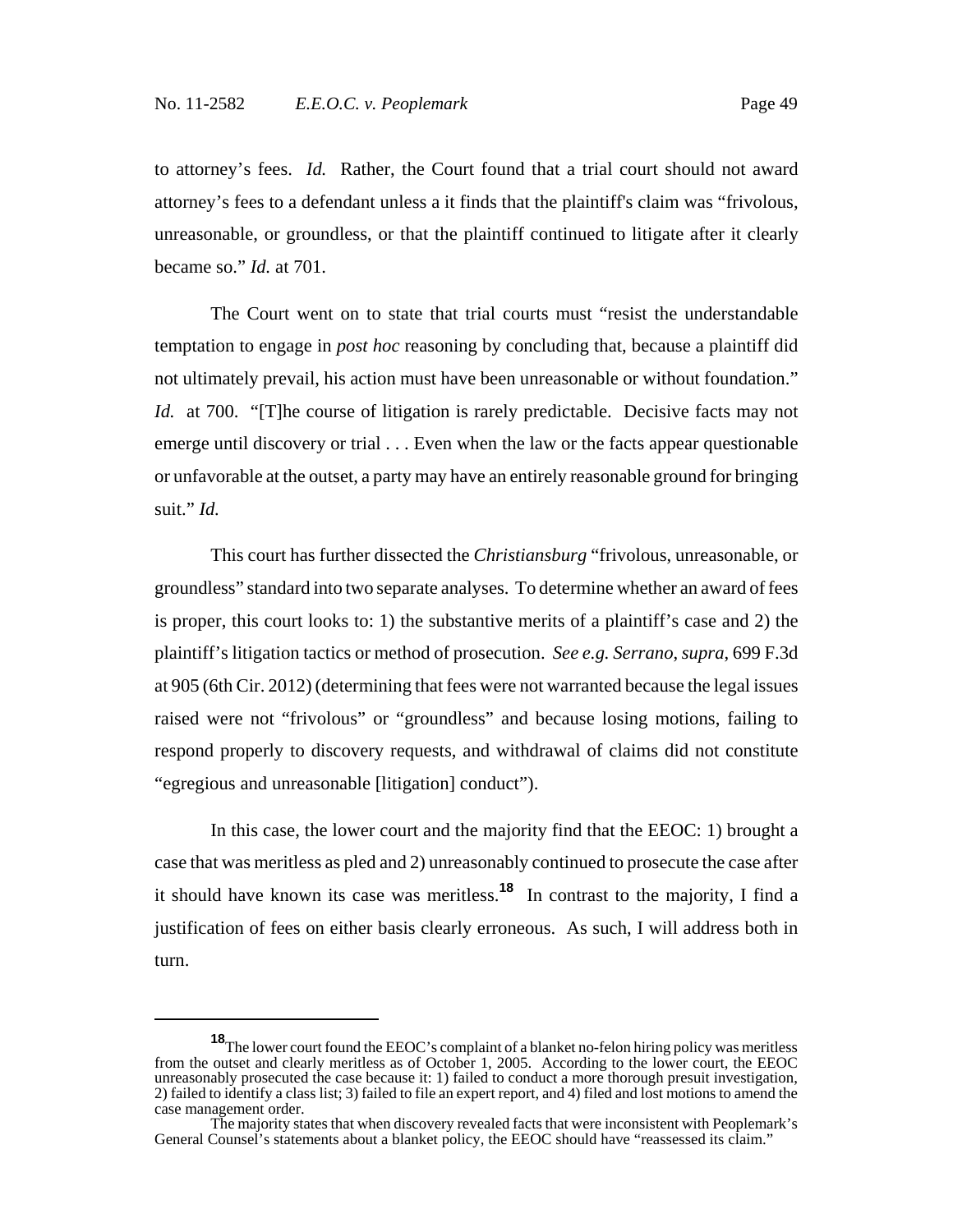## **A. Attorney's Fees Are Not Warranted Because the EEOC's Disparate Impact Claim Was Not Meritless From the Outset or At Any Later Point**

#### **1. Failure to Prove a Blanket No-Felon Policy**

The majority disagrees with the lower court's opinion that the EEOC's case was "groundless from the outset." The majority agrees, however, with the lower court's opinion that the EEOC knew or should have known its case was meritless as pled when discovery revealed Peoplemark had placed some felons. According to the majority, for the EEOC's case to have merit, the EEOC needed to be able to prove that the "pled, specific employment practice had an adverse impact on a protected group."**<sup>19</sup>**

I do not disagree that it was reasonable to expect the EEOC to know that Peoplemark hired some felons by October 1, 2009 – the date from which the lower court awarded fees. However, whether the EEOC knew that Peoplemark hired some felons is simply immaterial to the issue of whether the agency's case had merit in fact.**<sup>20</sup>**

**<sup>19</sup>**The majority argument boils down: 1) a plaintiff in a disparate impact case must properly identify the employer's specific employment practice, the first element of its *prima facie* case, in its pleading; 2) the employment practice alleged in the pleading must match the employment practice alleged in the plaintiff's *prima facie* case during a motion for summary judgement or at trial; and 3) if a plaintiff misidentifies the employer's specific employment practice in its pleading and fails to amend the complaint prior to a motion for summary judgment, or trial then the plaintiff must necessarily lose her case for failing to correctly identify the employment practice.

Both the lower court and the majority express that it is proper to require a plaintiff to match the employment practice it alleges in a pleading to the employment practice it alleges as the first prong of its *prima facie* case at summary judgment or trial. This proposition is contrary to the Supreme Court's holding in *Swierkiewicz* that a plaintiff need not allege facts sufficient to support a *prima facie* case at the pleading stage. *See, infra*, discussion.

**<sup>20</sup>**I use the word "some" because the number of felons hired is not known. Peoplemark's expert did not report any felony data. The EEOC was in the process of making this, among numerous other calculations, when the court declined to give it an additional two weeks to complete its report. A report showing that Peoplemark hired a minimal amount of felons would actually be consistent with the EEOC's original assertion that Peoplemark, Inc. had a blanket policy of not hiring felons, which was imperfectly implemented at its four offices throughout the country.

This view finds support in the December, 2009 depositions of Peoplemark's employees and Chief Counsel, near the end of the discovery period. One manager testified that sometimes felons "slip through the cracks." Another manager testified that she had been told verbally not to hire felons. A third testified to her personal practice at her office location of doing individual assessments of convictions. Most importantly, in December, 2009, the company's Chief Counsel continued to maintain that when he made his original statements from 2005-2007, it was "well-known" that Peoplemark had a policy of not hiring felons.

Given the conflicting testimonies regarding companywide practices and practices at the individual locations, it was not unreasonable for the EEOC to continue to assert that, as a matter of overall company policy, Peoplemark did not place felons for employment with its clients. That the policy may have been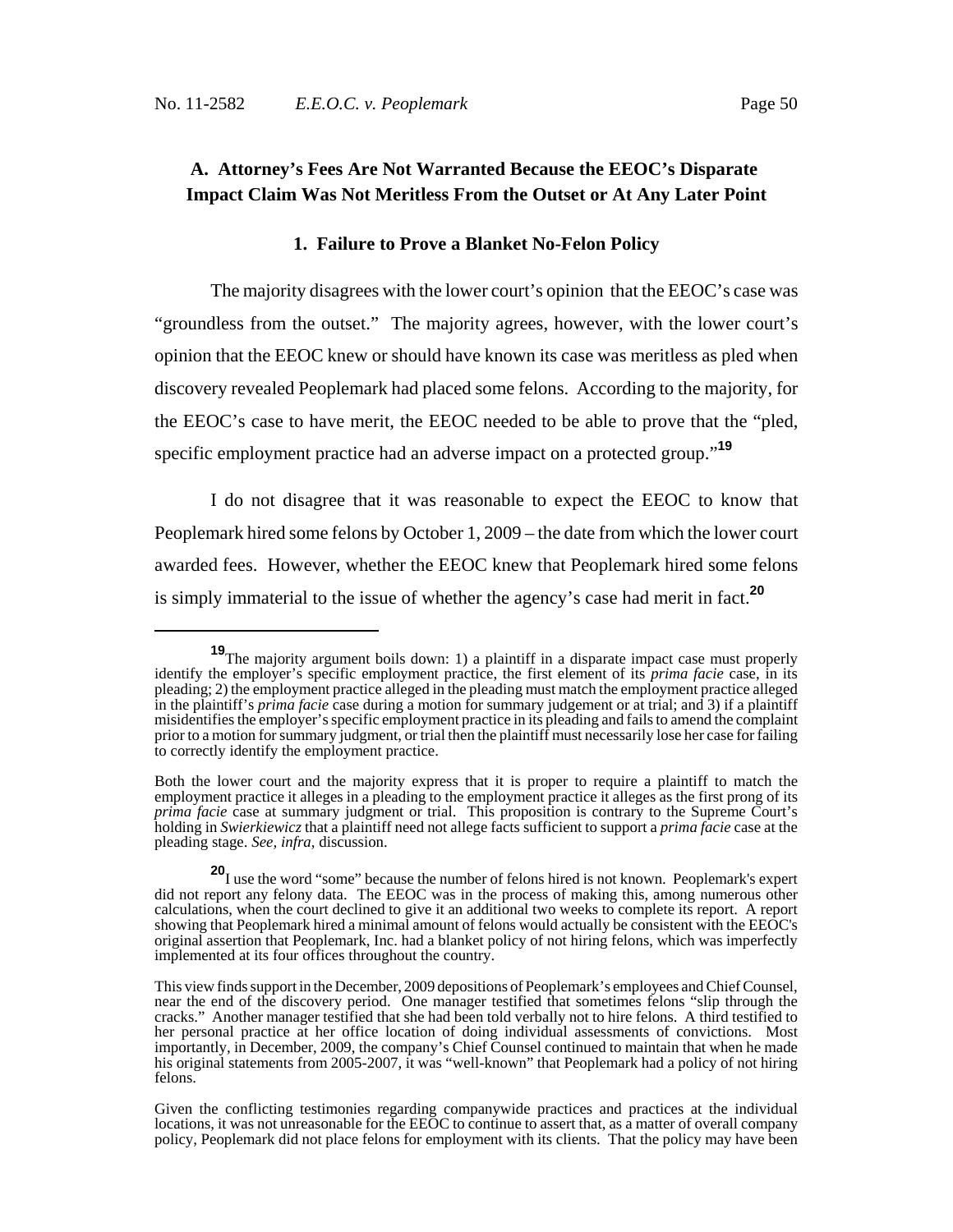In reaching its conclusion that the EEOC should have known its case lacked merit as of October 1, 2009, the majority relied on flawed reasoning. The majority reasoned that the EEOC must match the employment practice it pled to the employment practice it ultimately would choose to allege in its *prima facie* case.

The majority relies on *Johnson v. U.S. Dept. Of Health and Human Servs*., 30 F.3d 45, 48 (6th Cir. 1994), for the proposition that the EEOC was required to prove through statistical evidence that the **pled,specific employment practice** had an adverse impact on a protected group..

The EEOC has repeatedly asserted throughout the lower court proceedings and in its brief to this court that this view of the merits of a disparate impact claim is flawed. I agree.

The requirement that the EEOC match the employment policy in its pleading to the employment policy alleged in its *prima facie* case is flawed for two reasons: 1) it retroactively imposes the heightened pleading requirement that the Supreme Court rejected in *Swierkiewicz*, *supra*, and 2) it attempts to force the EEOC to prematurely meet its evidentiary burden at an arbitrary point after pleading, but before the close of discovery.

In *Swierkiewicz*, the Supreme Court decided "the question whether a complaint in an employment discrimination lawsuit must contain specific facts establishing a *prima facie* case of discrimination." *Swierkiewicz*, 534 U.S. at 508 (2002). The Court held that "an employment discrimination complaint need not include such facts and instead must contain only a "short and plain statement of the claim showing that the pleader is entitled to relief." Fed. Rule Civ. Proc. 8 (a)(2)." *Id.* The Court went on to explain that a plaintiff's proof of a *prima facie* case is "an evidentiary standard, not a pleading

randomly ignored or disregarded did not undercut its existence.

Moreover, and most importantly, by aborting the process that would have led to Dr. Madden's report, the lower court – and the majority – has no basis for determining whether the placement of felons was so infrequent and random that the existence of the policy, which the witnesses acknowledged existed, had the discriminatory effect the EEOC alleged. Both the lower court and the majority implicitly assume that Dr. Madden's report on Peoplemark's complete records would not have shown that Peoplemark in fact had and implemented a felony policy that disparately impacted placement of African-Americans.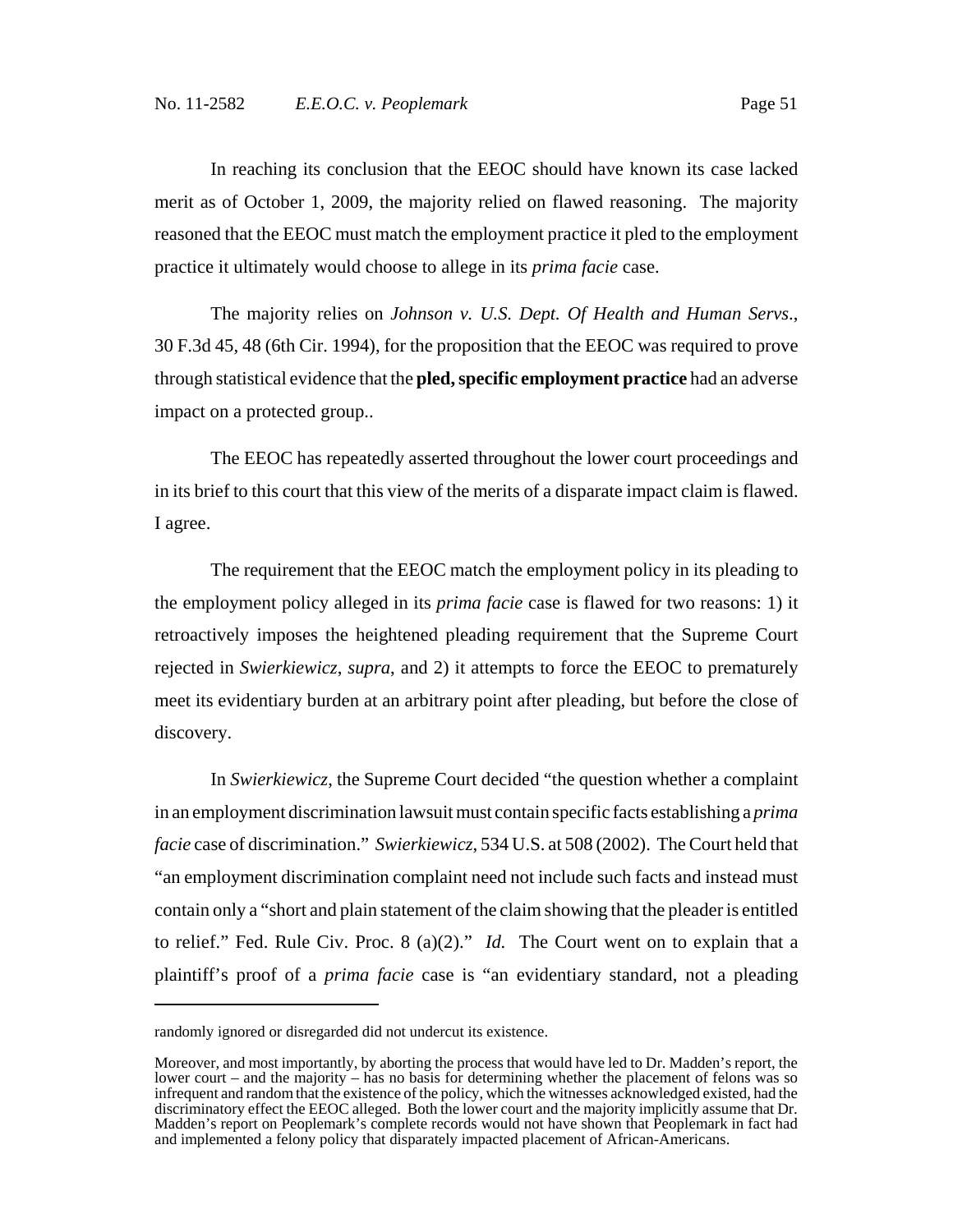requirement." *Id.* at 510. Evidentiary standards concern the order and allocation *of proof* at trial or the dispositive motion stage. (emphasis in original). *Id.*

To measure a plaintiff's complaint against a particular formulation of the *prima facie* case at the pleading stage is inappropriate. Before discovery has unearthed relevant facts and evidence, it may be difficult to define the precise formulation of the required *prima facie* case in a particular case. Given that the *prima facie* case operates as a flexible evidentiary standard, it should not be transposed into a rigid pleading standard for discrimination cases.

*Id.* at 512. (internal citations omitted).

The Court in *Swierkiewicz* continued:

This simplified notice pleading standard relies on liberal discovery rules and summary judgment motions to define disputed facts and issues and to dispose of unmeritorious claims. The provisions for discovery are so flexible and the provisions for pretrial procedure and summary judgment so effective, that attempted surprise in federal practice is aborted very easily, synthetic issues detected, and the gravamen of the dispute brought frankly into the open for the inspection of the court.

*\*\*\*\*\*\**

If a pleading fails to specify the allegations in a manner that provides sufficient notice, a defendant can move for a more definite statement under Rule 12(e) before responding . . . The Federal Rules reject the approach that pleading is a game of skill in which one misstep by counsel may be decisive to the outcome and accept the principle that the purpose of pleading is to facilitate a proper decision on the merits.

*Id.* at 512, 514.

Although the Supreme Court revisited the issue of notice pleading in *Bell Atlantic Corp. v. Twombly*, 550 U.S. 544 (2007) and *Ashcroft v. Iqbal*, 129 S. Ct. 1937 (2009), the Court in *Twombly* stated clearly that its discussion of pleadings "does not run counter to *Swierkiewicz.*" 550 U.S. at 547.

In *Serrano*, *supra*, this court recently confirmed that *Swierkiewicz* remains good law. The court, affirmatively stated that at the pleadings stage, a Title VII plaintiff's burden is slight. *Id.* at \*6. "'[A]ny Title VII plaintiff must carry the initial burden of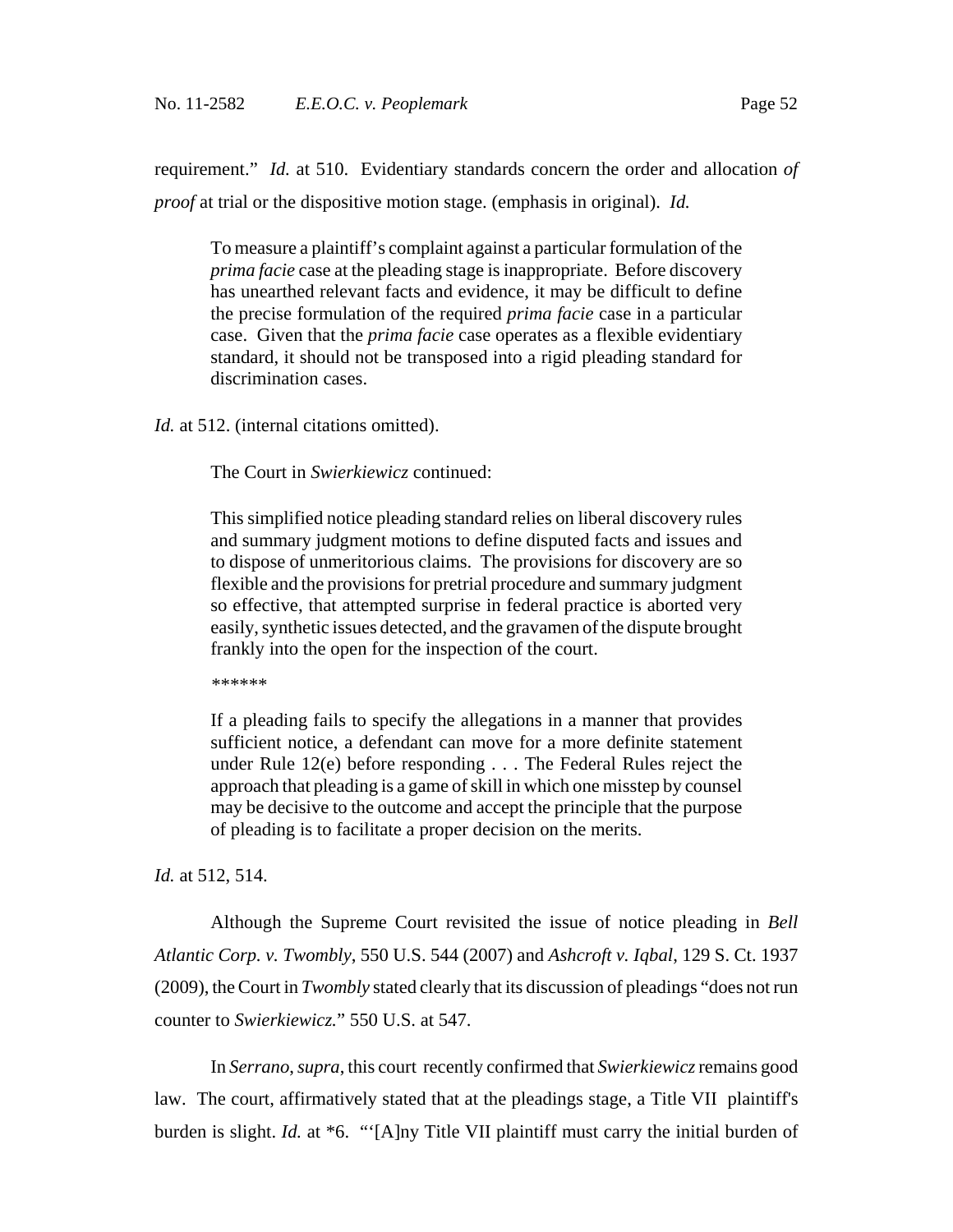offering evidence adequate to create an inference that an employment decision was based on a discriminatory criterion illegal under the Act . . . [A] plaintiff has flexibility in how she meets that initial burden, and variance based on the facts of the case is expected.'" 699 F.3d at 894 (citing *International Brotherhood of Teamsters v. United States*, 431 U.S. 324, 358 (1977)).

## **a. Requiring Amendment Retroactively Imposes a Heightened Pleading Standard on the EEOC**

Instead of arguing that the EEOC's disparate impact claim was meritless from the beginning, the majority and Peoplemark fault the EEOC for not amending its original complaint to state a different employment policy after discovering that Peoplemark had placed some felons during the relevant time period. This is problematic because it attempts to retroactively impose the heightened pleading requirement that the Supreme Court rejected in *Swierkiewicz.*

It is clear that, with the exception of a motion for a more definite statement, Title VII plaintiffs are not required to better elucidate their claim until the dispositive motion stage or at trial. At that point they have the *evidentiary burden* of coming forward with a *prima facie* case. Up until that point, Title VII plaintiffs are free to develop their theories of the case as they receive and process discovery, including, most importantly, the employer's information. As succinctly stated in *E.E.O.C. v. Scrub, Inc*., 2009 WL 3458530, \*2:

*Iqbal* and *Twombly* did not repudiate general notice-pleading, emphasizing, citing *Swierkiewicz*, that the manner of proof is distinct from pleading requirements. Furthermore, a complaint need not include evidence, nor allege all facts logically raised by the claim . . . Litigants are entitled to discovery before being put to their proof; treating a complaint's allegations as a statement of proof leads to 'windy complaints' and defeats Rule 8's function.

Requiring a Title VII plaintiff to amend or, in the majority's phrasing "reassess," its complaint after filing but before discovery is complete should be rejected on this basis alone. To hold otherwise creates an end run around the Supreme Court's holding in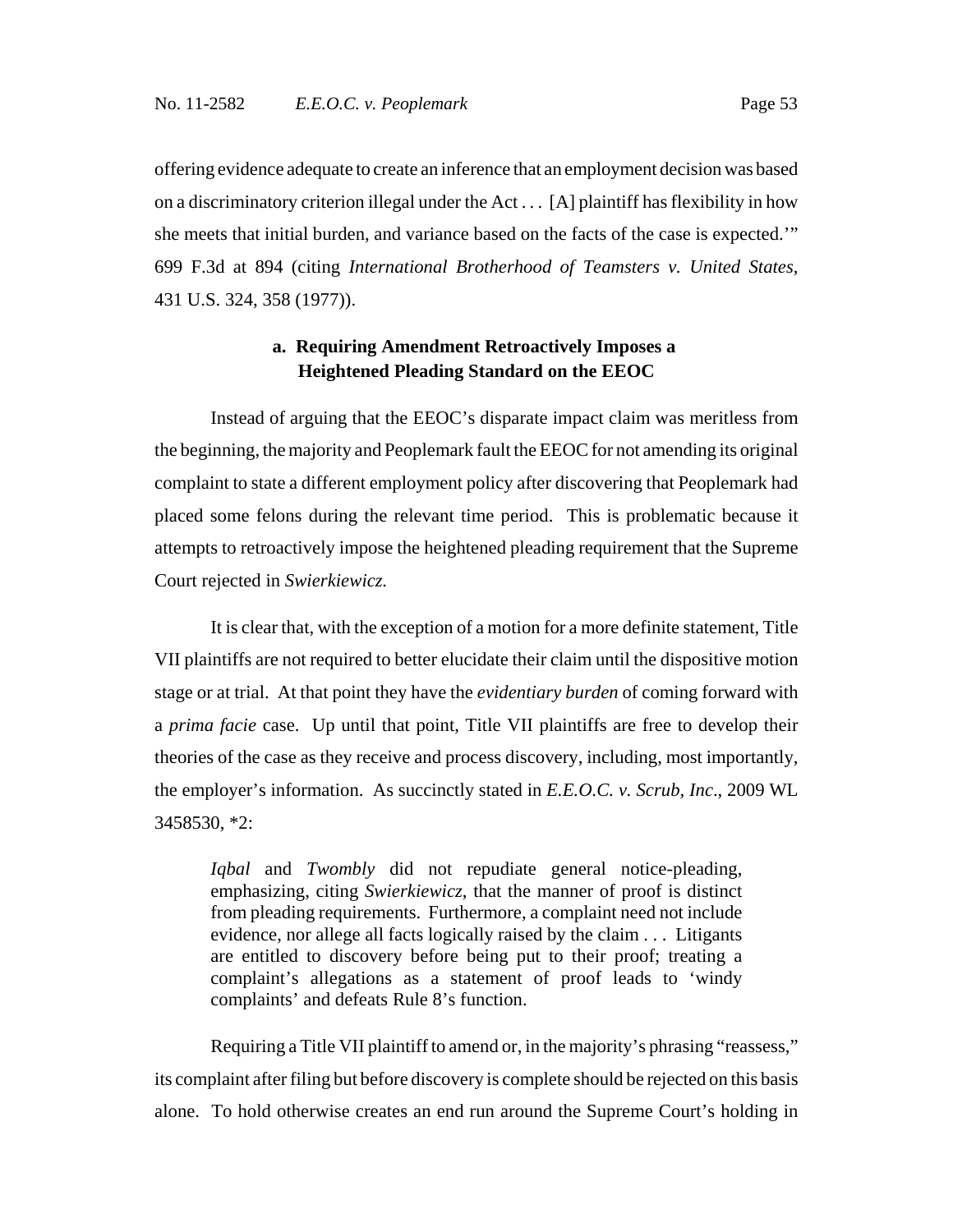*Swierkiewicz* – it permits courts to indirectly force a Title VII plaintiff to plead evidence establishing its *prima facie* case in its complaint.

## **b. Defendants Bear the Burden of Requesting Clarification Because There is no Non-Arbitrary Point to Require Amendment**

There is another reason to reject the majority's reasoning. Namely, any point that a court picks during discovery to force a Title VII plaintiff to its proof will be completely arbitrary. This is why the Supreme Court stated in *Swierkiewicz* that defendants should use motions for more definite statement or summary judgment to weed out "synthetic issues," narrow the dispute, and bring the gravamen of the claim "frankly into the open for the inspection of the court." 534 U.S. at 512.

After a plaintiff satisfies the notice pleading requirement it is the defendant's job to narrow or clarify what is at issue through the various procedural devices available to it. It makes little sense to require the plaintiff to alert the court or the other party each time its theory of the case changes. In fact, it is rather well established that the Federal Rules of Civil Procedure do not require a plaintiff to plead legal theories. *See* FEDERAL PRACTICE AND PROCEDURE, WRIGHT, ET AL., § 1219 (3d ed. 2012). It is also unclear how a court would judge what newly uncovered facts require the plaintiff to amend his or her complaint.

If an employer believes that an alleged discriminatee cannot prove an element of his or her case, then the burden is on it to bring a motion to dismiss or move for summary judgment when this fact becomes apparent.

The lower court shifted the burden of clarification from Peoplemark to the EEOC. It did so, moreover, without allowing the agency sufficient opportunity to determine, on the basis of an expert analysis of comprehensive data, precisely how it should frame its theory.

In addition to improperly shifting the burden of clarification, the lower court ignored Peoplemark's failure to affirmatively seek clarification of the agency's factual basis and theories. Instead of seeking clarification, Peoplemark employed, and the lower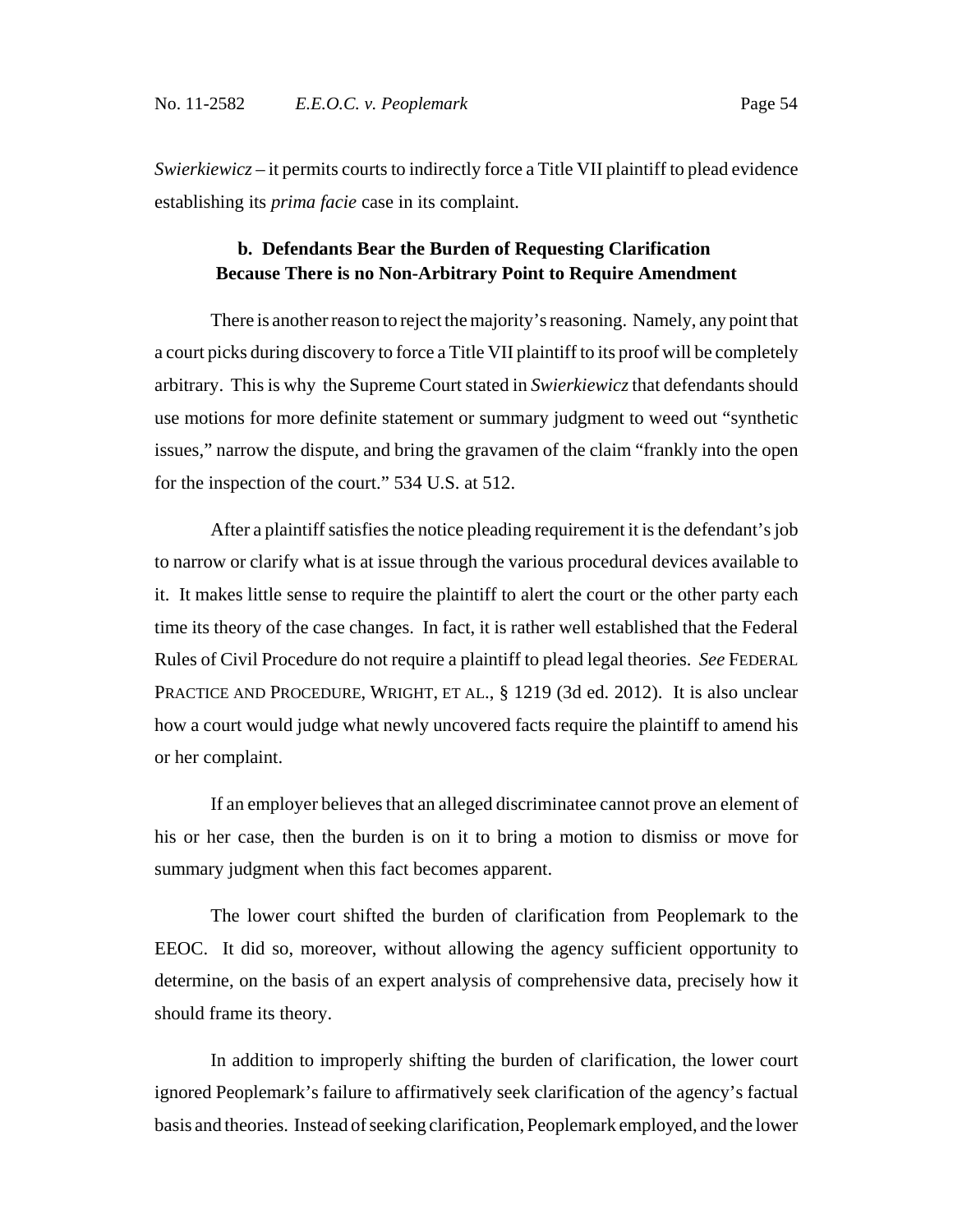court endorsed, discovery disputes that needlessly and fruitlessly ate up a substantial portion of the time the court had allotted to discovery.

Because Peoplemark failed to seek clarification of the agency's theory of the case, the EEOC was left in the dark. Before the court's ruling on the agency's final motion to amend the case management order to permit an additional two weeks for production of Dr. Madden's report, the agency had no notice that either Peoplemark or the court took issue with its ability to prove the first element of its *prima facie* case.

Although the EEOC was not required to amend or otherwise clarify its allegation it did so. When the agency realized that the court may have been rushing expert discovery because it did not see how the EEOC could prove a *prima facie* case based on its original blanket policy allegation, the agency stated that it no longer maintained that Peoplemark had never hired a felon. The lower court and the majority claim that the EEOC's clarification was too little too late, but in reality it was more than the EEOC was required to do. Its statement of its evolved theory of the case came before it had completed the process – which the court ultimately prevented it from completing – of analyzing the facts and Dr. Madden's expert report.

The court was forcing its hand, and the EEOC put forward the best proof that it could regarding the first element of its *prima facie* case. The EEOC shed as much light as possible on the theory it intended to present at trial in light of what it knew as of October 23, 2009.**<sup>21</sup>**

The EEOC informed the district court that Peoplemark had "denied certain admissions pertaining to its practice and refused to respond to the interrogatory

**<sup>21</sup>**At this point, the EEOC had not yet had the opportunity to depose the managers or the Chief Counsel. Had the EEOC conducted the depositions, it would have been able to tell the court that it intended to present multiple alternative theories at trial – one blanket verbal policy, another policy of considering felonies as a factor in the application process, and perhaps even a third policy of using a blanket rejection of felons for certain jobs. The plaintiff in a Title VII case, especially in a case of disparate impact, can only form a complete *prima facie* case after it has discovered all of the evidence in the hands of the employer and has had an opportunity to analyze the information. Both courts and academics have noted the informational asymmetry in these cases. *See Swanson v. Citibank, N.A.*, 614 F.3d 400, 412 (2010) (Posner, J., Dissenting) (citing Suzette M. Malveaux, *Front Loading and Heavy Lifting: How Pre-Dismissal Discovery Can Address the Detrimental Effect of Iqbal on Civil Rights Cases*, 14 Lewis & Clark L. Rev. 65 (2010)).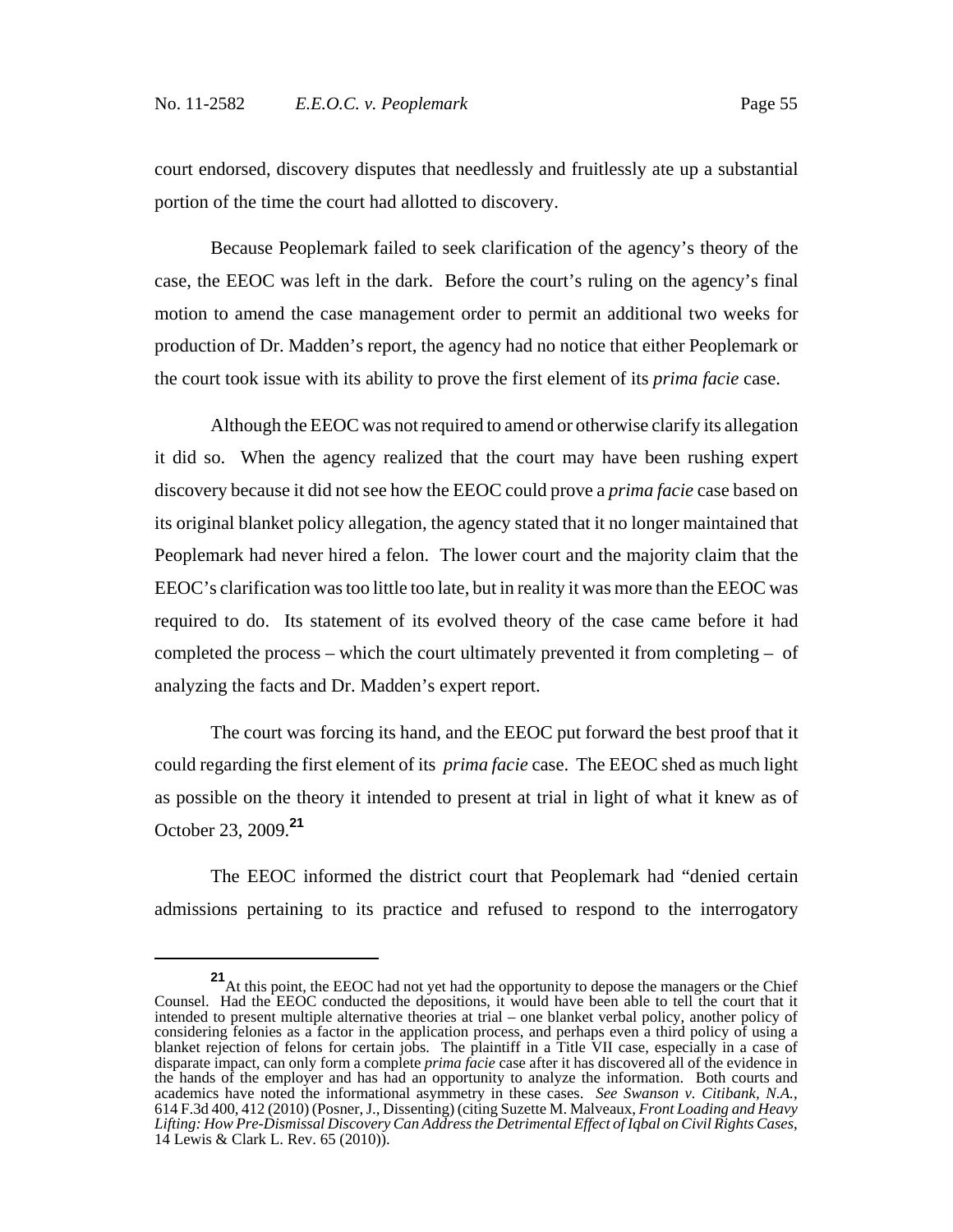regarding its practices at each location until August 20, 2009." The EEOC further stated that after reviewing the partially accessible e-records Peoplemark provided in July, 2009, it discovered:

Peoplemark's Grand Rapids facility appeared to have hired a few individuals with criminal records; that its Memphis location did not hire individuals with criminal records; and that, with respect to the Florida and Kentucky facilities, some individuals with criminal records appear to have been hired.

In light of these discoveries, the EEOC stated that it no longer maintained that Peoplemark had a categorical policy. Instead of alleging a blanket policy, it intended to proceed on the theory that Peoplemark's policy of considering felonies or excluding felons for some positions had a disparate impact on African Americans. The EEOC explained that if it could show that any policy of considering felony convictions had a disparate impact then Peoplemark would have the burden of proving a business necessity.

On this record, I find no support for the lower court and the majority's conclusion that fees are proper because the EEOC should have known its case was meritless as of October 1, 2009. The agency had a good faith basis for its original pleading alleging a blanket policy.**<sup>22</sup>** It was not required to plead any element of its *prima facie* case. Although the agency's theory of the case evolved, it was not required to inform the court or Peoplemark of this fact. Nonetheless, the EEOC informed the court that it appeared that the company was placing some felons. Given these facts, I believe the lower court committed plain error in finding that the EEOC did not have a good faith basis for continuing the case. At the very least, such finding was an abuse of discretion.

The practical consequence of the majority's decision is to endorse lower court conduct that unreasonably impairs the ability of employment discrimination plaintiffs,

**<sup>22</sup>** From the outset until nearly the last moments of discovery allowed by the lower court, Peoplemark's Chief Counsel continued to state Peoplemark had a "well-known" blanket no-felon policy. In my view, that statement from that official sufficed, without more, to show the agency had a good faith basis to continue litigating. Peoplemark's lead lawyer (and Vice President of the company) was acknowledging the factual accuracy of the EEOC's principal contention.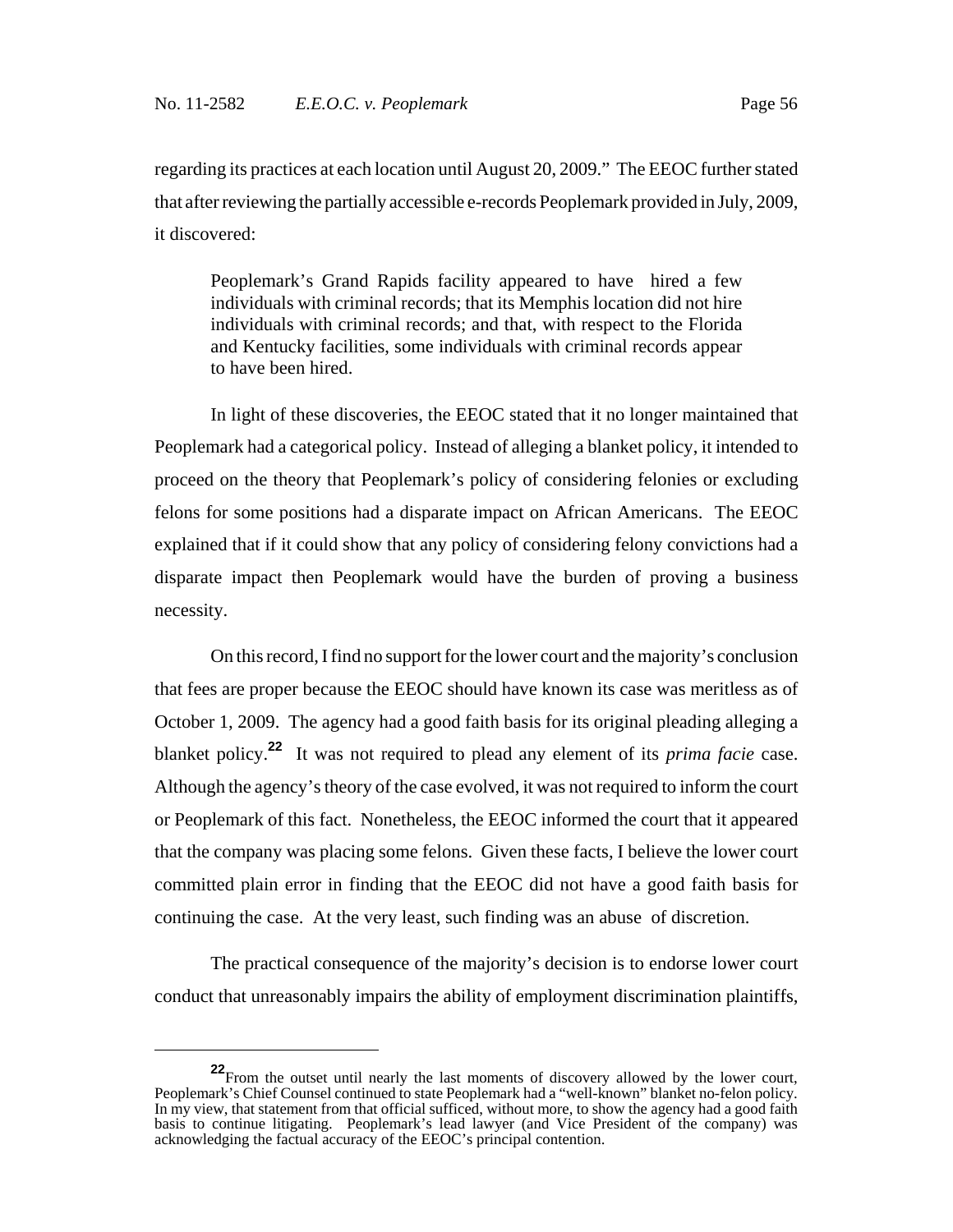including the EEOC, to discover and present crucial facts. Courts cannot restrict a litigant's ability to obtain evidence and construct its case and then fault the litigant for failing to have proof of its allegations. Moreover, courts cannot compound the abuse by using the lack of definitive proof as a basis for awarding fees.

By not allowing the additional two weeks for Dr. Madden's report, the district court – arbitrarily, in my view – precluded the EEOC's opportunity to show whether it did or did not have a viable claim. The court then reasoned backward and found the agency's case was without merit and awarded fees, in part, on that basis. The court's backward looking reasoning is precisely the type of flawed merits analysis the Supreme Court rejected in *Swierkiewicz*, *supra*.

Permitting courts to arbitrarily determine the merit of cases in the manner that occurred here drastically undercuts the protection afforded unsuccessful plaintiffs by the *Christiansburg* decision and doctrine.

In finding that the EEOC's case lacked merit, the lower court focused solely and erroneously on the fact that Peoplemark had placed some African Americans. The lower court completely ignored the agency's sociological expert and the deposition testimony of Peoplemark's managers and chief counsel, which supported the EEOC's basic contention that Peoplemark maintained a felony policy that disparately impacted African Americans. As such, the lower court clearly erred when it found the agency's case to be meritless.

### **B. Fees Are Not Warranted Because the EEOC Did Not Use Unreasonable Litigation Tactics**

The lower court and the majority also found that the EEOC's unreasonable prosecution of the case warranted an award of fees. The lower court cited the EEOC's: 1) presuit investigation, 2) requests to amend the case management order, 3) failure to produce and expert report, and 4) failure to immediately dismiss. According to the lower court, the unreasonableness of the agency's actions justify, in part, the fees that the lower court awarded. The majority does not take issue with the lower court's analysis in this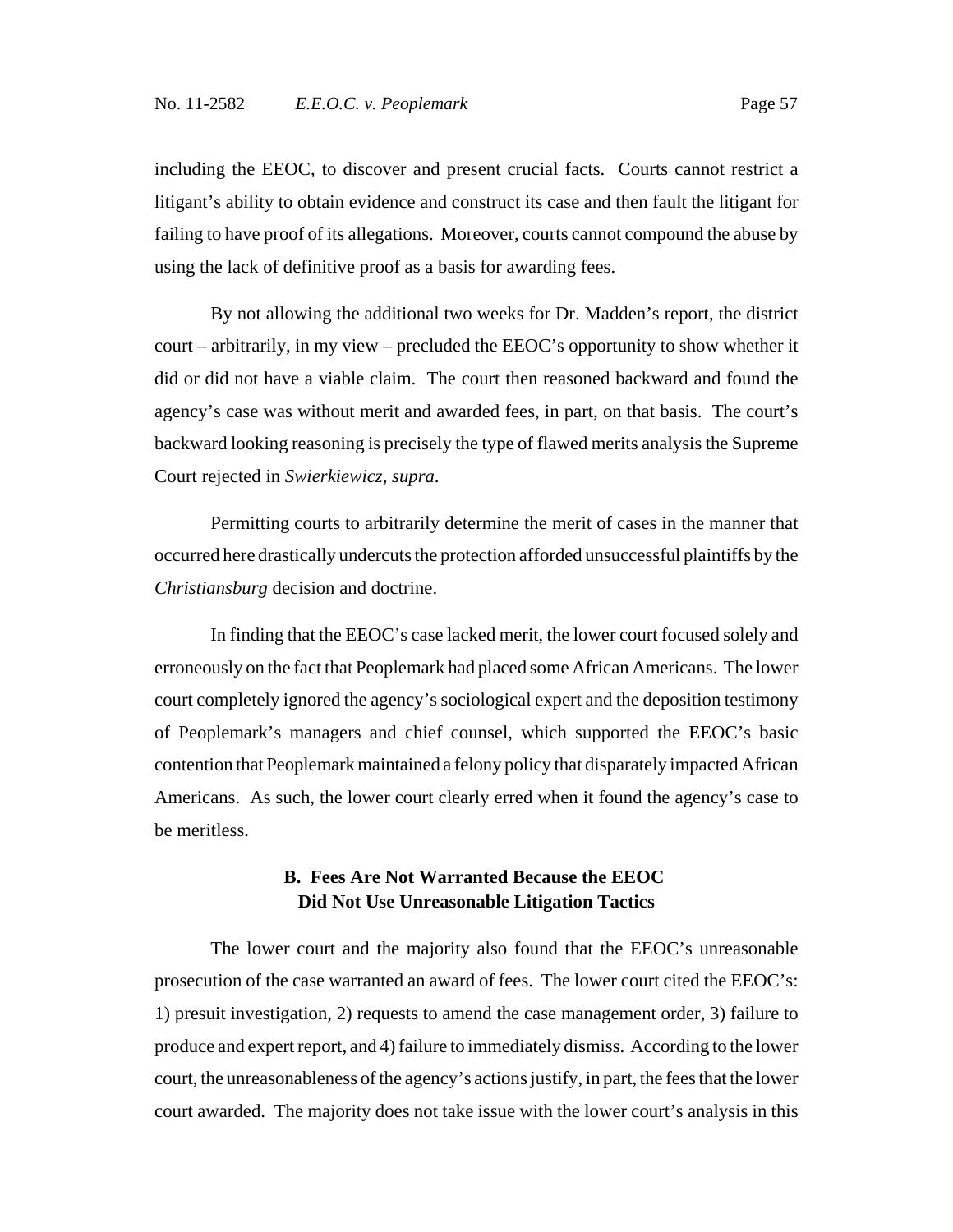regard. I find the lower court abused its discretion in basing an award of fees, in part, on the agency's prosecution of the case. I address each of the EEOC's "unreasonable" litigation tactics in turn.

### **1. The EEOC's Presuit Investigation**

The lower court found that the agency's presuit investigation was insufficient and led to filing of a complaint that it should have known was meritless. This focus on the putative insufficiency of the presuit investigation is contrary to established legal doctrine applicable to EEOC investigations.

In determining whether a claim is frivolous or groundless, "it is error for the district court to inquire into the sufficiency of the Commission's investigation." *EEOC v. Keco Industries, Inc*., 748 F.2d 1097, 1100 (6th Cir. 1984). "The nature and extent of an EEOC investigation into a discrimination claim is a matter within the discretion of that agency." *Id.* The purpose of the EEOC investigation is to investigate the individual charge and facilitate informal conciliation between the alleged discriminatee and the employer. *Id.* A district court must judge the facts and legal issues in a discrimination claim *de novo*. *Id.* at 1102.

The majority ignores the fact that the lower court based its award of fees, in part, on the EEOC's "insufficient" presuit investigation. I believe it is necessary to address the lower court's consideration of the agency investigation because it is at odds with this court's decision in *Keco*.

The issue in *Keco* was whether the lower court had improperly relied on the presuit investigation to determine the sufficiency of the complaint. This court held that the lower court had improperly inquired into the presuit investigation in order to determine the sufficiency of the complaint.

Based on the same reasoning this court used in *Keco*, I find the lower court's award of fees in this case based, in part, on the EEOC's investigation to be an abuse of discretion.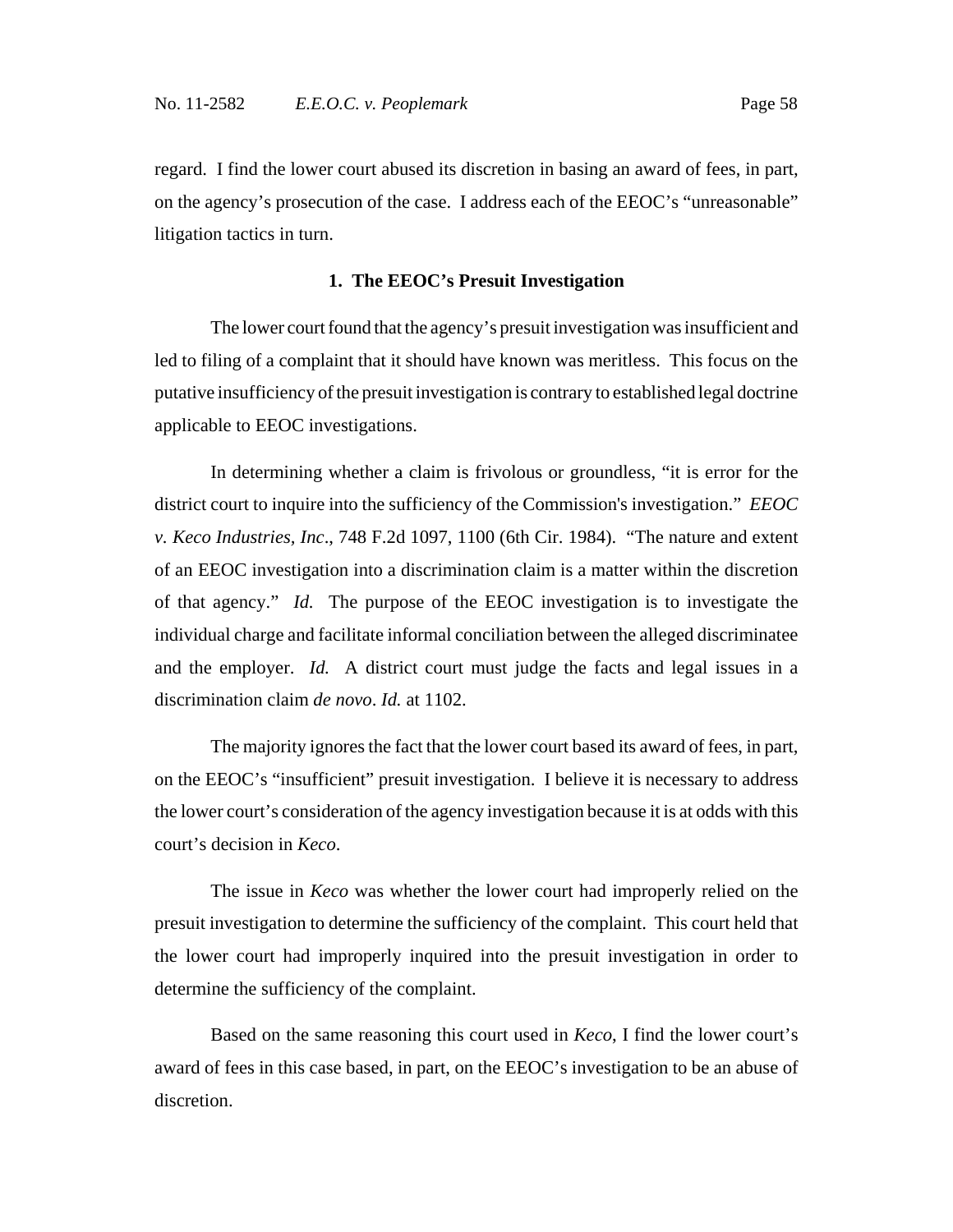Both the Magistrate Judge and the District Judge repeatedly faulted the EEOC for failing to conduct a more thorough presuit investigation. Although the Magistrate Judge did not explicitly base his fee recommendation on the ground that the EEOC failed to conduct an adequate presuit investigation, he did state: "[h]ad this case been dismissed on the basis that it was not properly investigated before it was brought, the attorney's fees would be far greater." Furthermore, both the Magistrate Judge's recommendation of fees and the District Judge's order approving fees faulted the EEOC for not conducting a more thorough investigation and for not conciliating on behalf of the 286 initially and tentatively identified alleged victims individually.

On reading both orders in their entirety, and in light of the record as a whole, it is clear that both the lower court judges held mistaken beliefs respecting the scope, nature, and purpose of the EEOC's presuit investigation and misunderstood their power to determine the sufficiency of that investigation.**<sup>23</sup>** Neither order explicitly stated that the EEOC's presuit investigation was an independent basis for awarding fees. I believe, however, that the lower court's misunderstanding of the agency's investigation process materially contributed to its clearly erroneous imposition of fees.

### **2. The EEOC's Pre-Trial Litigation Conduct**

The next issue is whether the EEOC's pre-trial litigation conduct justifies an award of fees. In assessing the unreasonableness of the EEOC's prosecution of this case the lower court cited the agency's: 1) failure to identify a class list during discovery; 2) three requests for deadline extensions; and 3) ultimate failure to produce an expert report.

The majority fails to discuss the lower court's analysis in its fee award of the EEOC's pre-trial litigation conduct.

**<sup>23</sup>**As noted *supra*, the EEOC's process is different from many federal agencies. It does not use the administrative investigation process to prepare for an agency trial before an administrative law judge. Instead the agency, through its investigation, only aims to gather enough information to help marshal the parties toward an informal settlement. The EEOC's principal goal is conciliation, not preparation for suit.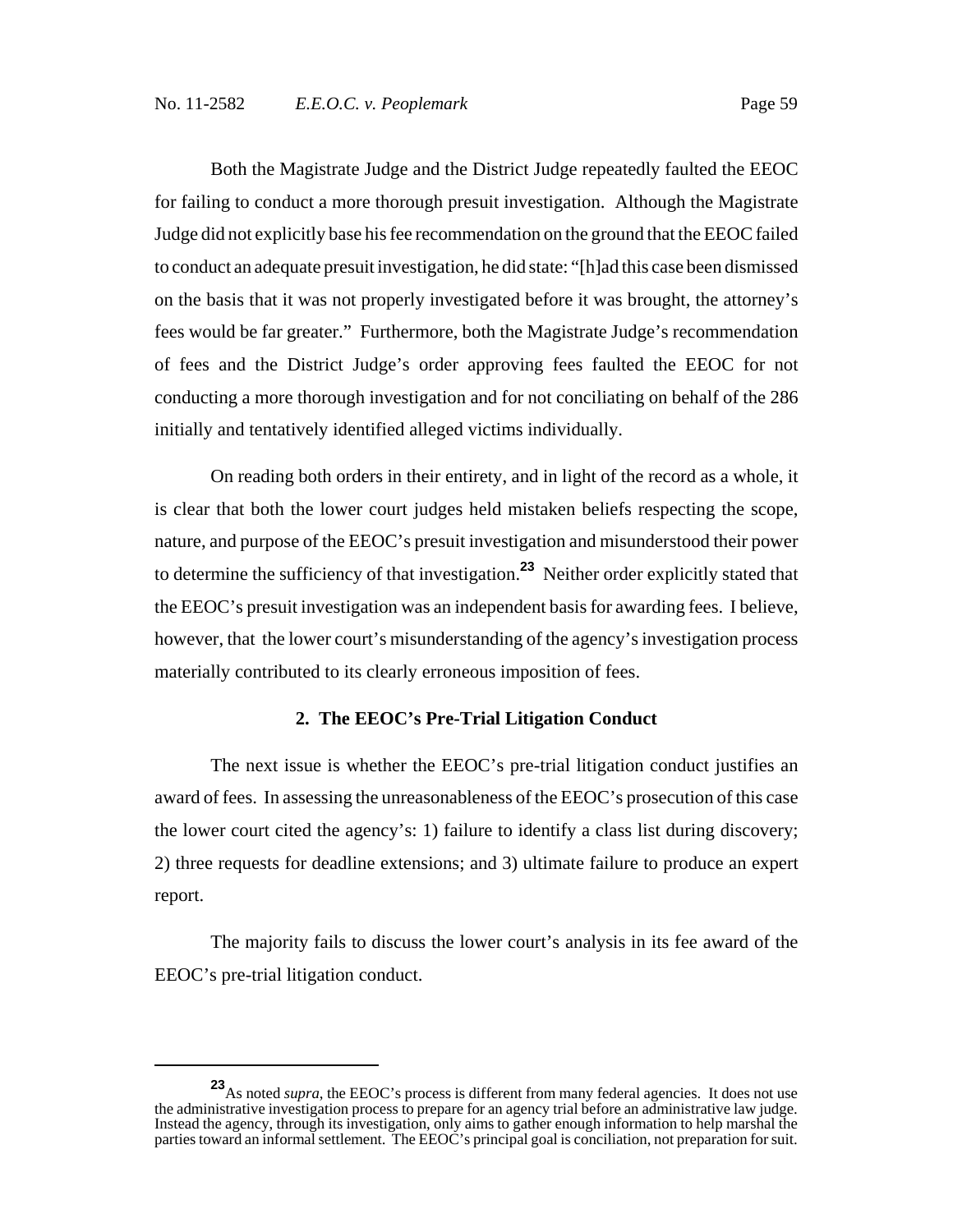This court has read expansively the Supreme Court's opinion in *Christiansburg*. Consideration of those decisions, I believe, shows that the lower court abused its discretion in awarding fees, in part, on the basis of the EEOC's pre-trial litigation conduct. Any negligence or untimeliness issues on the part of the EEOC do not rise to the level of that egregiousness of conduct, which the law requires for an award of attorney's fees. *See infra* section c.

### **a. The EEOC's Class Notice and Certification Issues**

#### **I. Sufficient Notice of the Class Claim**

The first issue is whether the EEOC's inability to identify a class list early in litigation was so unreasonable as to warrant an award of attorney's fees. The Eighth Circuit recently held that the EEOC must identify, investigate, and attempt to conciliate each individual class member's claims during its pre-suit investigation. *EEOC v. CRST Van Expedited, Inc*., 679 F.3d 657, 671, 676 (8th Cir. 2012) (stating that the EEOC cannot use discovery as a fishing expedition to uncover more violations).

However, the Eighth Circuit's holding is at odds with this Court's decision in *Keco*, *supra*, and the law in at least six other courts.

In *Keco*, this Court stated that a "complaint filed by the EEOC is limited to the investigation reasonably expected to grow out of the initial charge of discrimination." *Keco*, *supra*, 748 F.2d 1101 (stating that complaints alleging class allegations "grow out of" individual charges of discrimination). In determining the sufficiency of the evidentiary basis for a class allegation in a complaint, a court may only consider whether the EEOC *attempted*, as the agency did here, to conciliate on behalf of a class of individuals. *Id.* at 1102 (emphasis added). "The form and substance of those conciliations is within the discretion of the EEOC as the agency created to administer and enforce our employment discrimination laws and is beyond judicial review." *Id.*

At least two other circuit courts and three district courts concur with this court's holding in *Keco*. If the EEOC's presuit investigation and communications with an employer put the employer on notice that the EEOC is investigating a class claim, then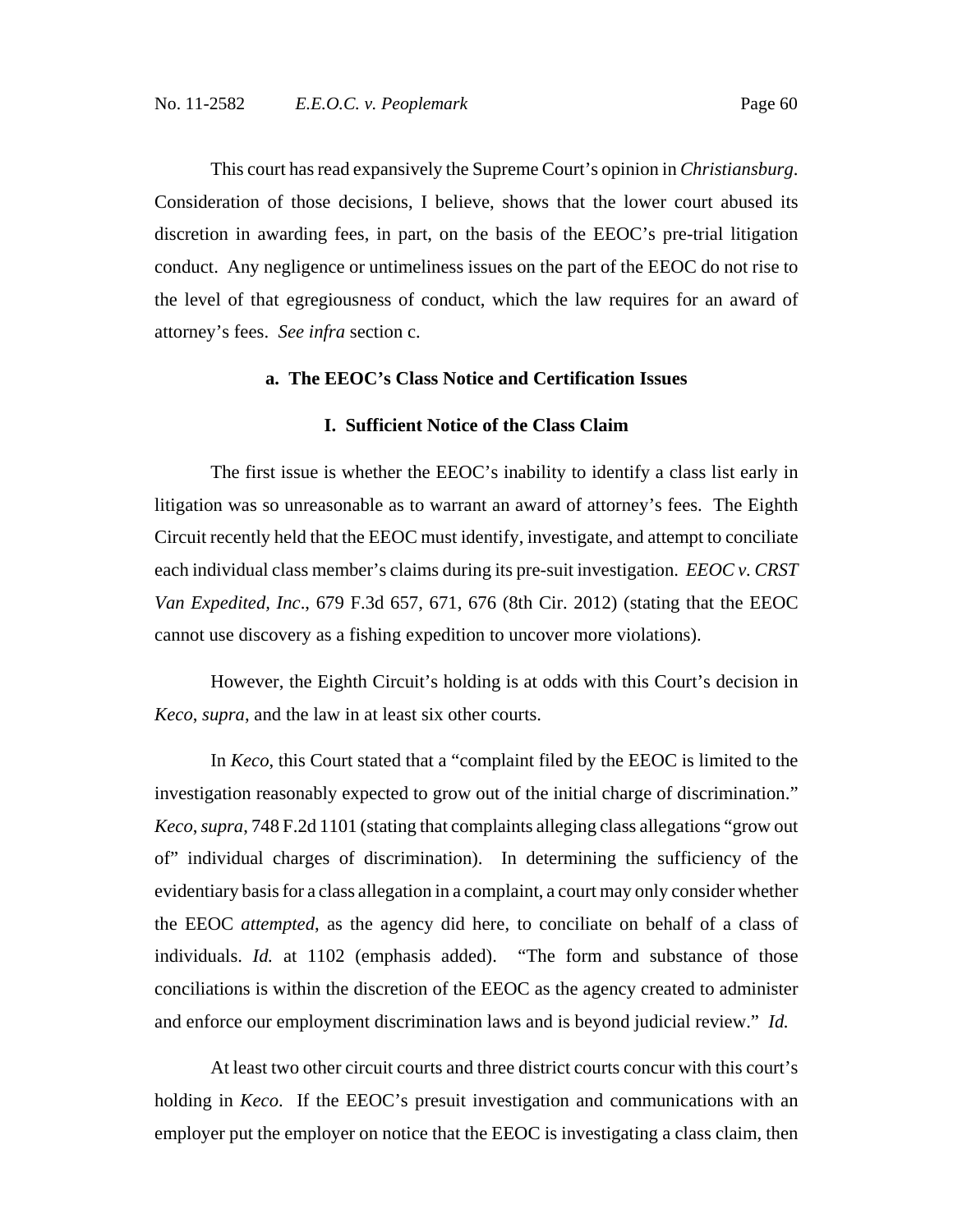the employer has sufficient notice that the EEOC is alleging a class claim. *See EEOC v. Rhone-Poule*, 876 F. 2d 16, 17 (3d Cir. 1989) (stating that the EEOC is not required to provide documentation of attempts to conciliate on behalf of each potential claimant in an employment class action); *Marshall v. Sun Oil*, 605 F. 2d 1331, 1335 (5th Cir. 1979) (stating that "unnecessarily thorough investigations of individual cases would tend to transform the conciliation process into something contrary to congressional intent" because the process would become " too formalized and unduly prolonged" and "focus would be directed away from voluntary compliance with the law to endless and irreconcilable bickering"); *Dinkins v. Charoen Pokphand USA, Inc*., 133 F.Supp.2d 1237, 1245-46 (M.D. Ala. 2001) (stating that "[w]hat matters is that the EEOC served [the employer] notice that it was investigating possible discrimination against a class of women" and that the EEOC need not "conciliate each individual's Title VII claim separately"); *EEOC v. Jillian's of Indianapolis*, 279 F.Supp.2d 974, 983 (S.D. Ind. 2003) (stating that the EEOC could proceed on behalf of a local but not a nationwide class without naming individual members because the employer had sufficient notice that the EEOC was investigating a local class); *EEOC v. Dillard's Inc*., 2011 WL 2784516, \*6-8 (S.D. Cal. 2011) (stating that the EEOC is not required to identify potential class members and limiting EEOC to a local class because the EEOC limited its presuit investigation efforts to one store location).

These cases make clear that the EEOC provides sufficient notice of a class claim if its investigation puts the employer on notice that it is considering bringing a classwide claim. The EEOC need not know or disclose the identity of individual claimants during the presuit investigation.

In this case, although the EEOC significantly limited its document requests during its investigation, it made clear to Peoplemark that it was investigating the company's no felony placement policy on a company-wide scale. It is evident that the Peoplemark understood the scope of the investigation because its Chief Counsel, in an effort to reduce the company's document production burden during the investigation,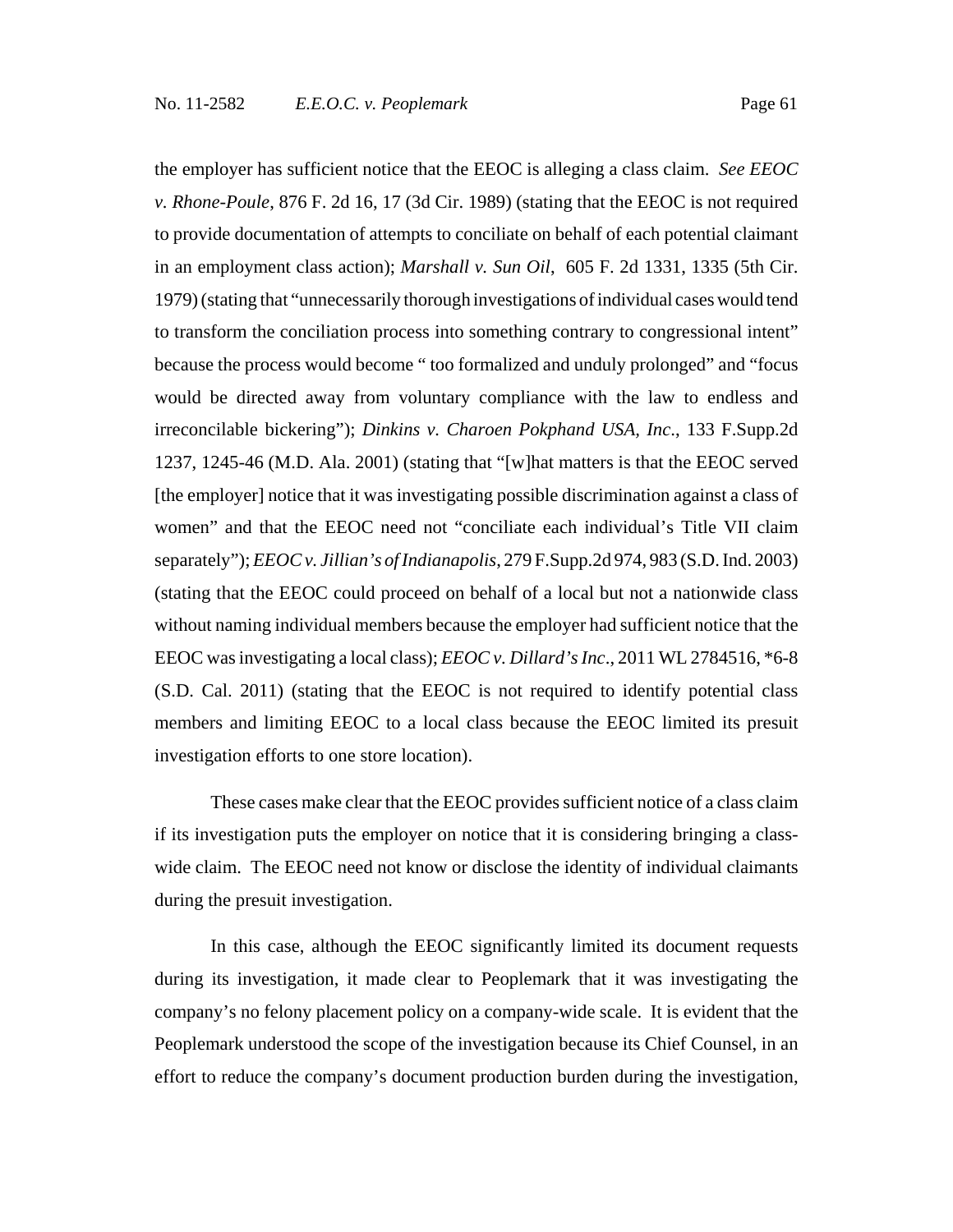stipulated to Peoplemark's company-wide policies. Furthermore, Peoplemark itself states that it discussed a settlement for hundreds of alleged victims.

As such, there is clear evidence in the record demonstrating that Peoplemark had notice the EEOC was investigating a class claim. It was an abuse of discretion for the lower court to further inquire into the investigation and fault the EEOC for failing to identify and individually conciliate each claim during the investigation.

## **ii. Rule 23 of the Federal Rules of Civil Procedure does not govern EEOC Class Claims**

Assuming the EEOC was not precluded from alleging a class-wide claim because of an insufficient presuit investigation, the next issue is whether the EEOC's inability to identify the individual class members after two and a half months of discovery was unreasonable. Generally, Fed. R. Civ. P. 23 prescribes the time for identification of class members and when a court should determine whether to certify a class. However, in *General Tel. Co. of the Northwest Inc., v. EEOC*, 446 U.S. 318, 324 (1980), the Supreme Court held that the "the nature of the EEOC's enforcement action is such that it is not properly characterized as a "class action" subject to the procedural requirements of Rule 23." Although in *General Tel. Co. Of the Northwest Inc*., the EEOC brought an enforcement action alleging a "pattern or practice" of discrimination, the Court's reasoning applies with equal force to an enforcement action alleging disparate impact. The Court stated:

Given the clear purpose of Title VII, the EEOC's jurisdiction over enforcement, and the remedies available, the EEOC need look no further than § 706 for its authority to bring suit in its own name for the purpose, among others, of securing relief for a group of aggrieved individuals. Its authority to bring such actions is in no way dependent upon Rule 23, and the Rule has no application to a § 706 suit.

### *Id.* at 324.

Section 706 gives the EEOC authority to prosecute and obtain remedial relief for a violation of any provision of the act, including a violation alleging disparate impact. 42 U.S.C. § 2000e-5(f)(1). Accordingly, the Court's statement that EEOC need not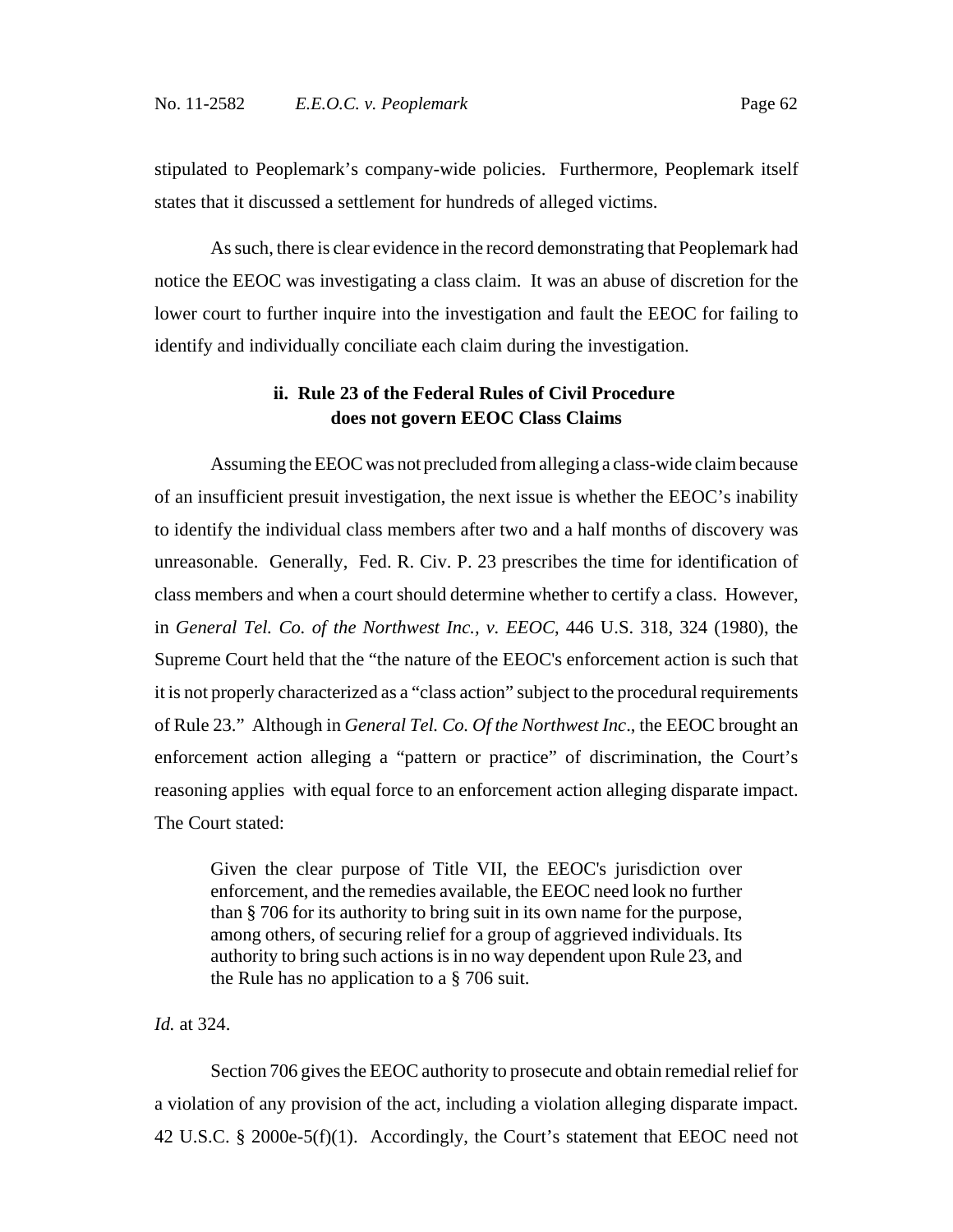follow Rule 23 should apply equally to enforcement proceedings alleging disparate impact.

The EEOC's failure to identify and certify a class before the lower court's discovery deadline cannot fairly be called an unreasonable litigation tactic, which justifies an award of attorney's fees.

## **b. EEOC's Motions to Extend, Failure to Submit an Expert Report, and Failure to Immediately Dismiss**

In addition to citing the EEOC's inability to identify a class of victims during the litigation, the lower court identified the EEOC's additional unreasonable litigation conduct: 1) unsuccessful motions to extend, 2) failure to submit an expert report, and 3) failure to dismiss immediately after failing to produce an expert report.

In making its determination the lower court relied, in part, on *EEOC v. Cintas Corp*., 2011 WL 3359622 (E.D. Mich. 2011), *rev'd sub nom. Serrano v. Cintas Corp*., 699 F.3d 884 (6th Cir. 2012). In reversing *Cintas*, this court held in *Serrano*, that filing and losing over a dozen discovery and other motions, including motions to extend deadlines, failing to respond properly to requests to identify alleged discrimination victims, and identifying and later withdrawing claims on behalf of alleged discriminatees did not constitute egregious and unreasonable conduct justifying an award of fees. *Serrano* 699 F.3d at 905.

Consistent with its disregard of the other elements of the lower court's unreasonable prosecution discussion, the majority fails to discuss the lower court's reliance on *Cintas*.

This court in *Serrano* addressed EEOC conduct, which was almost identical to the conduct in this case and found the conduct was not so unreasonable as to justify an award of fees*. See Serrano*, 699 F.3d at 905. I find that this court's holding in *Serrano* necessitates a finding that the lower court abused its discretion when it awarded fees based on the same reasoning that this court rejected in that case.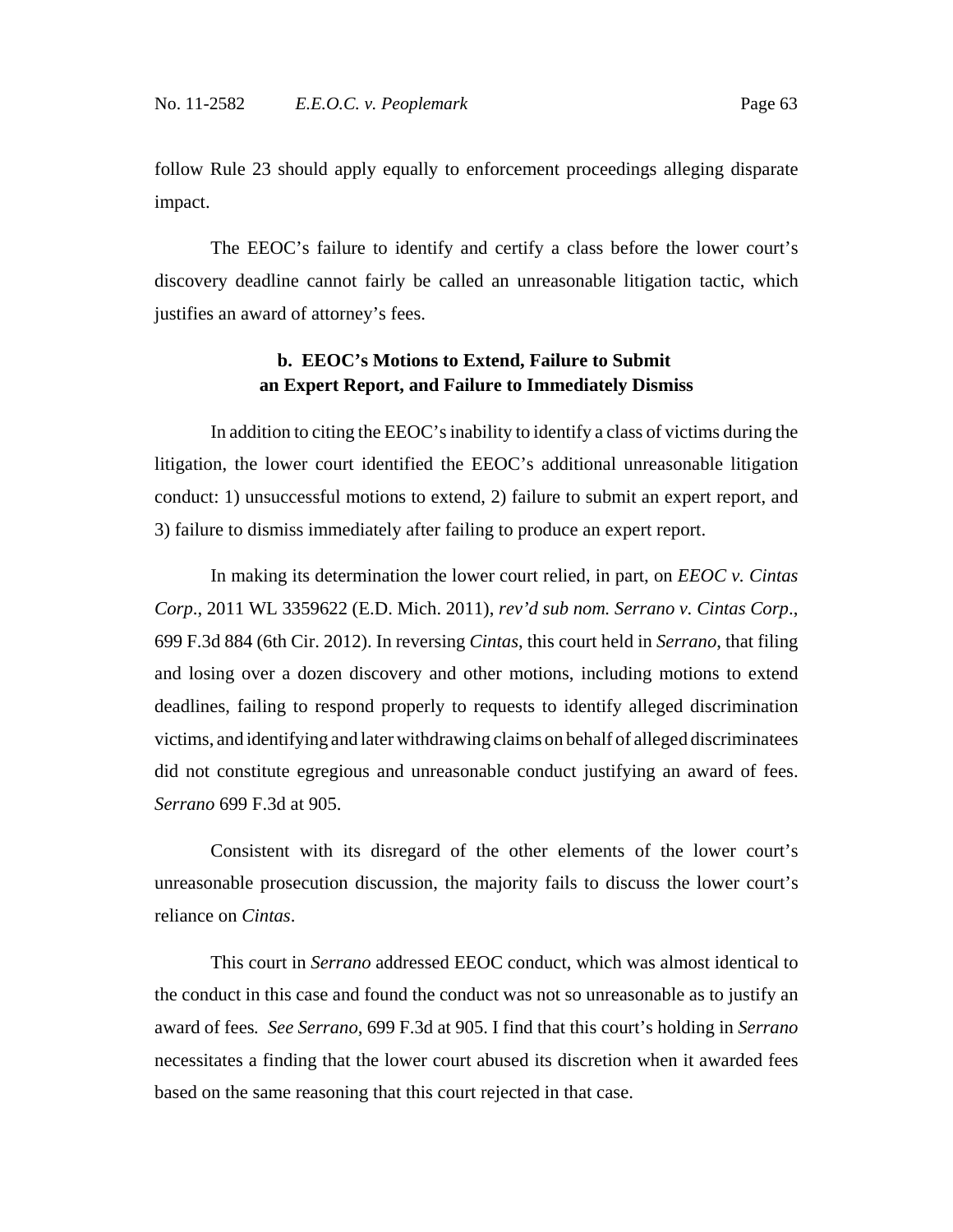Moreover, this court has repeatedly held that the inconvenience caused by run-ofthe-mill discovery disputes does not warrant an award of fees. "An award of attorney's fees against a losing plaintiff in a civil rights action is an extreme sanction," which "must be limited to truly egregious cases of misconduct." *Lowery v. Jefferson County Bd. Of Edu*., 586 F.3d 427, 438, 439 (6th Cir. 2009); *Sensations, Inc. v. City of Grand Rapids*, 526 F.3d 291, 300 (6th Cir.2008) (stating that "[t]he Sixth Circuit affirms awards of attorney fees only when a plaintiff re-litigates already-settled legal matters, and we reverse the award of attorney fees when issues of law remain unresolved or when a plaintiff had an arguable basis for pursuing his or her claim"); *Revis v. Meldrum*, 489 F.3d 273, 293 (6th Cir.2007) (upholding fees only as to aggressive and unnecessary filings intended to harass defendants); *Lisle v. Met. Gov't of Nashville & Davidson County*, 73 Fed.Appx. 782, 791 (6th Cir.2003) (stating fees appropriate only in cases "which not only should not have been brought, but which the plaintiff should have known not to bring"); *Tahfs v. Proctor*, 316 F.3d 584, 596 (6th Cir.2003); *Dubuc v. Green Oak Twp*., 312 F.3d 736, 755 (6th Cir.2002) (stating that fees not appropriate even though plaintiff was unsuccessful on similar claims in state court, which likely put him on notice of the groundlessness of his claim, because the claim preclusion issue was not clear cut); *Riddle v. Egensperger*, 266 F.3d 542, 553 (6th Cir.2001) (stating that reference to facts which "came to light during the extensive discovery" is exactly the type of *post hoc* reasoning prohibited by *Christiansburg*).

In my view, the lower court abused its discretion in finding that the EEOC unreasonably conducted itself during pre-trial litigation because it lost motions and failed to file its expert report. The lower court's reasoning is directly at odd's with this court's decision in *Serrano* and cannot be squared with this court's extensive case law prohibiting fee awards in all but the most egregious cases.

### **I. Motions to Extend and Failure to Submit an Expert Report**

In faulting the agency for failing to timely submit Dr. Madden's expert report, the court disregarded the EEOC's reasonable explanations for its inability to meet the court's deadlines. The court's disregard of the circumstances necessitating the EEOC's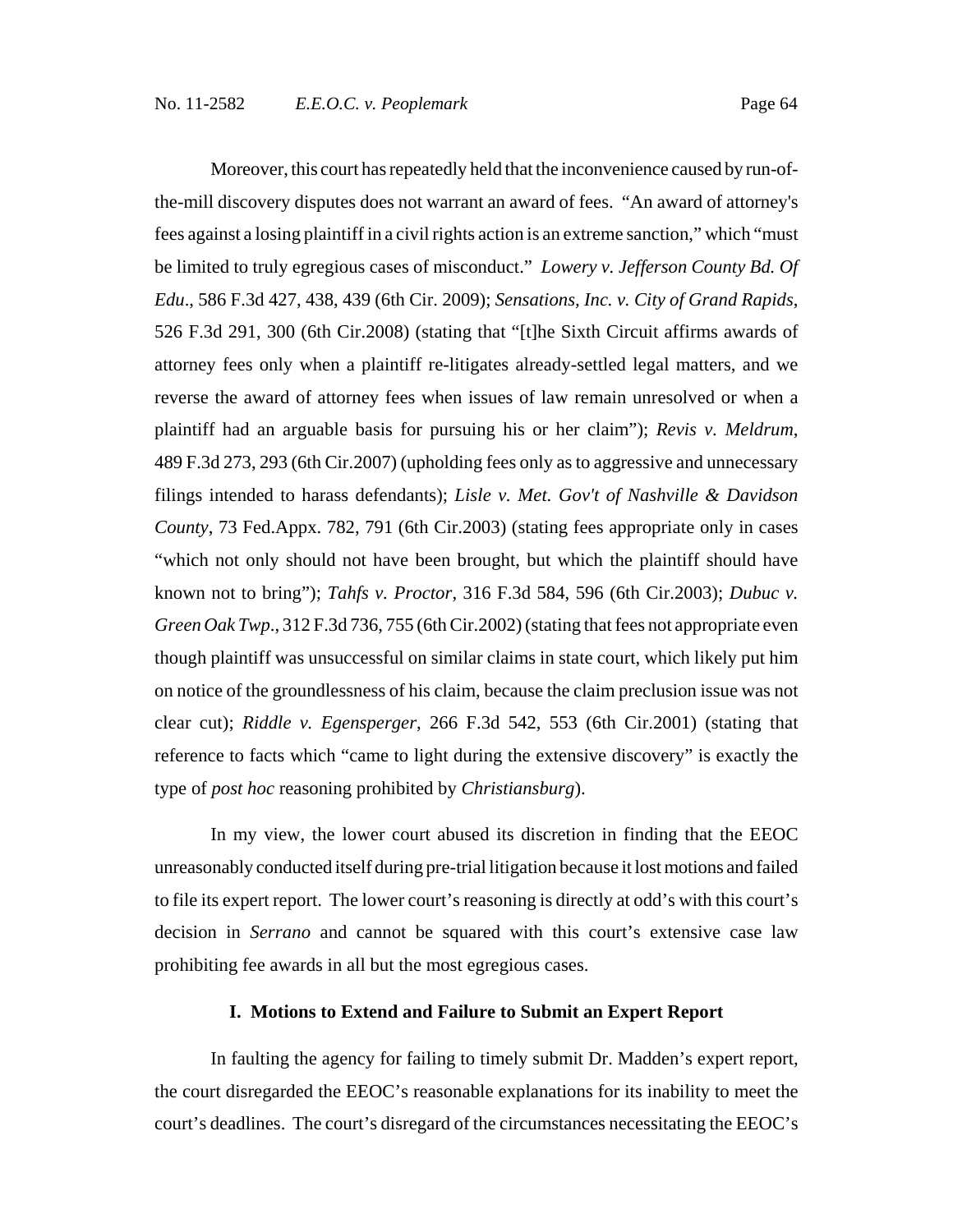request for additional time to produce Dr. Madden's report constituted an abuse of discretion.

Specifically, the court ignored the: 1) 250% increase in Peoplemark's document production; 2) Dr. Madden's expert opinion on the time necessary to complete a report; and 3) administrative constraints the agency faced.

Moreover, to the extent the lower court's own view that Dr. Madden's study took too long or included too much data influenced its opinion, the lower court abused its discretion. The lower court's findings concerning Dr. Madden's "failure to code in race" and its finding that both the document processor and Dr. Madden performed the same "coding" function were clearly erroneous.**<sup>24</sup>**

#### **ii. Delay in Dismissal**

In addition to taking issue with class certification and the untimeliness and ultimate failure to produce Dr. Madden's expert report, the lower court held that the agency unreasonably delayed filing its dismissal order after the court had entered its summary judgment order in favor of Peoplemark. It found the agency's efforts to settle the issue of costs and fees (and thus avoid an appeal) to be improper.

In my view, basing the fee award, in part, on the resulting brief period of delay was an abuse of discretion. It is not uncommon for parties to try to reach finality by compromise even after one of them has decisively prevailed either on motion or at trial. There is no indication that, in trying to avoid sanctions and further litigation, the EEOC was seeking to harass Peoplemark. At most, its unsuccessful attempt to settle was negligent, and negligence is not a basis for a fee award. *Salkil*, *supra*, 458 at 532.

As with the EEOC's initial suggestion that the parties conduct fact discovery prior to expert discovery and its requests for additional time to produce Dr. Madden's expert report, I believe the EEOC's settlement attempt shows the agency's intent to

**<sup>24</sup>**The Supreme Court has affirmed repeatedly the type of analysis Dr. Madden intended to employ. *See* Anthony Boardman & Aidan Vining, *The Role of Probative Statistics in Employment Discrimination Cases*, 46 Law and Contemporary Problems, (1983).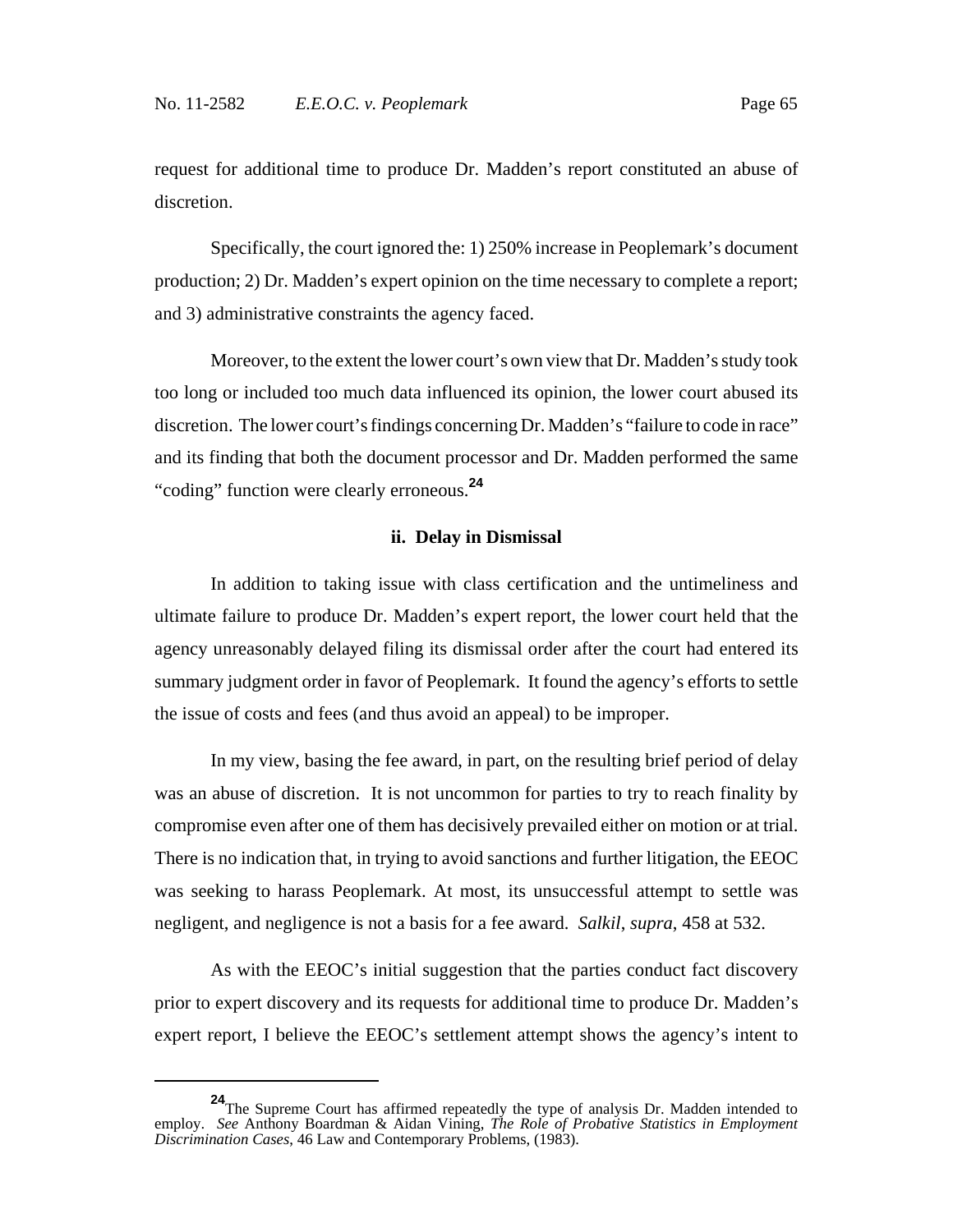litigate in the most organized and efficient manner possible. I also think that an amount of deference, rather than criticism, is owed to the EEOC when it submits such requests. It is the agency we trust to enforce the discrimination laws of this country. I do not think it unreasonable to assume that the agency's experience in employment discrimination litigation places them in the best position to suggest efficient discovery methods, reasonable timetables, or possible settlement options.

## **c. The EEOC's Prosecution of the Case was Not Reckless or Intentional; Mere Negligence is Insufficient**

Even considering the EEOC's actions in the aggregate, I do not believe the agency conduct can be deemed so egregious and unreasonable as to warrant an award of fees. *See Salkil*, *supra*, 458 at 532 (reversing under same standard of review for 28 U.S.C. § 1927) (stating "simple inadvertence or negligence" is insufficient and requiring conduct that "trial judges, applying [the] collective wisdom of their experience on the bench could agree falls short of the obligations owed by a member of the bar to the court"). None of the agency's actions involved re-litigation of already settled legal matters, which is the most common circumstance justifying fee awards in favor of prevailing defendants in civil rights cases. *See Sensations, Inc*., *supra*, 526 F.3d 291 (6th Cir. 2008); *Dubuc*, *supra*, 312 F.3d 736; *Carrion v. Yeshiva University*, 535 F.2d 722, 728 (2d Cir. 1976); *Bradillo v. Central Steel & Wire Co.*, 717 F.2d 1160, 1163 (7th Cir. 1983).

Moreover, the procedural record in this case simply does not support a finding that the EEOC recklessly disregarded or intentionally thwarted the court's deadlines. To the contrary, the EEOC provided well-documented requests to the court each time it sought amendments to the case management order. The EEOC clearly explained why it was unable to meet the court's deadlines. It cited discovery disputes, federal regulations, and a substantial and unforeseeable increase in document production. The agency also provided the court with multiple affidavits from experts, individuals within the agency, and vendors in an effort to document its diligence. Despite these showings, the lower court chose to believe that the agency could have acted with more diligence